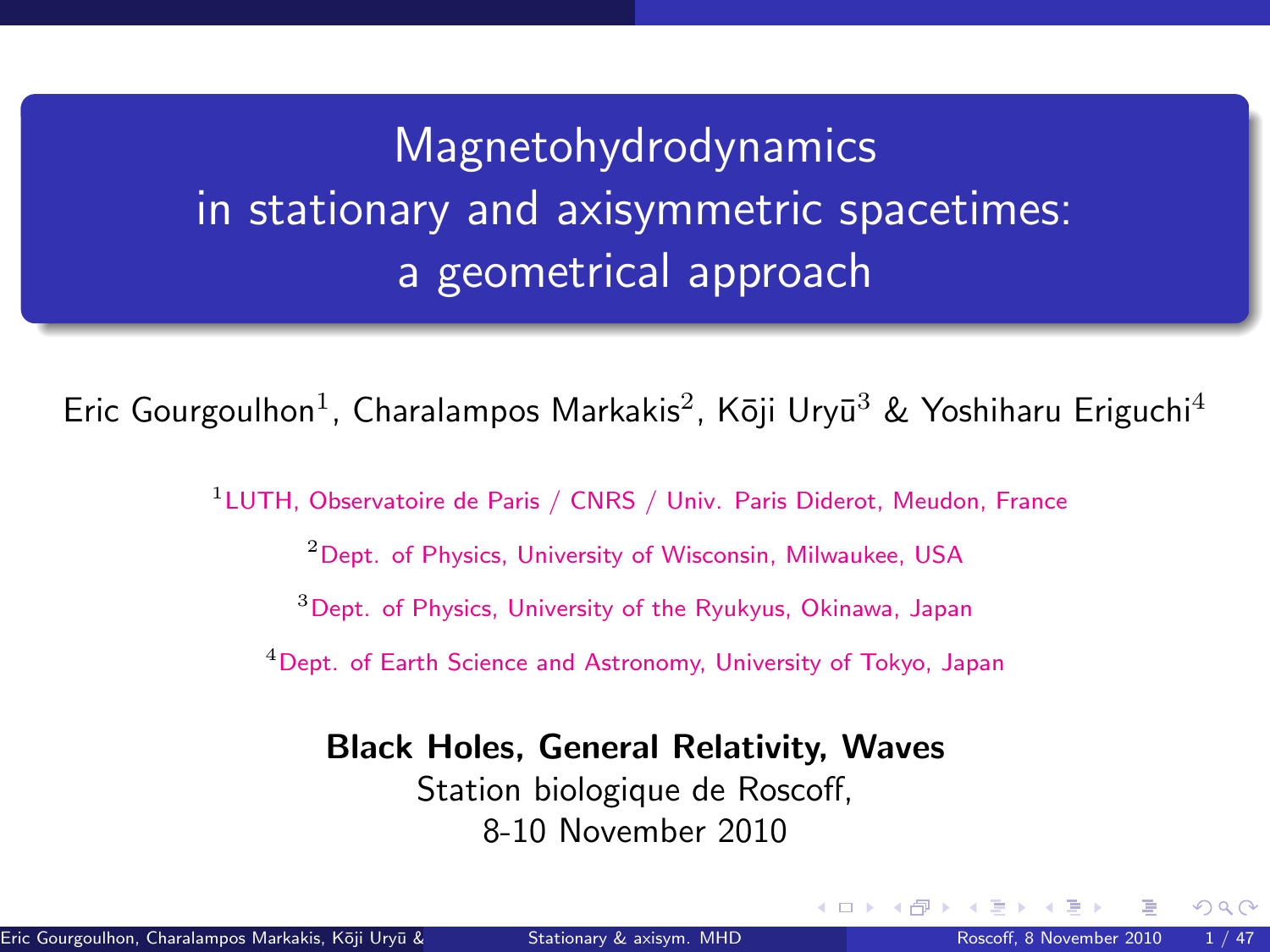#### [Introduction](#page-2-0)

- <sup>2</sup> [Relativistic MHD with exterior calculus](#page-7-0)
- <sup>3</sup> [Stationary and axisymmetric electromagnetic fields in general relativity](#page-16-0)
- 4 [Stationary and axisymmetric MHD](#page-30-0)
- <sup>5</sup> [Some subcases of the master transfield equation](#page-52-0)

#### <sup>6</sup> [Conclusion](#page-59-0)

**←ロ ▶ ← イ 同 →** 

 $290$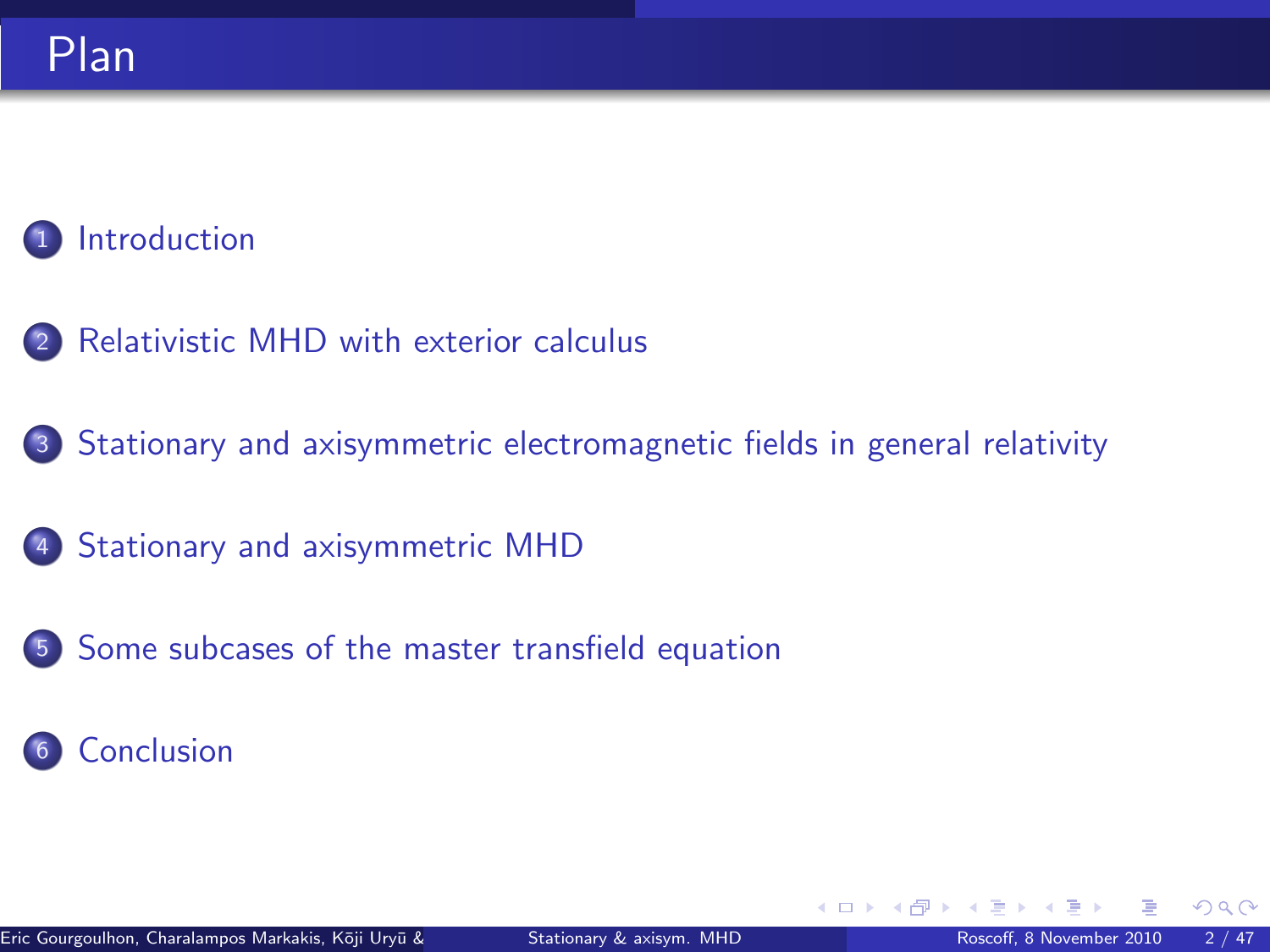### Outline

### 1 [Introduction](#page-2-0)

- [Relativistic MHD with exterior calculus](#page-7-0)
- <sup>3</sup> [Stationary and axisymmetric electromagnetic fields in general relativity](#page-16-0)
- <sup>4</sup> [Stationary and axisymmetric MHD](#page-30-0)
- <sup>5</sup> [Some subcases of the master transfield equation](#page-52-0)

#### **[Conclusion](#page-59-0)**

<span id="page-2-0"></span> $\Omega$ 

**4 ロ ト 4 何 ト 4**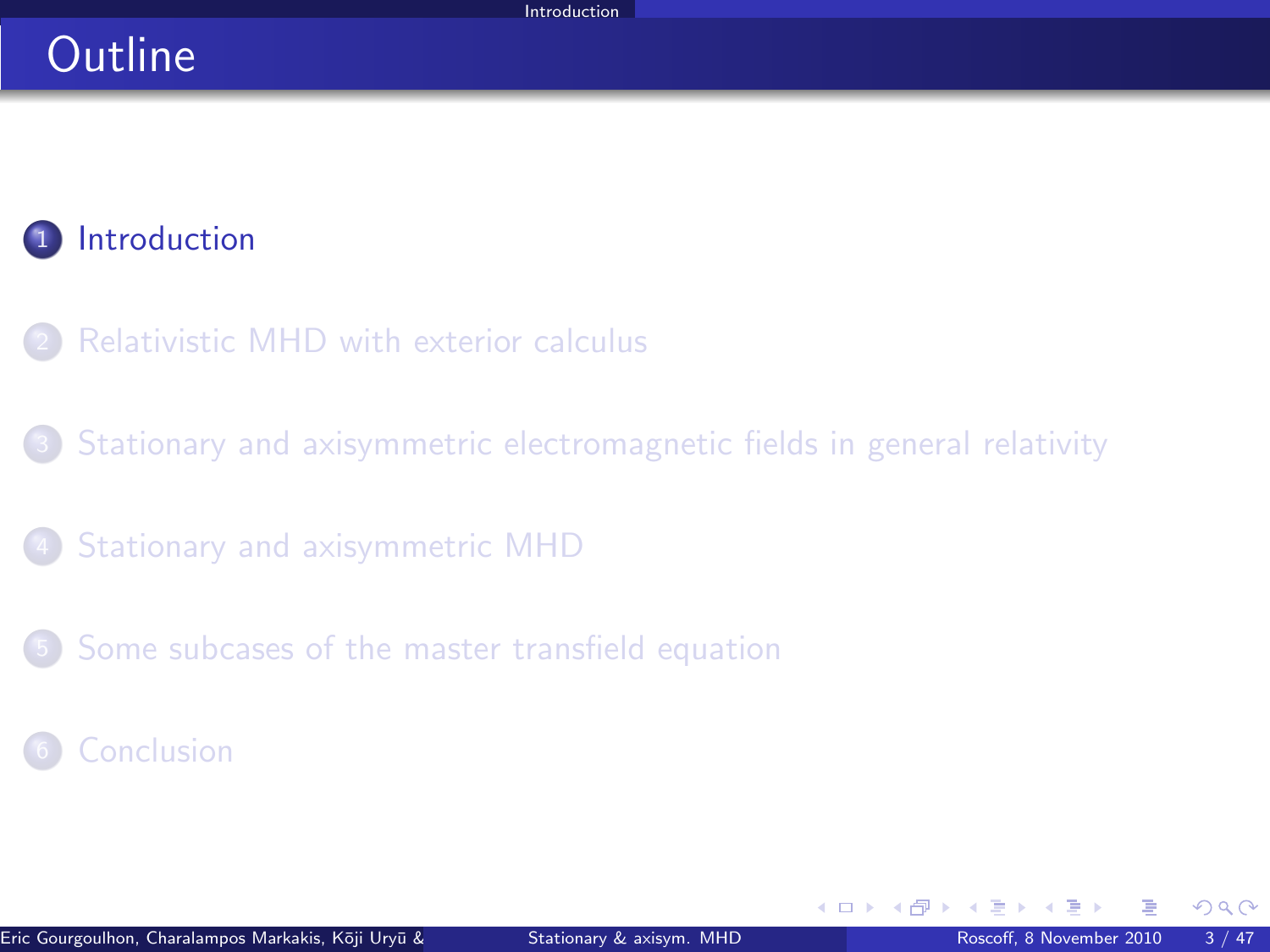#### Short history of general relativistic MHD focusing on stationary and axisymmetric spacetimes

- Lichnerowicz (1967): formulation of GRMHD
- Bekenstein & Oron (1978), Carter (1979) : development of GRMHD for stationary and axisymmetric spacetimes
- Mobarry & Lovelace (1986) : Grad-Shafranov equation for Schwarzschild spacetime
- Nitta, Takahashi & Tomimatsu (1991), Beskin & Pariev (1993) : Grad-Shafranov equation for Kerr spacetime
- $\bullet$  loka & Sasaki (2003) : Grad-Shafranov equation in the most general (i.e. noncircular) stationary and axisymmetric spacetimes

NB: not speaking about *numerical* GRMHD here (see e.g. Shibata & Sekiguchi (2005))

 $\Omega$ 

イロト イ押ト イヨト イ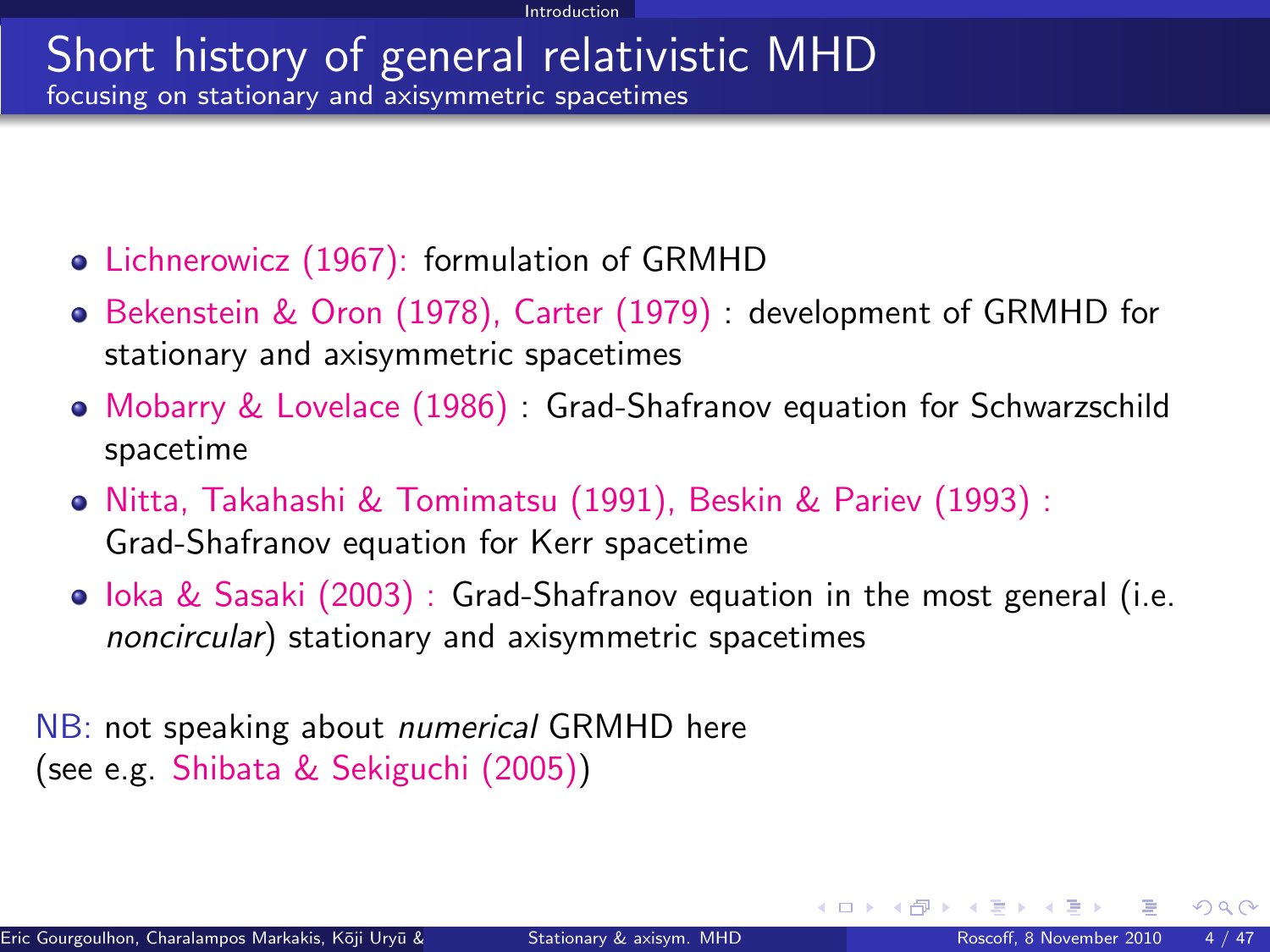# Why a geometrical approach ?

**•** Previous studies made use of component expressions, the covariance of which is not obvious

Introduction

For instance, two of main quantities introduced by Bekenstein & Oron (1978) and employed by subsequent authors are

$$
\omega:=-\frac{F_{01}}{F_{31}}\qquad\text{and}\qquad C:=\frac{F_{31}}{\sqrt{-g}nu^2}
$$

GRMHD calculations can be cumbersome by means of standard tensor calculus

<span id="page-4-0"></span> $\Omega$ 

**←ロ ▶ ← イ 同 →**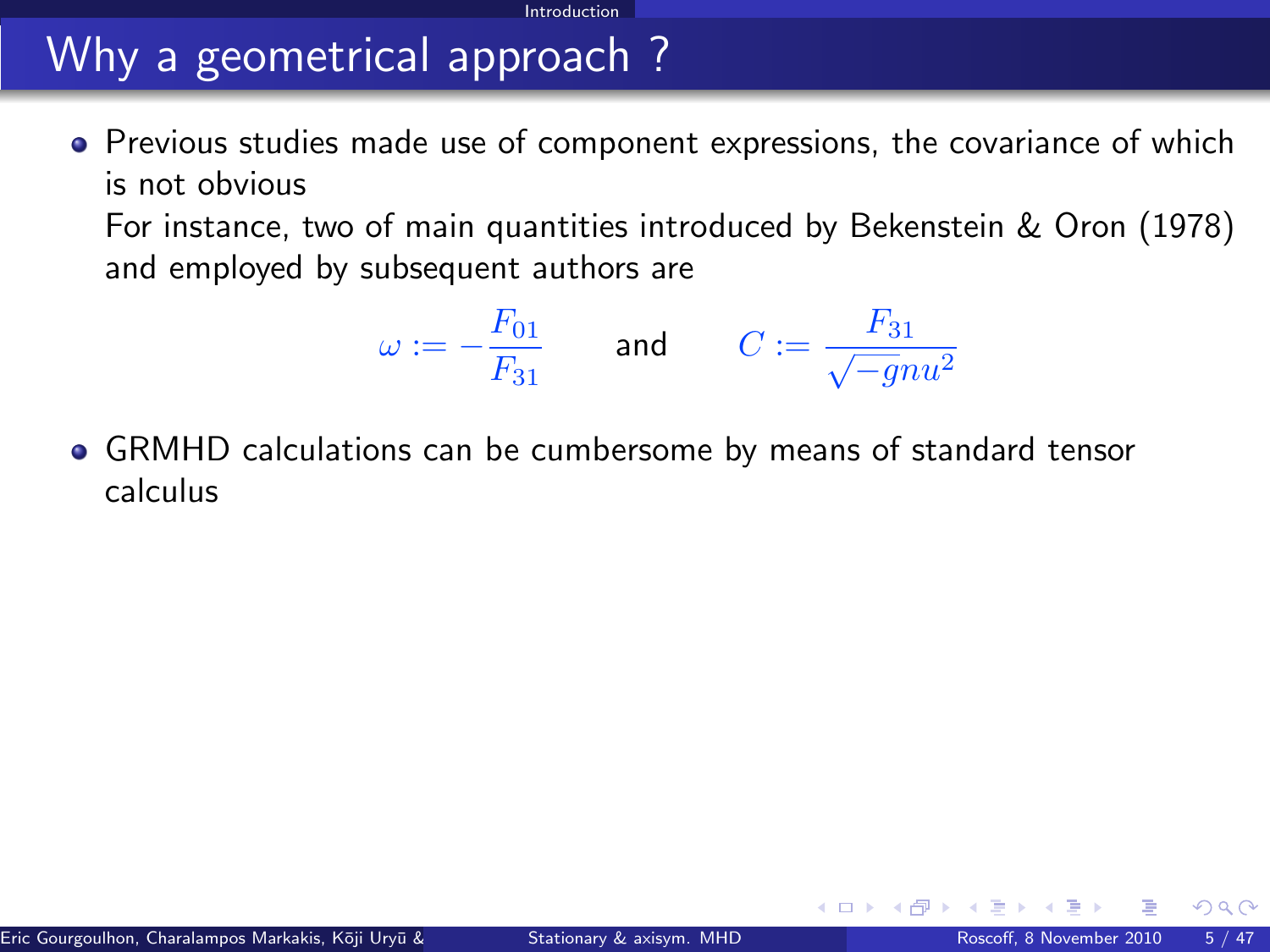# Why a geometrical approach ?

**•** Previous studies made use of component expressions, the covariance of which is not obvious

**Introduction** 

For instance, two of main quantities introduced by Bekenstein & Oron (1978) and employed by subsequent authors are

$$
\omega:=-\frac{F_{01}}{F_{31}}\qquad\text{and}\qquad C:=\frac{F_{31}}{\sqrt{-g}nu^2}
$$

GRMHD calculations can be cumbersome by means of standard tensor calculus

#### On the other side

- As well known, the electromagnetic field tensor  $\mathbf{F}$  is fundamentally a 2-form and Maxwell equations are most naturally expressible in terms of the exterior derivative operator
- The equations of perfect hydrodynamics can also be recast in terms of exterior calculus, by introducing the fluid vorticity 2-form (Synge 1937, Lichnerowicz 1941)
- Cartan's exterior calculus makes calculations eas[ier](#page-4-0) [!](#page-6-0)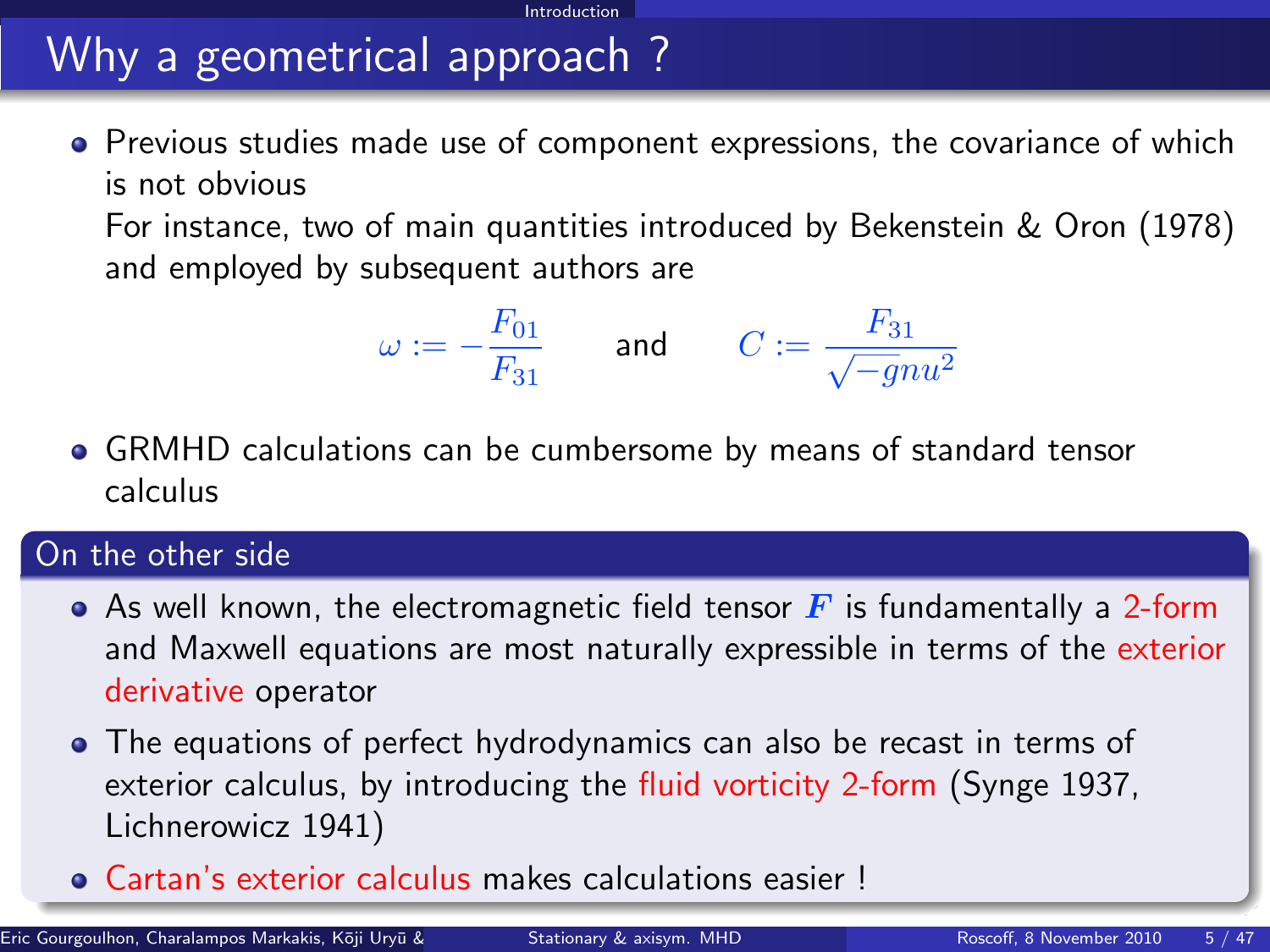### Exterior calculus in one slide

• A p-form  $(p = 0, 1, 2, ...)$  is a multilinear form (i.e. a tensor 0-times contravariant and  $p$ -times covariant:  $\omega_{\alpha_1...\alpha_p})$  that is fully *antisymmetric* 

Introduction

- $\bullet$  Index-free notation: given a vector  $\vec{v}$  and a p-form  $\omega$ ,  $|\vec{v}\cdot\omega|$  and  $|\omega\cdot\vec{v}|$  are the  $(p-1)$ -forms defined by
	- $\vec{v}\cdot\omega:=\omega(\vec{v},.,\dots,.) \qquad \left[~ (\vec{v}\cdot\omega)_{\alpha_1\cdot\cdot\cdot\alpha_{p-1}}=v^\mu\omega_{\mu\alpha_1\cdot\cdot\cdot\alpha_{p-1}}~\right]$  $\bm{\omega} \cdot \vec{\bm{v}} := \bm{\omega}(.,\dots,., \vec{\bm{v}}) \qquad \left[ (\bm{\omega} \cdot \vec{\bm{v}})_{\alpha_1 \cdot \cdot \cdot \alpha_{p-1}} = \omega_{\alpha_1 \cdot \cdot \cdot \alpha_{p-1} \mu} \vec{v}^{\mu} \; \right]$
- **•** Exterior derivative : p-form  $\omega \mapsto (p+1)$ -form  $d\omega$  such that

0-form :  $(\mathbf{d}\omega)_{\alpha} = \partial_{\alpha}\omega$ 1-form :  $(d\omega)_{\alpha\beta} = \partial_{\alpha}\omega_{\beta} - \partial_{\beta}\omega_{\alpha}$ 2-form :  $(d\omega)_{\alpha\beta\gamma} = \partial_{\alpha}\omega_{\beta\gamma} + \partial_{\beta}\omega_{\gamma\alpha} + \partial_{\gamma}\omega_{\alpha\beta}$ 

The exterior derivative is nilpotent:  $\left| \frac{d d\omega}{ } \right| = 0$ 

A very powerful tool : Cartan's identity expressing the Lie derivative of a p-form along a vector field:  $\left|\mathcal{L}_{\vec{v}}\omega = \vec{v}\cdot \mathrm{d}\omega + \mathrm{d}(\vec{v}\cdot \omega)\right|$ 

<span id="page-6-0"></span> $\Omega$ 

メロト メ母 トメミト メミト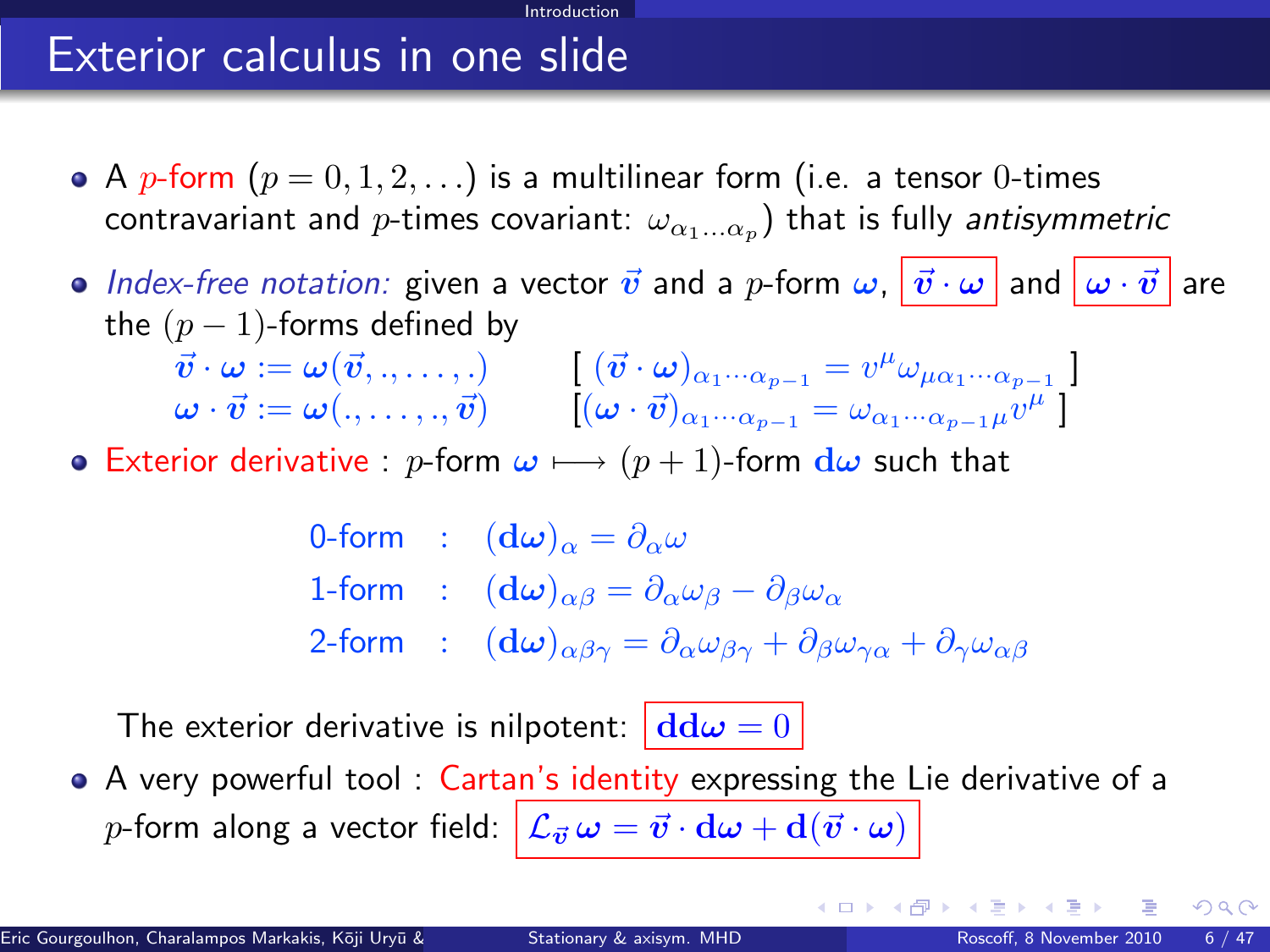### **Outline**

#### **[Introduction](#page-2-0)**

#### <sup>2</sup> [Relativistic MHD with exterior calculus](#page-7-0)

<sup>3</sup> [Stationary and axisymmetric electromagnetic fields in general relativity](#page-16-0)

<sup>4</sup> [Stationary and axisymmetric MHD](#page-30-0)

<sup>5</sup> [Some subcases of the master transfield equation](#page-52-0)

#### **[Conclusion](#page-59-0)**

<span id="page-7-0"></span> $\Omega$ 

**4 ロ ト 4 何 ト 4**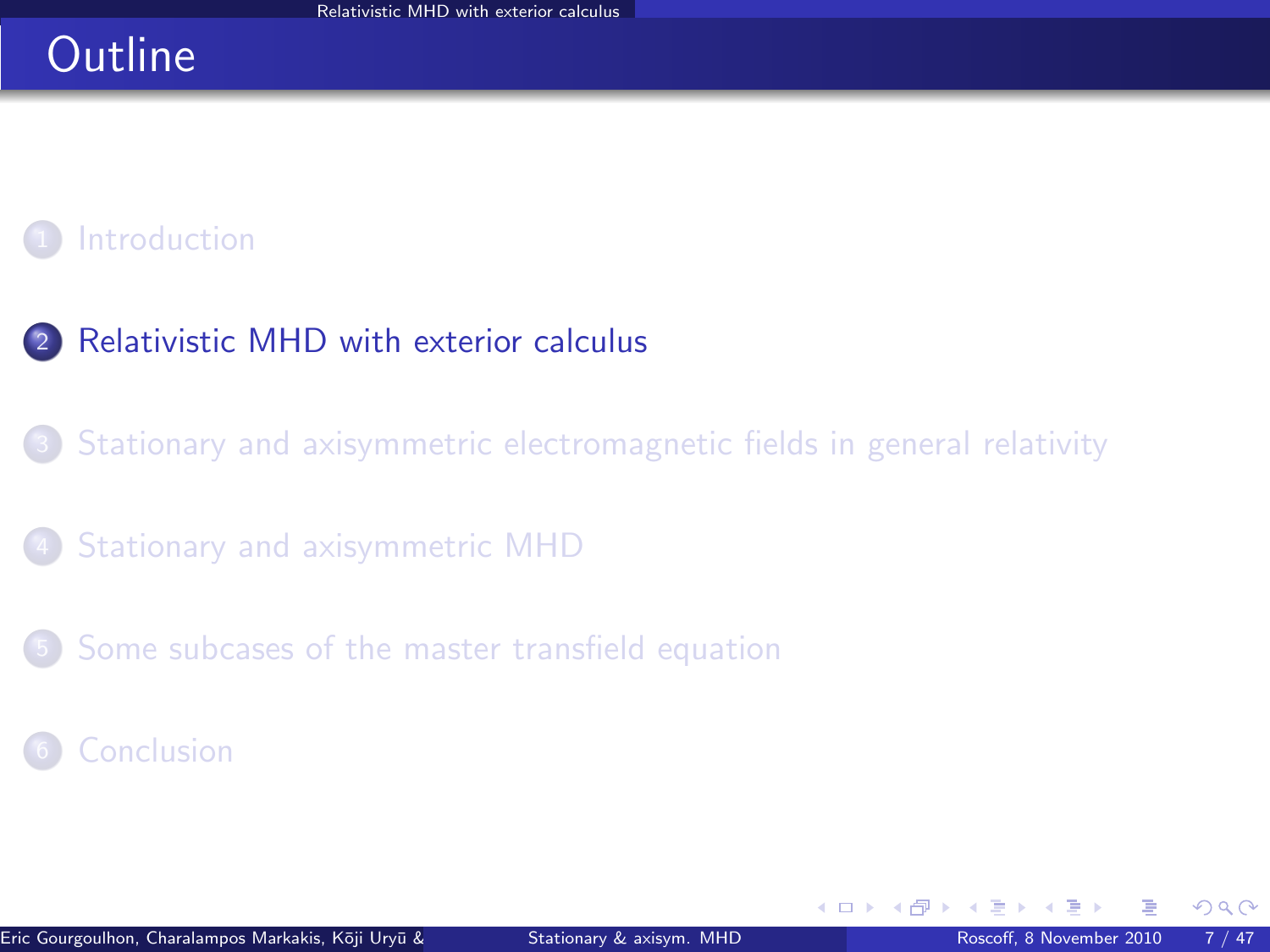### General framework and notations

Spacetime:

- $\bullet$   $\mathcal{M}$  : four-dimensional orientable real manifold
- $\bullet$  g : Lorentzian metric on  $\mathcal{M}$ , sign  $g = (-, +, +, +)$
- $\bullet$   $\epsilon$  : Levi-Civita tensor (volume element 4-form) associated with g: for any orthonormal basis  $(\vec{e}_{\alpha})$ ,

 $\epsilon(\vec{e}_0, \vec{e}_1, \vec{e}_2, \vec{e}_3) = \pm 1$ 

 $\epsilon$  gives rise to Hodge duality : p-form  $\longmapsto (4 - p)$ -form

 $\Omega$ 

**4 ロ ト 4 何 ト 4**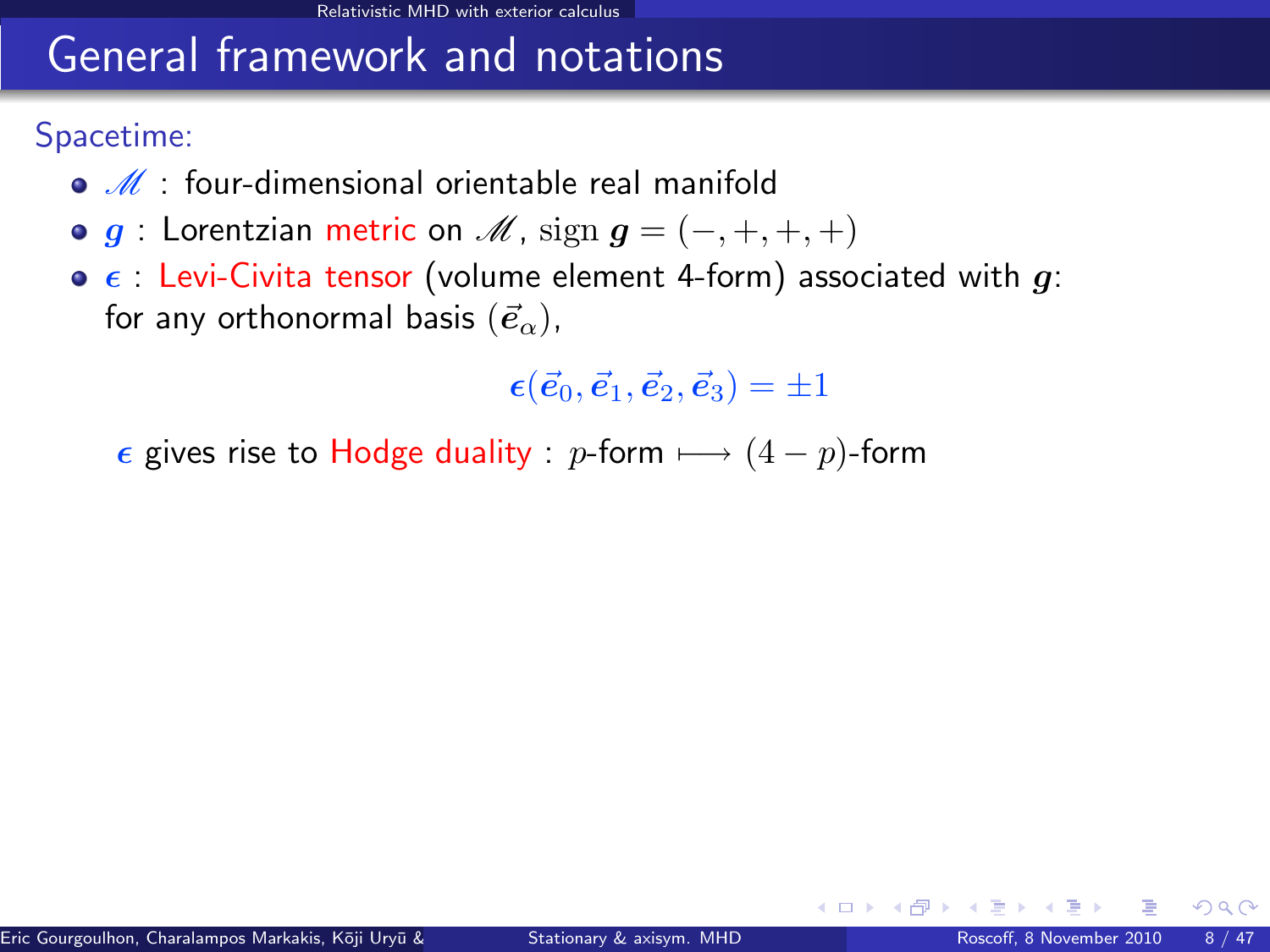### General framework and notations

Spacetime:

- $\bullet$   $\mathscr{M}$  : four-dimensional orientable real manifold
- $\bullet$  g : Lorentzian metric on  $\mathcal{M}$ , sign  $g = (-, +, +, +)$
- $\bullet$   $\epsilon$  : Levi-Civita tensor (volume element 4-form) associated with g: for any orthonormal basis  $(\vec{e}_{\alpha})$ ,

 $\epsilon(\vec{e}_0, \vec{e}_1, \vec{e}_2, \vec{e}_3) = \pm 1$ 

 $\epsilon$  gives rise to Hodge duality : p-form  $\longmapsto (4 - p)$ -form

Notations:

•  $\vec{v}$  vector  $\Longrightarrow$   $\boxed{v}$  1-form associated to  $\vec{v}$  by the metric tensor:

$$
\underline{\boldsymbol{v}} := \boldsymbol{g}(\vec{\boldsymbol{v}},.) \qquad [\underline{\boldsymbol{v}} = \boldsymbol{v}^{\flat}] \qquad [u_{\alpha} = g_{\alpha\mu}u^{\mu}]
$$

 $\bullet$   $\omega$  1-form  $\Longrightarrow$   $\vec{\omega}$  vector associated to  $\omega$  by the metric tensor:  $\bm{\omega} =: \bm{g}(\vec{\bm{\omega}},.) \qquad [\vec{\bm{\omega}} = \bm{\omega}^\sharp] \qquad [\omega^\alpha = g^{\alpha\mu}\omega_\mu]$ 

 $\Omega$ 

メロト メ母 トメミト メミト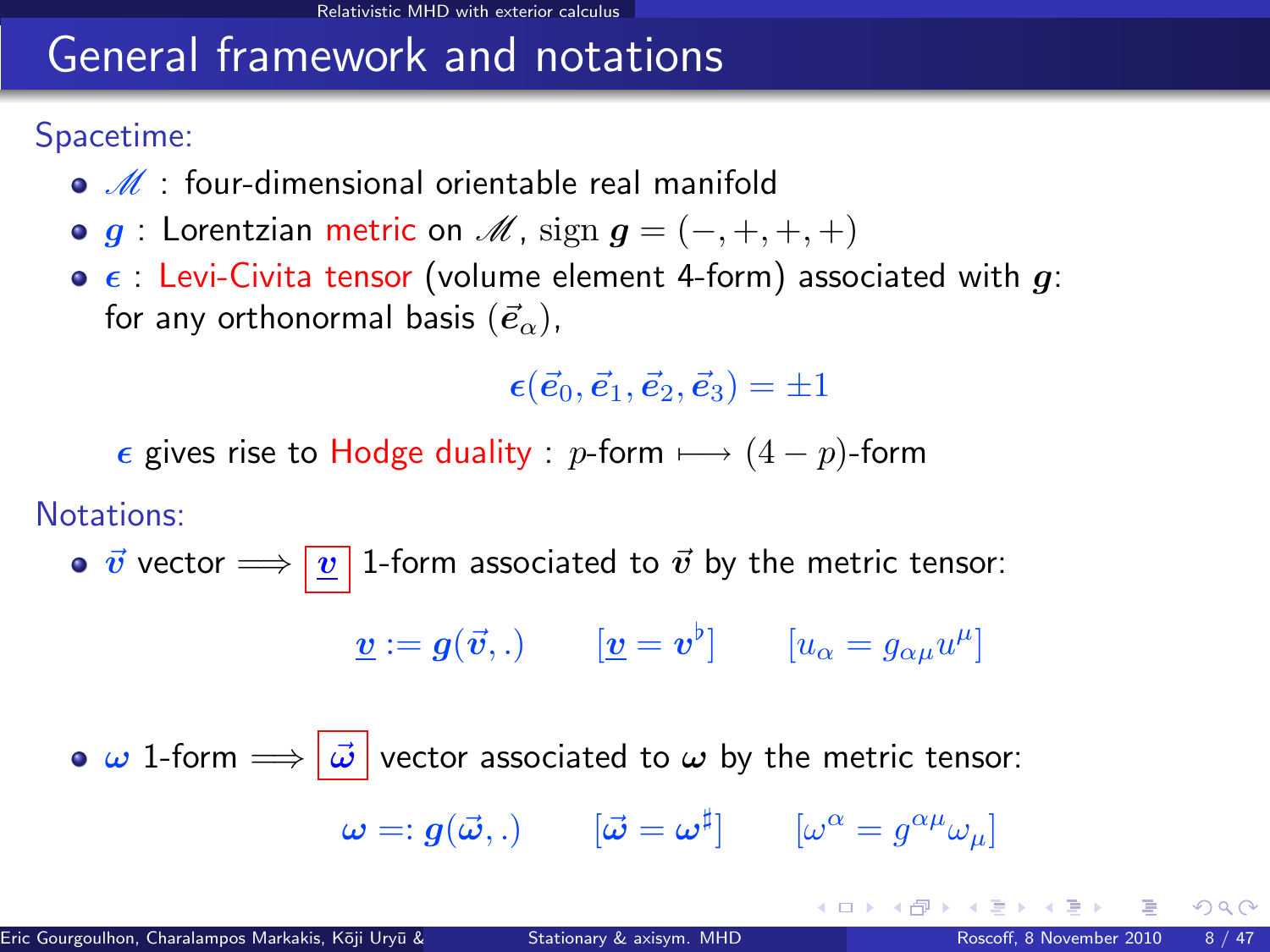### Maxwell equations

**Electromagnetic field** in  $\mathcal{M}$ : 2-form  $\mathbf{F}$  which obeys to Maxwell equations:

$$
\boxed{\mathbf{d} \mathbf{F} = 0}
$$

$$
\mathbf{d} \star \mathbf{F} = \mu_0 \star \underline{\mathbf{j}}
$$

- $\bullet\;{\bf d}F:$  exterior derivative of  $\bm F\colon({\bf d}F)_{\alpha\beta\gamma}=\partial_\alpha F_{\beta\gamma}+\partial_\beta F_{\gamma\alpha}+\partial_\gamma F_{\alpha\beta}$
- ?F : Hodge dual of F: ?Fαβ := 1  $\frac{1}{2}\epsilon_{\alpha\beta\mu\nu}F^{\mu\nu}$
- $\bullet \star j$  : 3-form Hodge-dual of the 1-form  $j$  associated to the electric 4-current  $\vec{\boldsymbol{j}}$  :  $\boldsymbol{\vec{y}}$   $:=$   $\boldsymbol{\epsilon}(\vec{\boldsymbol{j}}, ., ., .)$
- $\bullet$   $\mu_0$ : magnetic permeability of vacuum

( □ ) ( <sub>□</sub> ) (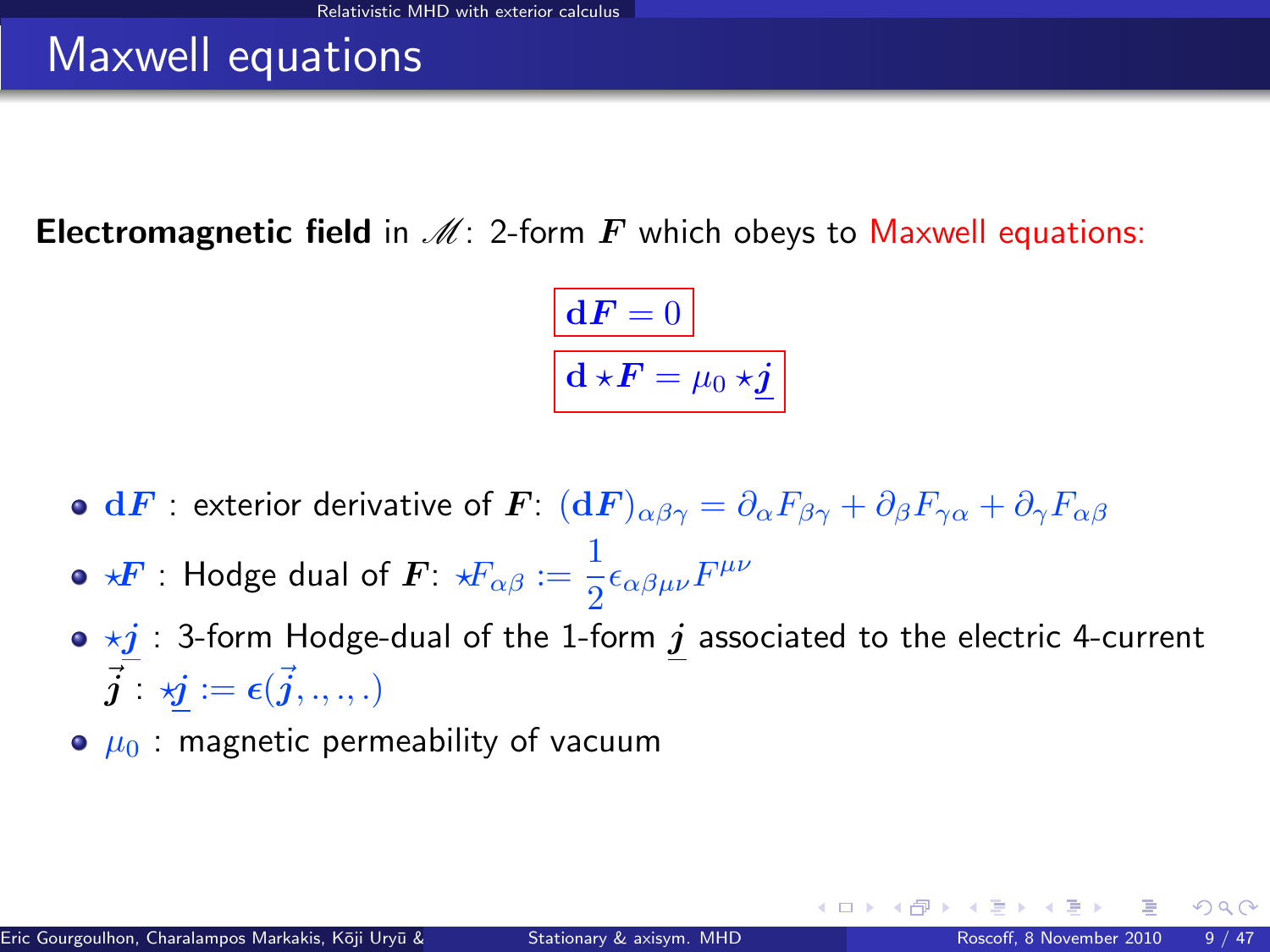### Electric and magnetic fields in the fluid frame

**Fluid** : congruence of worldlines in  $\mathcal{M} \implies$  4-velocity  $\vec{u}$ 



• Magnetic field in the fluid frame: vector  $\vec{b}$  such that  $\left| \,\underline{b} = \vec{u} \cdot \star \!\! F \,\right|$ 

e and  $\vec{b}$  are orthogonal to  $\vec{u}$  :  $e \cdot \vec{u} = 0$  and  $b \cdot \vec{u} = 0$ 

$$
\boldsymbol{F} = \underline{\boldsymbol{u}} \wedge \boldsymbol{e} + \boldsymbol{\epsilon}(\vec{\boldsymbol{u}}, \vec{\boldsymbol{b}}, ..)
$$

$$
\star \boldsymbol{F} = -\underline{\boldsymbol{u}} \wedge \underline{\boldsymbol{b}} + \boldsymbol{\epsilon}(\vec{\boldsymbol{u}}, \vec{\boldsymbol{e}}, ..)
$$

4 **D** F

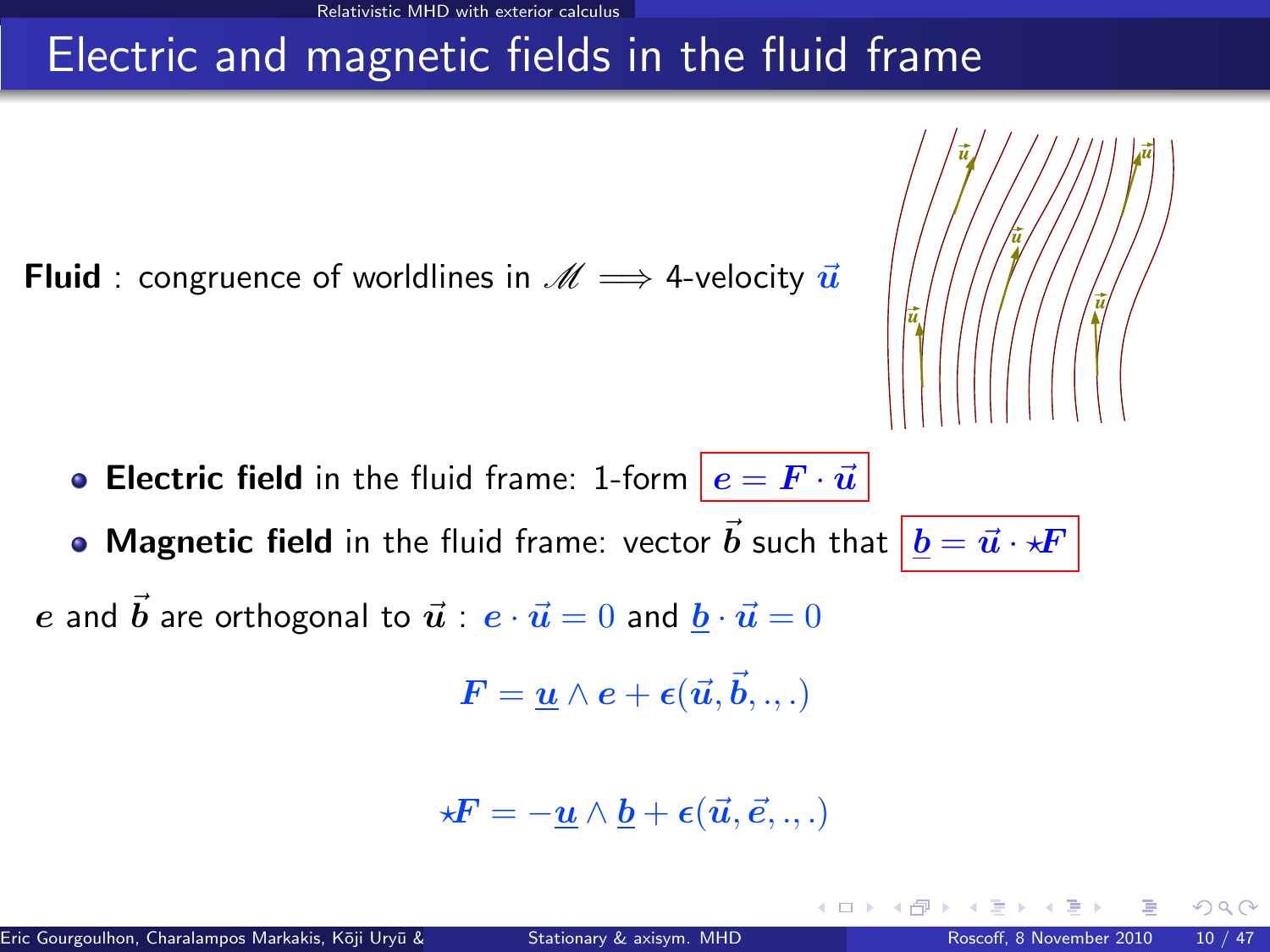### Perfect conductor

Fluid is a perfect conductor  $\iff \vec{e} = 0 \iff \vec{F} \cdot \vec{u} = 0$ From now on, we assume that the fluid is a perfect conductor (ideal MHD) The electromagnetic field is then entirely expressible in terms of vectors  $\vec{u}$  and  $\vec{b}$ :

$$
\boxed{\bm{F} = \bm{\epsilon}(\vec{\bm{u}}, \vec{\bm{b}}, .., )}
$$

$$
\boxed{ \star \! \! \! F = \underline{b} \wedge \underline{u} }
$$

 $\Omega$ 

**∢ ロ ▶ 《 何**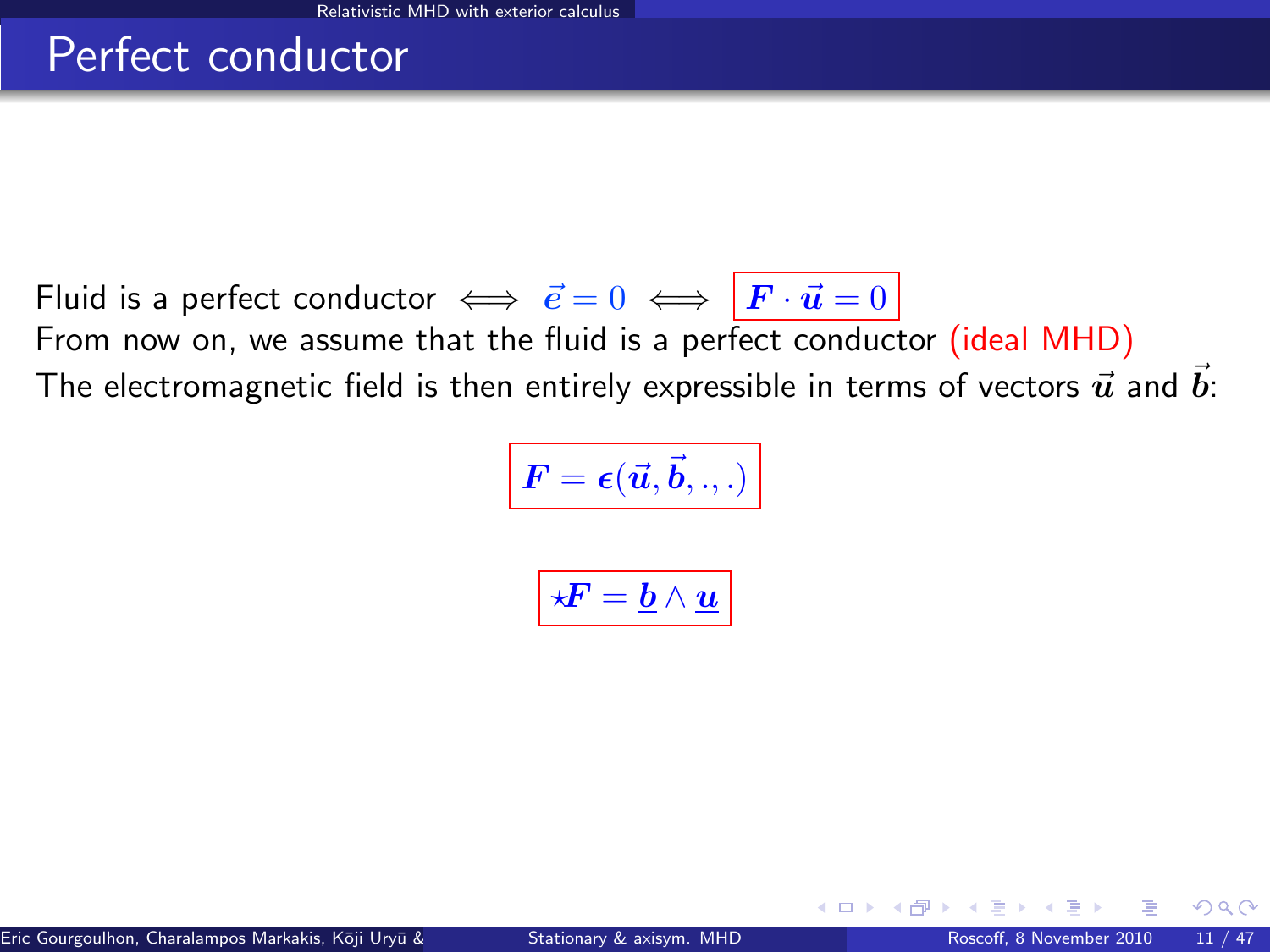### Alfvén's theorem

Cartan's identity applied to the 2-form  $\boldsymbol{F}$ :

 $\mathcal{L}_{\vec{u}}~F = \vec{u}\cdot dF + d(\vec{u}\cdot F)$ 

Now  $dF = 0$  (Maxwell eq.) and  $\vec{u} \cdot \vec{F} = 0$  (perfect conductor) Hence the electromagnetic field is preserved by the flow:

$$
\mathcal{L}_{\vec{\boldsymbol{u}}} \, \boldsymbol{F} = 0
$$

Application: 
$$
\frac{d}{d\tau} \oint_{\mathcal{C}(\tau)} \mathbf{A} = 0
$$

- $\bullet$   $\tau$  : fluid proper time
- $C(\tau)$  = closed contour dragged along by the fluid
- $\bullet$  A : electromagnetic 4-potential :  $F = dA$



Proof: 
$$
\frac{d}{d\tau} \oint_{\mathcal{C}(\tau)} \mathbf{A} = \frac{d}{d\tau} \int_{\mathcal{S}(\tau)} \underbrace{\mathbf{d} \mathbf{A}}_{\mathbf{F}} = \frac{d}{d\tau} \int_{\mathcal{S}(\tau)} \mathbf{F} = \int_{\mathcal{S}(\tau)} \mathcal{L}_{\vec{u}} \mathbf{F} = 0
$$
  
\nNon-relativistic limit:  $\int_{\mathcal{S}} \vec{b} \cdot d\vec{S} = \text{const} \leftarrow \text{Alfvén's theorem (mag. flux freezing)}$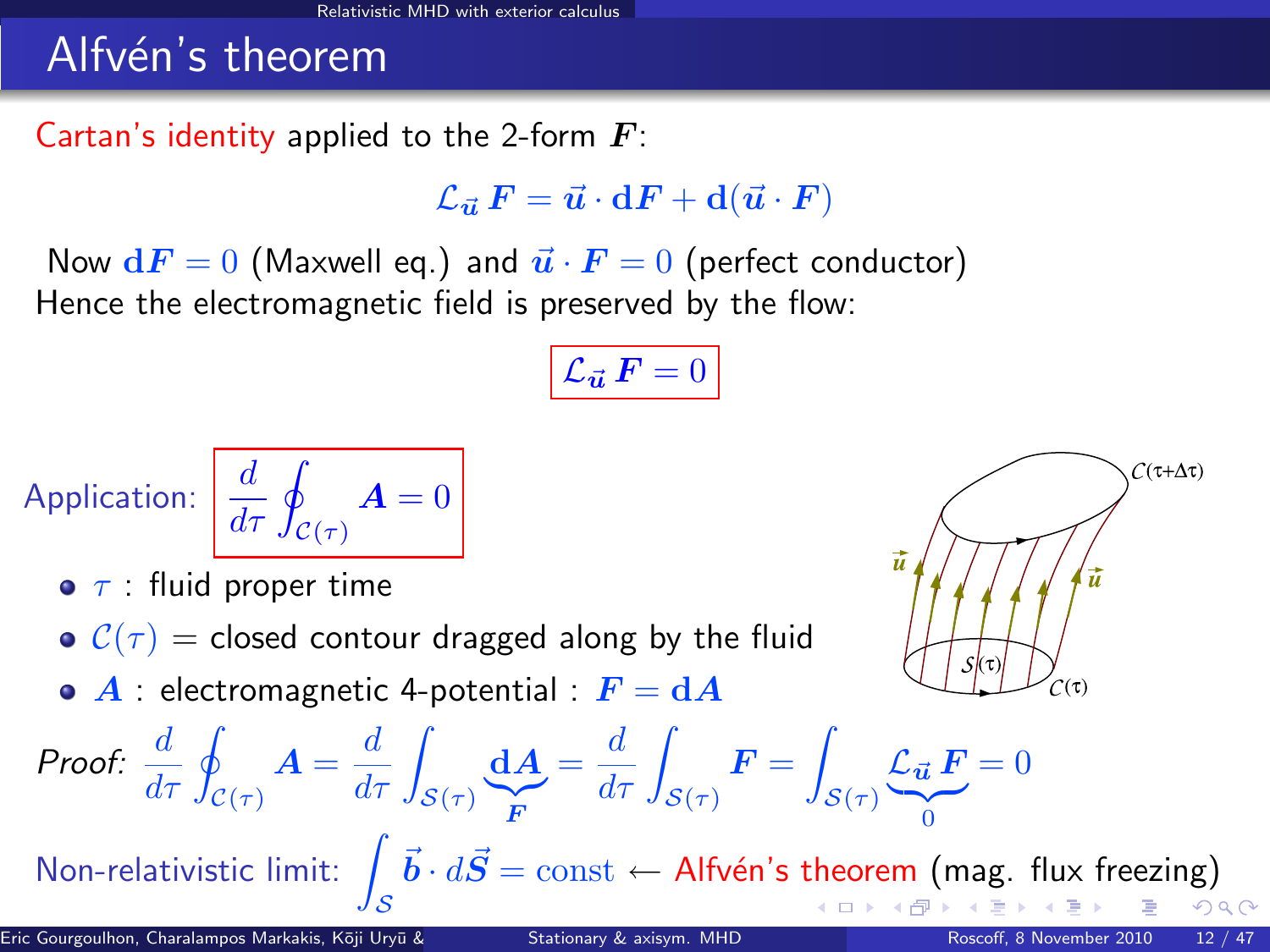### Perfect fluid

From now on, we assume that the fluid is a perfect one: its energy-momentum tensor is

 $\boldsymbol{T}^{\text{fluid}} = (\varepsilon + p)\boldsymbol{\underline{u}} \otimes \boldsymbol{\underline{u}} + p\boldsymbol{g}$ 

Simple fluid model: all thermodynamical quantities depend on

- $\bullet$  s: entropy density in the fluid frame,
- $\bullet$  n: baryon number density in the fluid frame

Equation of state : 
$$
\varepsilon = \varepsilon(s, n) \Longrightarrow
$$
 
$$
\begin{cases} T := \frac{\partial \varepsilon}{\partial s} \text{ temperature} \\ \mu := \frac{\partial \varepsilon}{\partial n} \text{ baryon chemical potential} \end{cases}
$$

First law of thermodynamics  $\implies p = -\varepsilon + Ts + \mu n$ 

$$
\implies \text{enthalpy per baryon}: \boxed{h = \frac{\varepsilon + p}{n} = \mu + TS}, \text{ with } S := \frac{s}{n} \text{ (entropy per baryon)}
$$

 $\Omega$ 

**←ロ ▶ ← イ 同 →**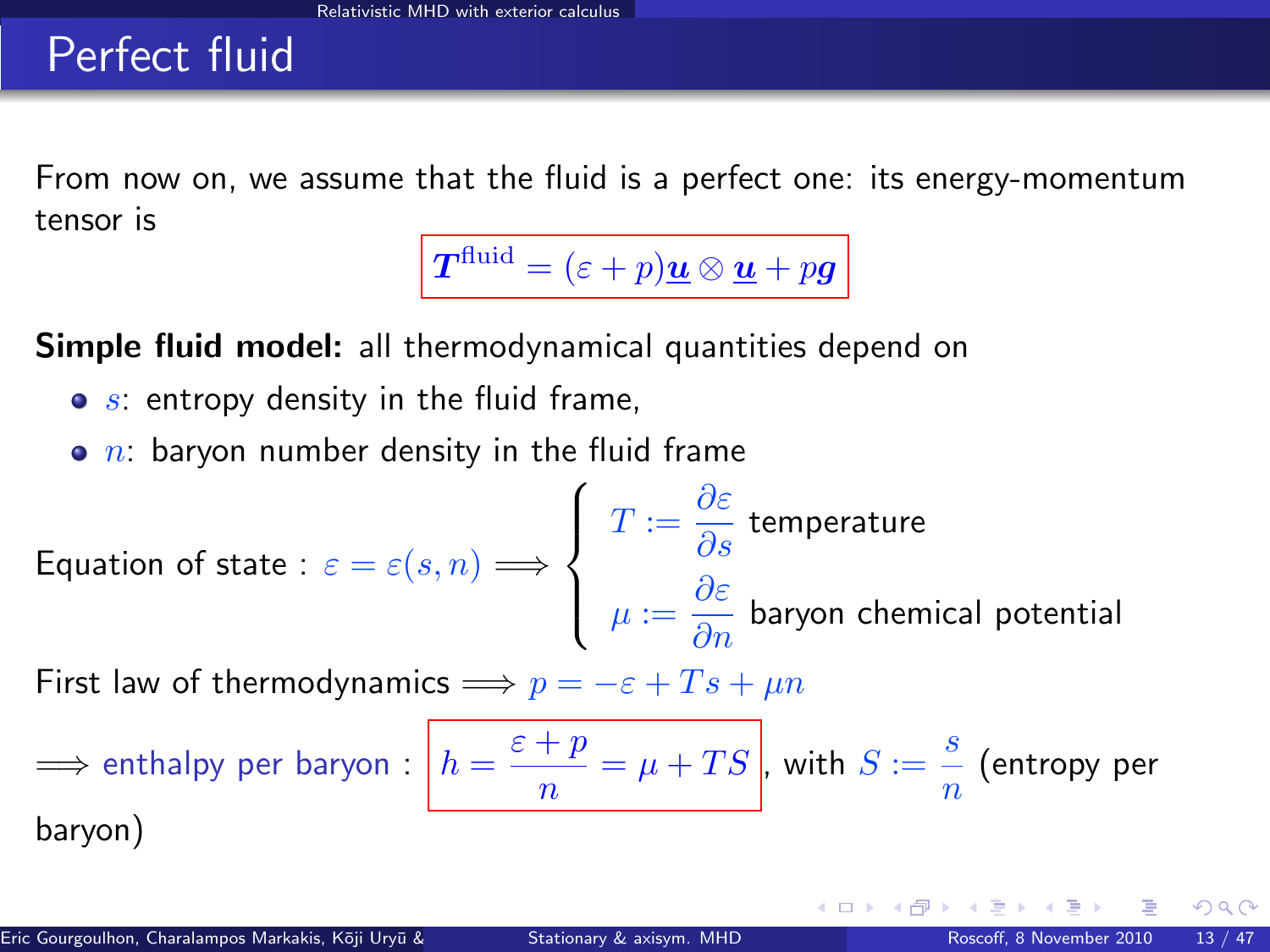## Conservation of energy-momentum

Conservation law for the total energy-momentum:

<span id="page-15-0"></span>
$$
\nabla \cdot (T^{\text{fluid}} + T^{\text{em}}) = 0 \tag{1}
$$

- From Maxwell equations,  $\boldsymbol{\nabla}\cdot\boldsymbol{T}^{\rm em}=-\boldsymbol{F}\cdot\boldsymbol{\vec{j}}$
- Using baryon number conservation,  $\nabla \cdot T^{\text{fluid}}$  can be decomposed in two parts:
	- along  $\vec{u}$ :  $\vec{u} \cdot \nabla \cdot \boldsymbol{T}^{\textrm{fluid}} = -n T \vec{u} \cdot \mathbf{d} S$
	- orthogonal to  $\vec{\bm{u}}:\ \bm{\bot_u\nabla}\cdot\bm{T}^{\text{fluid}}=n[\vec{\bm{u}}\cdot \mathbf{d}(h\underline{\bm{u}})-T\mathbf{d}S]$ [\[Synge 1937\]](#page-0-1) [\[Lichnerowicz 1941\]](#page-0-1) [\[Taub 1959\]](#page-0-1) [\[Carter 1979\]](#page-0-1)  $\mathbf{\Omega} := \mathbf{d}(hu)$  vorticity 2-form

Since  $\vec{u} \cdot \vec{F} \cdot \vec{j} = 0$ , Eq.  $(1)$  is equivalent to the system

<span id="page-15-3"></span><span id="page-15-2"></span><span id="page-15-1"></span>
$$
\frac{\vec{u} \cdot dS = 0}{\vec{u} \cdot d(h\underline{u}) - T dS = \frac{1}{n} \mathbf{F} \cdot \vec{j}
$$
 (2)

Eq. [\(3\)](#page-15-1) is the MHD-Euler equation in canonical form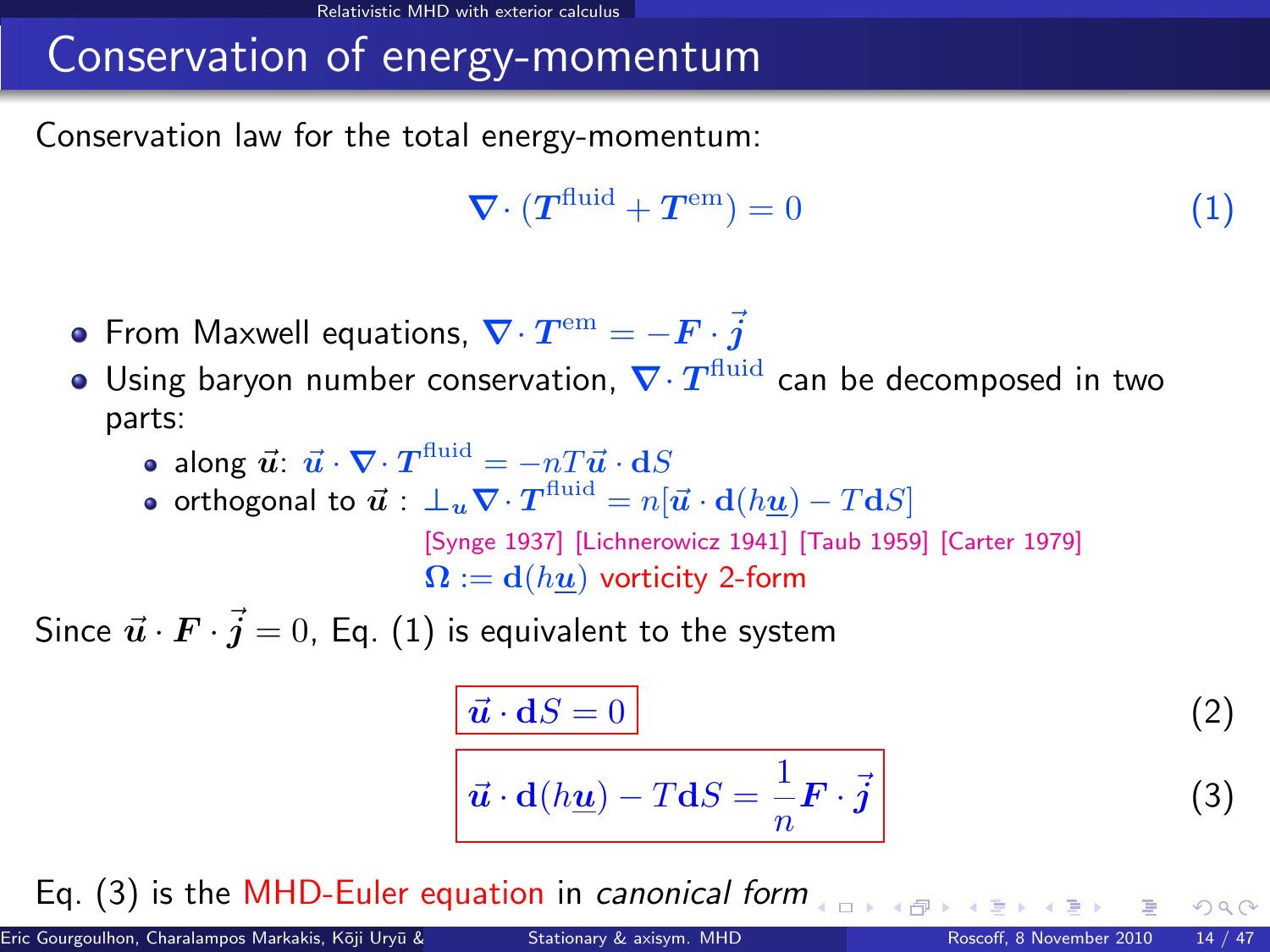### **Outline**



[Relativistic MHD with exterior calculus](#page-7-0)

<sup>3</sup> [Stationary and axisymmetric electromagnetic fields in general relativity](#page-16-0)

- <sup>4</sup> [Stationary and axisymmetric MHD](#page-30-0)
- <sup>5</sup> [Some subcases of the master transfield equation](#page-52-0)

#### **[Conclusion](#page-59-0)**

<span id="page-16-0"></span> $\Omega$ 

**←ロ ▶ ← イ 同 →**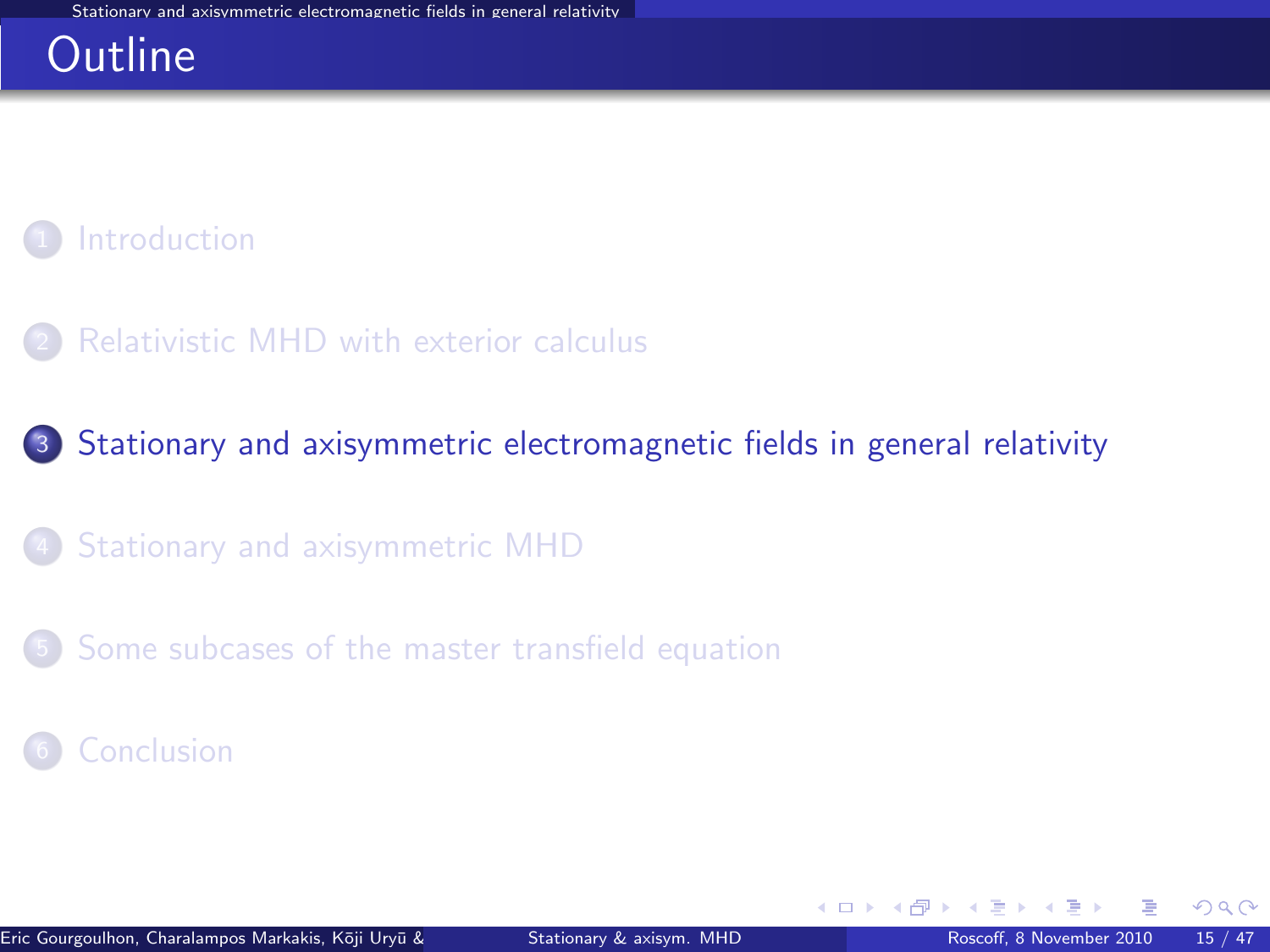d axisymmetric electromagnetic fields in general relati

### Stationary and axisymmetric spacetimes

Assume that  $(M, g)$  is endowed with two symmetries:

**■ stationarity** :  $\exists$  a group action of  $(\mathbb{R}, +)$  on  $\mathcal{M}$  such that

- **a** the orbits are timelike curves
- $\bullet$  g is invariant under the  $(\mathbb{R}, +)$  action :

if  $\vec{\xi}$  is a generator of the group action,

<span id="page-17-1"></span>
$$
\mathcal{L}_{\vec{\xi}}g = 0 \tag{4}
$$

**2 axisymmetry** :  $\exists$  a group action of  $SO(2)$  on  $\mathscr{M}$  such that

- the set of fixed points is a 2-dimensional submanifold  $\Delta \subset \mathcal{M}$  (called the rotation axis)
- $\bullet$  g is invariant under the  $SO(2)$  action :

if  $\vec{\chi}$  is a generator of the group action,

<span id="page-17-2"></span><span id="page-17-0"></span>
$$
\mathcal{L}_{\vec{\chi}} g = 0 \tag{5}
$$

 $(4)$  and  $(5)$  are equivalent to Killing equations:

 $\overline{\nabla_{\alpha}\xi_{\beta}+\nabla_{\beta}\xi_{\alpha}}=0$  $\overline{\nabla_{\alpha}\xi_{\beta}+\nabla_{\beta}\xi_{\alpha}}=0$  $\overline{\nabla_{\alpha}\xi_{\beta}+\nabla_{\beta}\xi_{\alpha}}=0$  and  $\overline{\nabla_{\alpha}\chi_{\beta}+\nabla_{\beta}\chi_{\alpha}}=0$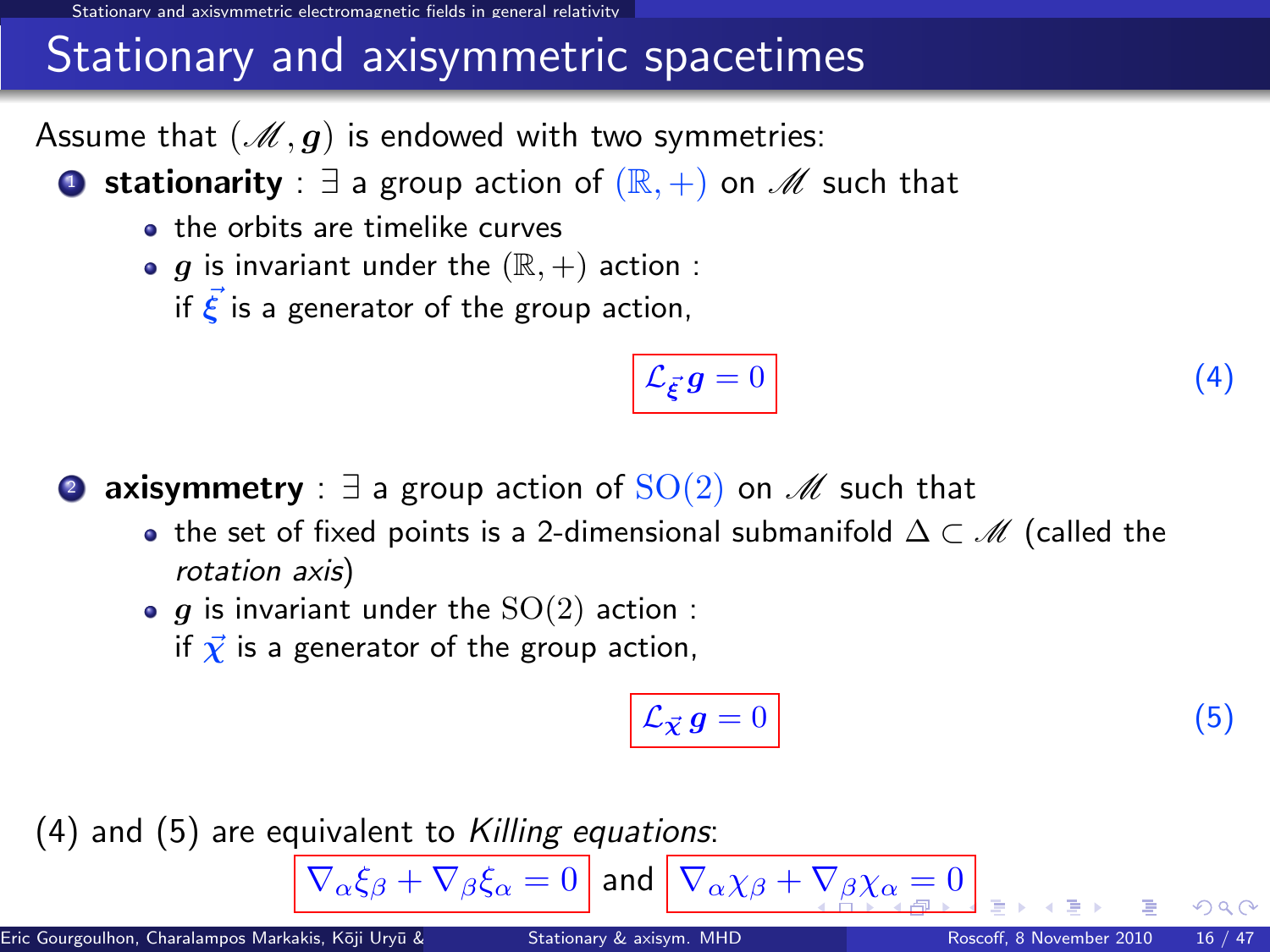### Stationary and axisymmetric spacetimes

No generality is lost by considering that the stationary and axisymmetric actions commute [\[Carter 1970\]](#page-0-1) :

 $(\mathscr{M}, g)$  is invariant under the action of the Abelian group  $(\mathbb{R}, +) \times \text{SO}(2)$ , and not only under the actions of  $(\mathbb{R}, +)$  and  $SO(2)$  separately. It is equivalent to say that the Killing vectors commute:

$$
\left[ \vec{\xi}, \vec{\chi} \right] = 0
$$

<span id="page-18-0"></span> $\Omega$ 

**←ロ ▶ ← イ 同 →**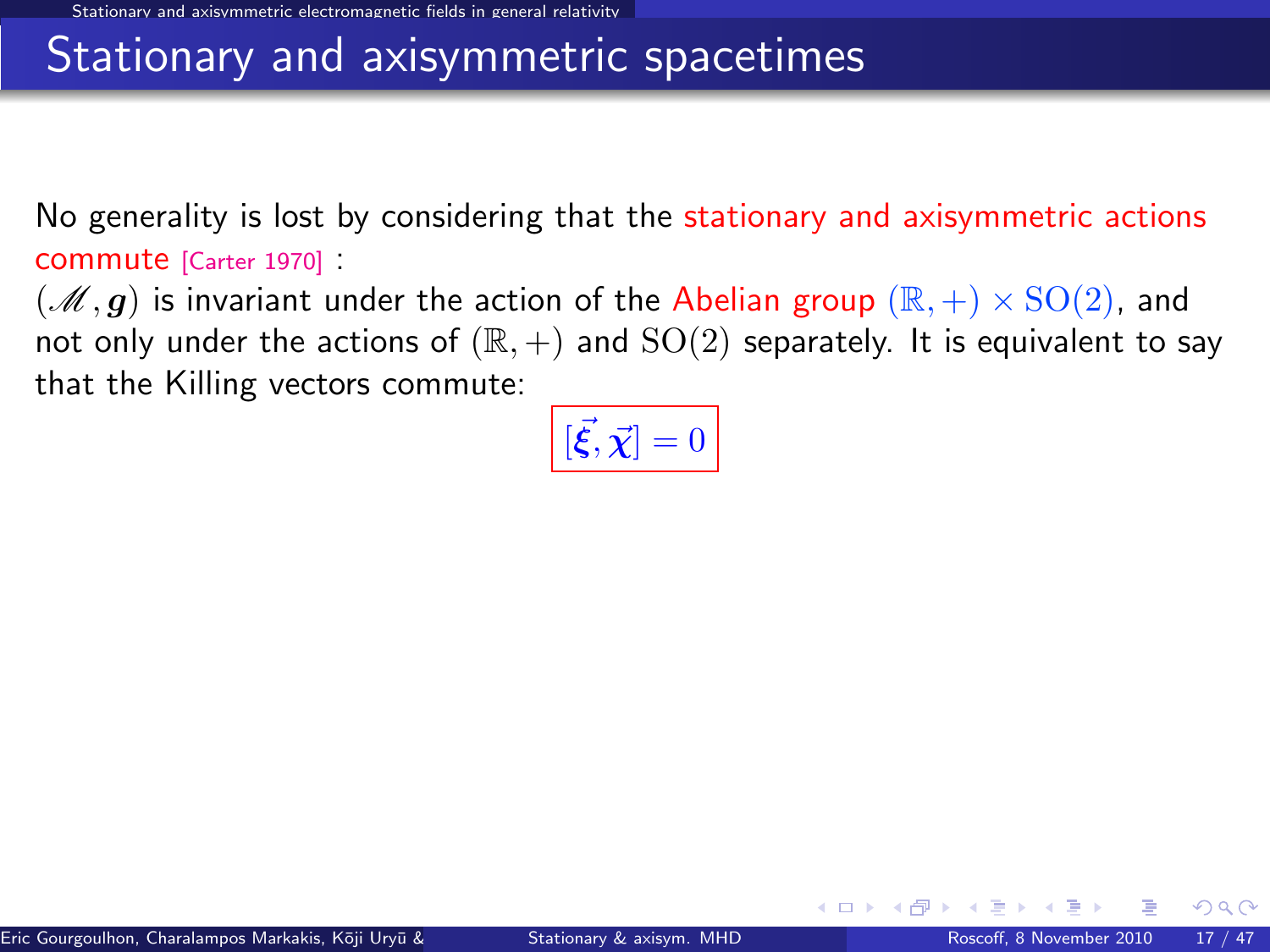### Stationary and axisymmetric spacetimes

No generality is lost by considering that the stationary and axisymmetric actions commute [\[Carter 1970\]](#page-0-1) :

 $(\mathscr{M}, g)$  is invariant under the action of the Abelian group  $(\mathbb{R}, +) \times \text{SO}(2)$ , and not only under the actions of  $(\mathbb{R}, +)$  and  $SO(2)$  separately. It is equivalent to say that the Killing vectors commute:

 $[\vec{\xi}, \vec{\chi}] = 0$  $\implies$   $\exists$  coordinates  $(x^\alpha)=(t,x^1,x^2,\varphi)$  on  $\mathscr{M}$  such that  $\vec{\bm{\xi}}=\frac{\partial}{\partial t}$  and  $\vec{\bm{\chi}}=\frac{\partial}{\partial \vec{\gamma}}$  $\partial\varphi$ Within them,  $g_{\alpha\beta}=g_{\alpha\beta}(x^1,x^2)$ 

Adapted coordinates are not unique:  $\Big\}$ 

$$
\begin{cases}\n t' &= t + F_0(x^1, x^2) \\
 x'^1 &= F_1(x^1, x^2) \\
 x'^2 &= F_2(x^1, x^2) \\
 \varphi' &= \varphi + F_3(x^1, x^2)\n\end{cases}
$$

**K ロ ▶ K 何 ▶ K 手** 

 $\Omega$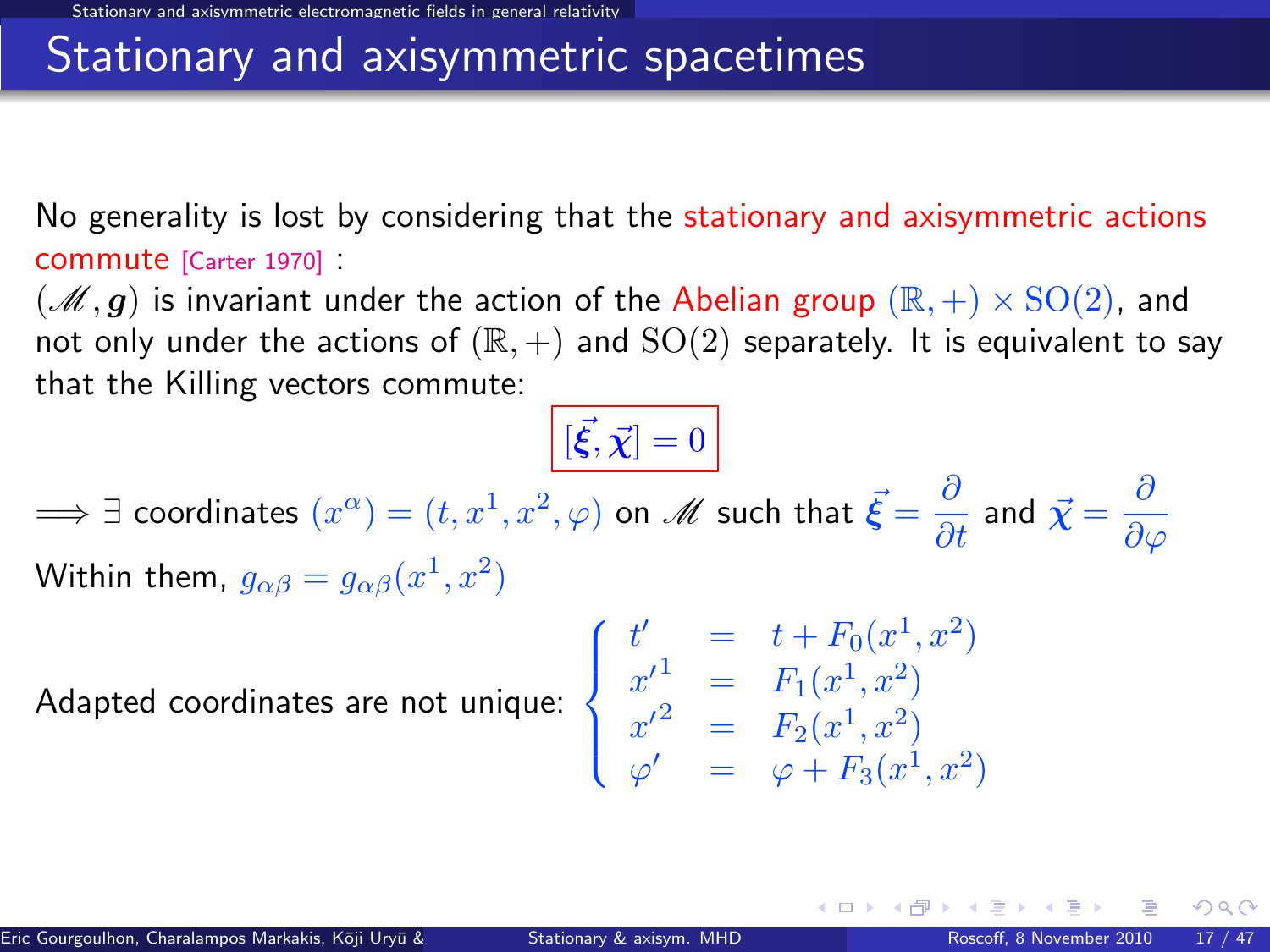### Stationary and axisymmetric electromagnetic field

Assume that the electromagnetic field is both stationary and axisymmetric:

<span id="page-20-0"></span>
$$
\mathcal{L}_{\vec{\xi}} \mathbf{F} = 0 \quad \text{and} \quad \mathcal{L}_{\vec{\chi}} \mathbf{F} = 0 \tag{6}
$$

**← ロ ▶ → イ 同** 

 $\Omega$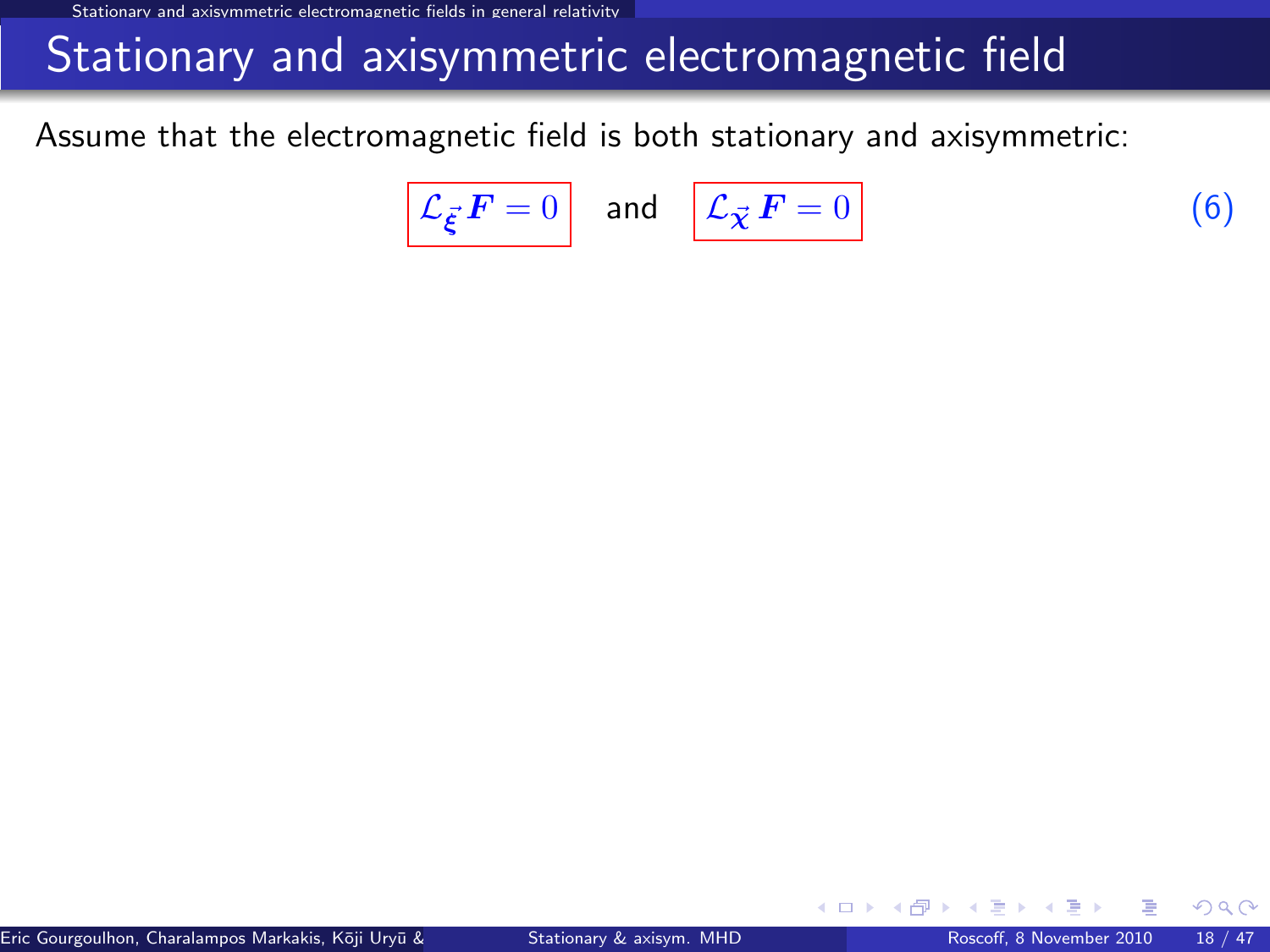### Stationary and axisymmetric electromagnetic field

Assume that the electromagnetic field is both stationary and axisymmetric:

$$
\mathcal{L}_{\vec{\xi}} \mathbf{F} = 0 \quad \text{and} \quad \boxed{\mathcal{L}_{\vec{\chi}} \mathbf{F} = 0} \tag{6}
$$

Cartan's identity and Maxwell eq.  $\Longrightarrow {\mathcal L}_{\vec{\xi}}\, F = \vec{\xi} \cdot \underbrace{{\rm d} F}$  $|{}_{0}$  $+ \mathbf{d}(\vec{\xi}\cdot\bm{F}) = \mathbf{d}(\vec{\xi}\cdot\bm{F})$ 

Hence [\(6\)](#page-20-0) is equivalent to

$$
\mathbf{d}(\vec{\xi} \cdot \boldsymbol{F}) = 0 \quad \text{and} \quad \mathbf{d}(\vec{\chi} \cdot \boldsymbol{F}) = 0
$$

Poincaré lemma  $\implies \exists$  locally two scalar fields  $\Phi$  and  $\Psi$  such that

$$
\vec{\xi} \cdot \vec{F} = -\mathrm{d}\Phi \text{ and } \vec{\chi} \cdot \vec{F} = -\mathrm{d}\Psi
$$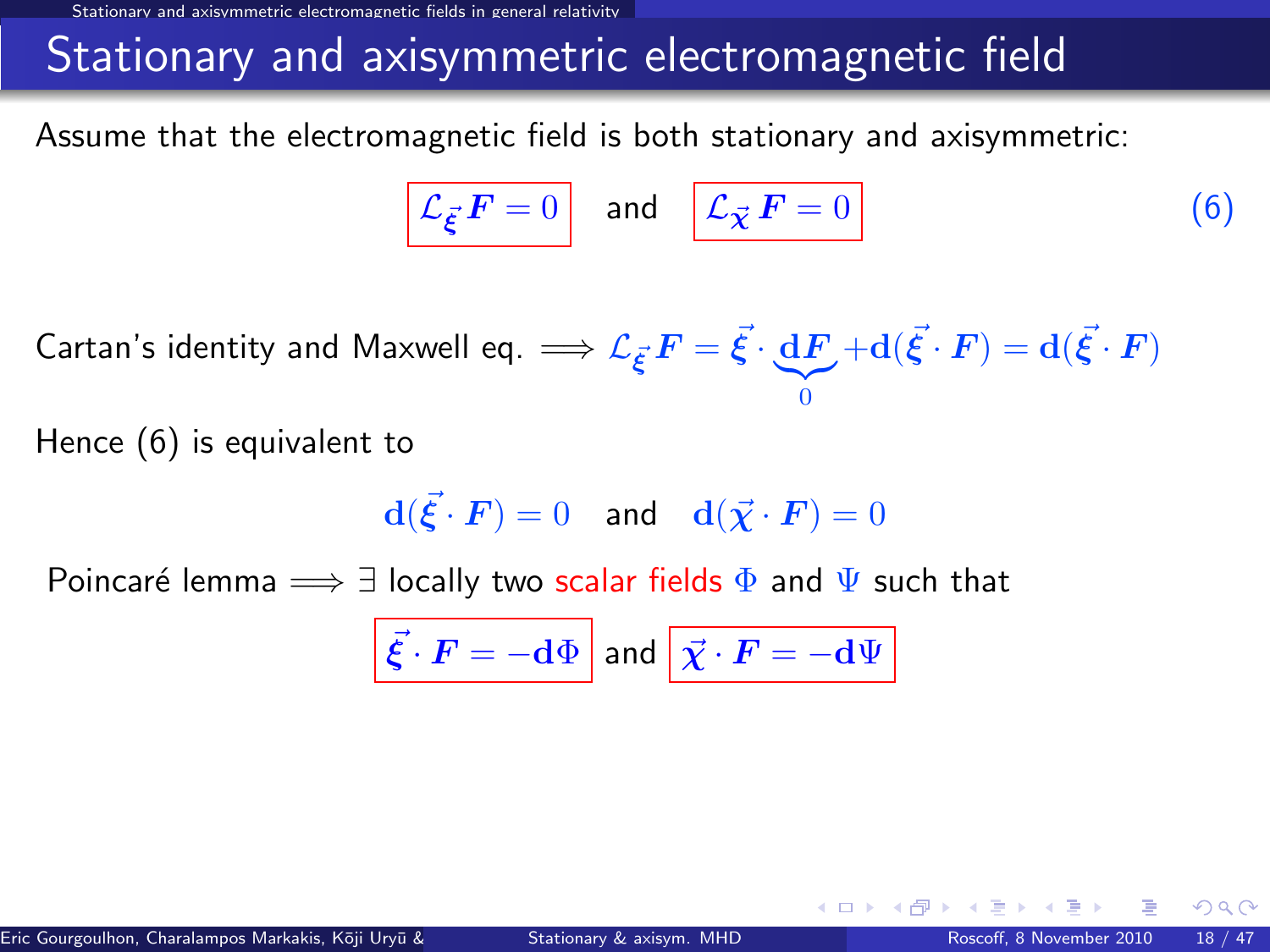### Stationary and axisymmetric electromagnetic field

Assume that the electromagnetic field is both stationary and axisymmetric:

$$
\mathcal{L}_{\vec{\xi}} \mathbf{F} = 0 \quad \text{and} \quad \boxed{\mathcal{L}_{\vec{\chi}} \mathbf{F} = 0} \tag{6}
$$

Cartan's identity and Maxwell eq.  $\Longrightarrow {\mathcal L}_{\vec{\xi}}\, F = \vec{\xi} \cdot \underbrace{{\rm d} F}$  $|{}_{0}$  $+ \mathbf{d}(\vec{\xi}\cdot\bm{F}) = \mathbf{d}(\vec{\xi}\cdot\bm{F})$ 

Hence [\(6\)](#page-20-0) is equivalent to

$$
\mathbf{d}(\vec{\xi} \cdot \boldsymbol{F}) = 0 \quad \text{and} \quad \mathbf{d}(\vec{\chi} \cdot \boldsymbol{F}) = 0
$$

Poincaré lemma  $\implies \exists$  locally two scalar fields  $\Phi$  and  $\Psi$  such that

$$
\vec{\xi} \cdot \vec{F} = -\mathrm{d}\Phi \text{ and } \vec{\chi} \cdot \vec{F} = -\mathrm{d}\Psi
$$

Link with the 4-potential  $\vec{A}$ : one may use the gauge freedom on  $\vec{A}$  to set

$$
\Phi = \boldsymbol{A} \cdot \vec{\boldsymbol{\xi}} = A_t \quad \text{and} \quad \Psi = \boldsymbol{A} \cdot \vec{\boldsymbol{\chi}} = A_\varphi
$$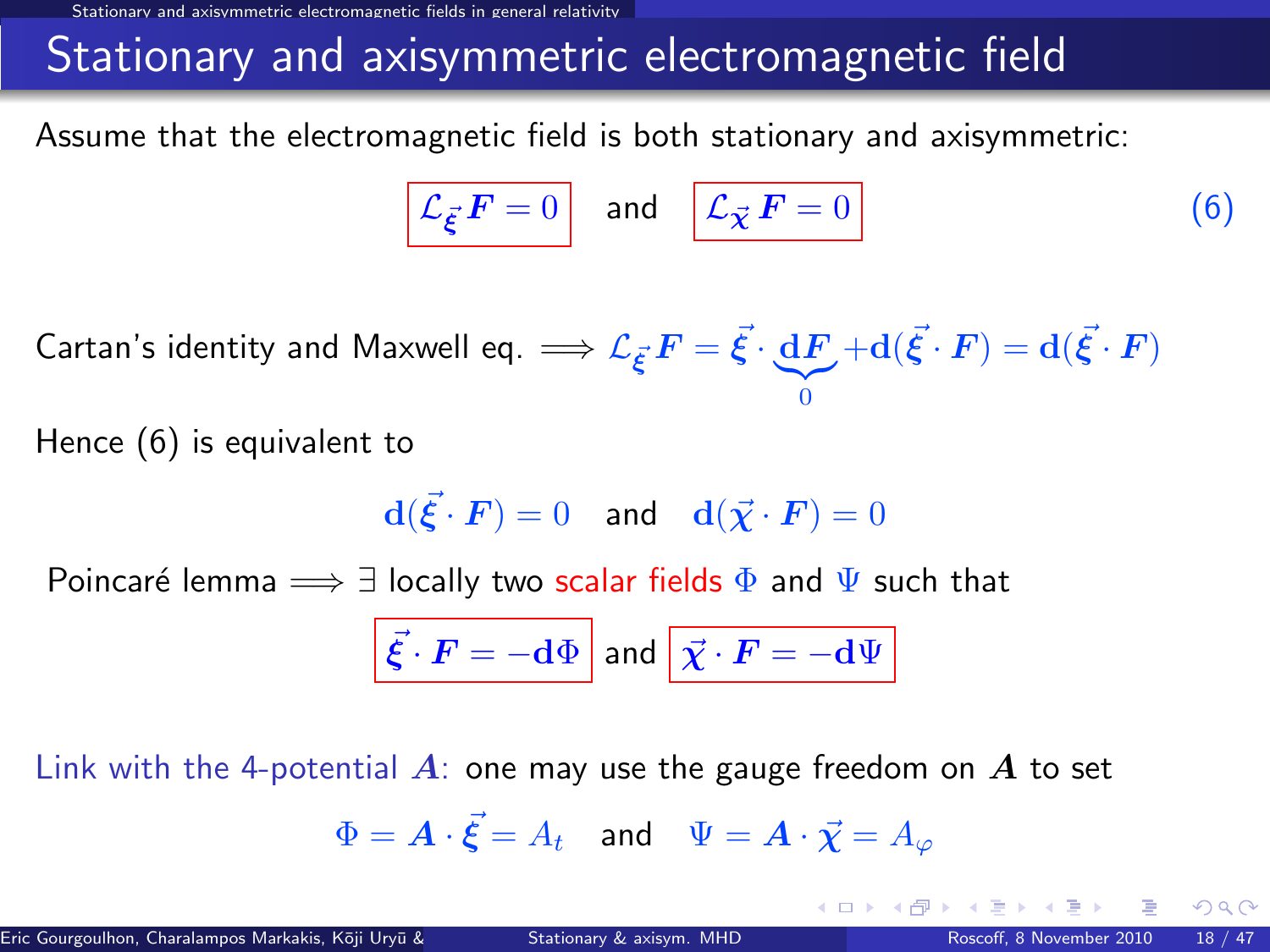### Symmetries of the scalar potentials

From the definitions of  $\Phi$  and  $\Psi$ :

- $\mathcal{L}_{\vec{\boldsymbol{\xi}}}\Phi=\vec{\boldsymbol{\xi}}\cdot\mathbf{d}\Phi=-\boldsymbol{F}(\vec{\boldsymbol{\xi}},\vec{\boldsymbol{\xi}})=0$
- $\mathbf{L}_{\vec{X}}\Psi = \vec{X}\cdot d\Psi = -\mathbf{F}(\vec{X},\vec{X}) = 0$
- $\mathcal{L}_{\vec{\boldsymbol\chi}}\,\Phi=\vec{\boldsymbol\chi}\cdot{\bf d}\Phi=-{\boldsymbol F}(\vec{\boldsymbol\xi},\vec{\boldsymbol\chi})$
- $\mathcal{L}_{\vec{\bm{\xi}}} \Psi = \vec{\bm{\xi}} \cdot \mathbf{d} \Psi = -\bm{F}(\vec{\chi},\vec{\bm{\xi}}) = \bm{F}(\vec{\bm{\xi}},\vec{\chi})$

 $\Omega$ 

**←ロ ▶ ← イ 同 →**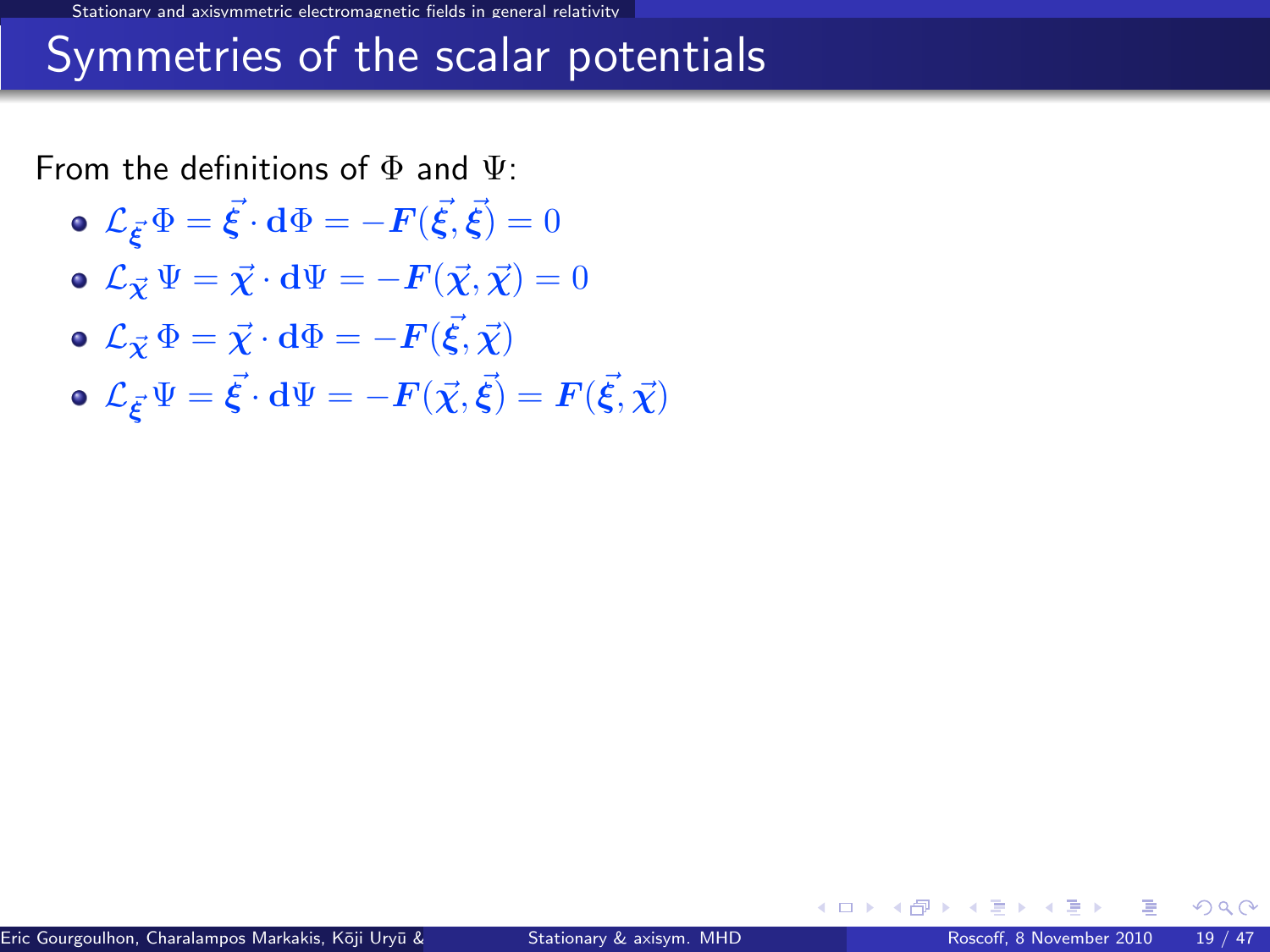### Symmetries of the scalar potentials

From the definitions of  $\Phi$  and  $\Psi$ :

\n- \n
$$
\mathcal{L}_{\vec{\xi}} \Phi = \vec{\xi} \cdot d\Phi = -F(\vec{\xi}, \vec{\xi}) = 0
$$
\n
\n- \n
$$
\mathcal{L}_{\vec{\chi}} \Psi = \vec{\chi} \cdot d\Psi = -F(\vec{\chi}, \vec{\chi}) = 0
$$
\n
\n- \n
$$
\mathcal{L}_{\vec{\chi}} \Phi = \vec{\chi} \cdot d\Phi = -F(\vec{\xi}, \vec{\chi})
$$
\n
\n- \n
$$
\mathcal{L}_{\vec{\xi}} \Psi = \vec{\xi} \cdot d\Psi = -F(\vec{\chi}, \vec{\xi}) = F(\vec{\xi}, \vec{\chi})
$$
\n
\n- \n
$$
\mathcal{L}_{\vec{\xi}} \Psi = \vec{\xi} \cdot d\Psi = -F(\vec{\chi}, \vec{\xi}) = F(\vec{\xi}, \vec{\chi})
$$
\n
\n- \n
$$
\mathcal{L}_{\vec{\xi}} \Psi = \vec{\xi} \cdot d\Psi = -F(\vec{\chi}, \vec{\xi}) = F(\vec{\xi}, \vec{\chi})
$$
\n
\n

We have  $\mathbf{d}[F(\vec{\xi},\vec{\chi})] = \mathbf{d}[\vec{\xi}\cdot\mathbf{d}\Psi] = \mathcal{L}_{\vec{\xi}}\cdot\mathbf{d}\Psi - \vec{\xi}\cdot\underbrace{\mathbf{d}\mathbf{d}\Psi}_{0} = \mathcal{L}_{\vec{\xi}}\cdot\left(\bm{F}\cdot\vec{\chi}\right) = 0$ 

Hence  $\vec{F}(\vec{\xi}, \vec{\chi}) = \mathrm{const}$ 

Assuming that F vanishes somewhere in  $\mathcal M$  (for instance at spatial infinity), we conclude that

<span id="page-24-0"></span> $\bf{0}$ 

$$
\mathbf{F}(\vec{\xi}, \vec{\chi}) = 0
$$

Then 
$$
\mathcal{L}_{\vec{\xi}} \Phi = \mathcal{L}_{\vec{\chi}} \Phi = 0
$$
 and  $\mathcal{L}_{\vec{\xi}} \Psi = \mathcal{L}_{\vec{\chi}} \Psi = 0$ 

i.e. the scalar potentials  $\Phi$  and  $\Psi$  obey to the two spacetime symmetries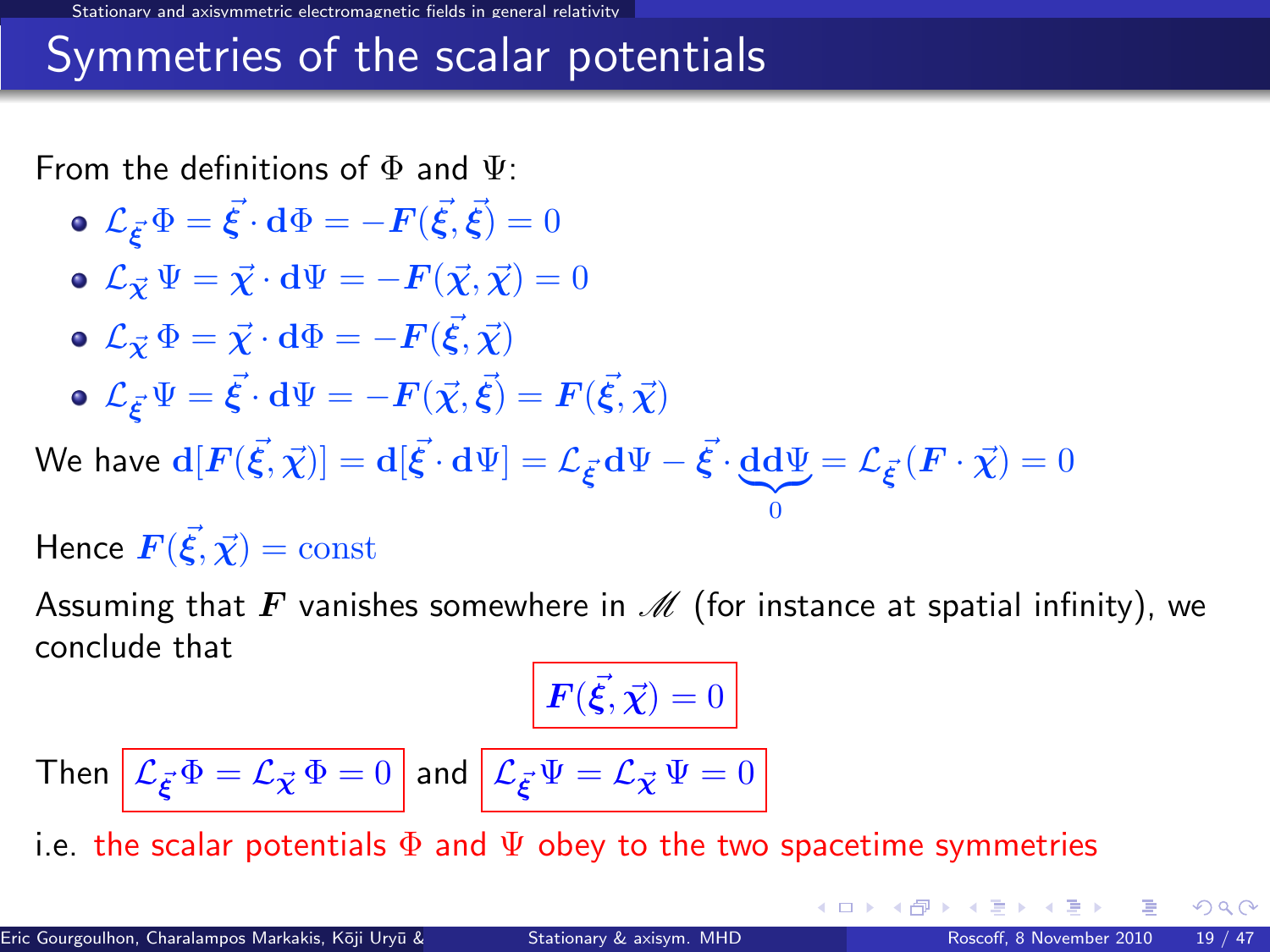### Most general stationary-axisymmetric electromagnetic field

$$
\mathbf{F} = \mathbf{d}\Phi \wedge \boldsymbol{\xi}^* + \mathbf{d}\Psi \wedge \boldsymbol{\chi}^* + \frac{I}{\sigma} \boldsymbol{\epsilon}(\vec{\xi}, \vec{\chi}, \cdot, \cdot) \tag{7}
$$

$$
\ast \boldsymbol{F} = \boldsymbol{\epsilon}(\vec{\boldsymbol{\nabla}} \Phi, \vec{\boldsymbol{\xi}^*}, \ldots) + \boldsymbol{\epsilon}(\vec{\boldsymbol{\nabla}} \Psi, \vec{\boldsymbol{\chi}^*}, \ldots) - \frac{I}{\sigma} \boldsymbol{\underline{\xi}} \wedge \underline{\boldsymbol{\chi}}
$$

with

$$
\begin{aligned}\n\mathbf{e} \quad & \xi^* := \frac{1}{\sigma} \left( -X \, \underline{\xi} + W \underline{\chi} \right), \qquad \chi^* := \frac{1}{\sigma} \left( W \, \underline{\xi} + V \underline{\chi} \right) \\
& \mathbf{e} \quad \boxed{V := -\underline{\xi} \cdot \vec{\xi}}, \qquad \boxed{W := \underline{\xi} \cdot \vec{\chi}}, \qquad \boxed{X := \underline{\chi} \cdot \vec{\chi}}, \qquad \boxed{\sigma := VX + W^2} \\
\text{[Carter (1973) notations]} \\
& \mathbf{e} \quad \boxed{I := \star \mathbf{F}(\vec{\xi}, \vec{\chi})} \leftarrow \text{the only non-trivial scalar, apart from } \mathbf{F}(\vec{\xi}, \vec{\chi}), \text{ one can form from } \mathbf{F}, \, \vec{\xi} \text{ and } \vec{\chi} \\
& (\xi^*, \chi^*) \text{ is the dual basis of } (\vec{\xi}, \vec{\chi}) \text{ in the 2-plane } \boxed{\Pi := \text{Vect}(\vec{\xi}, \vec{\chi})} \\
& \xi^* \cdot \vec{\xi} = 1, \qquad \xi^* \cdot \vec{\chi} = 0, \qquad \chi^* \cdot \vec{\xi} = 0, \qquad \chi^* \cdot \vec{\chi} = 1 \\
& \forall \vec{v} \in \Pi^\perp, \quad \xi^* \cdot \vec{v} = 0 \quad \text{and} \quad \chi^* \cdot \vec{v} = 0\n\end{aligned}
$$

<span id="page-25-2"></span><span id="page-25-1"></span><span id="page-25-0"></span> $(8)$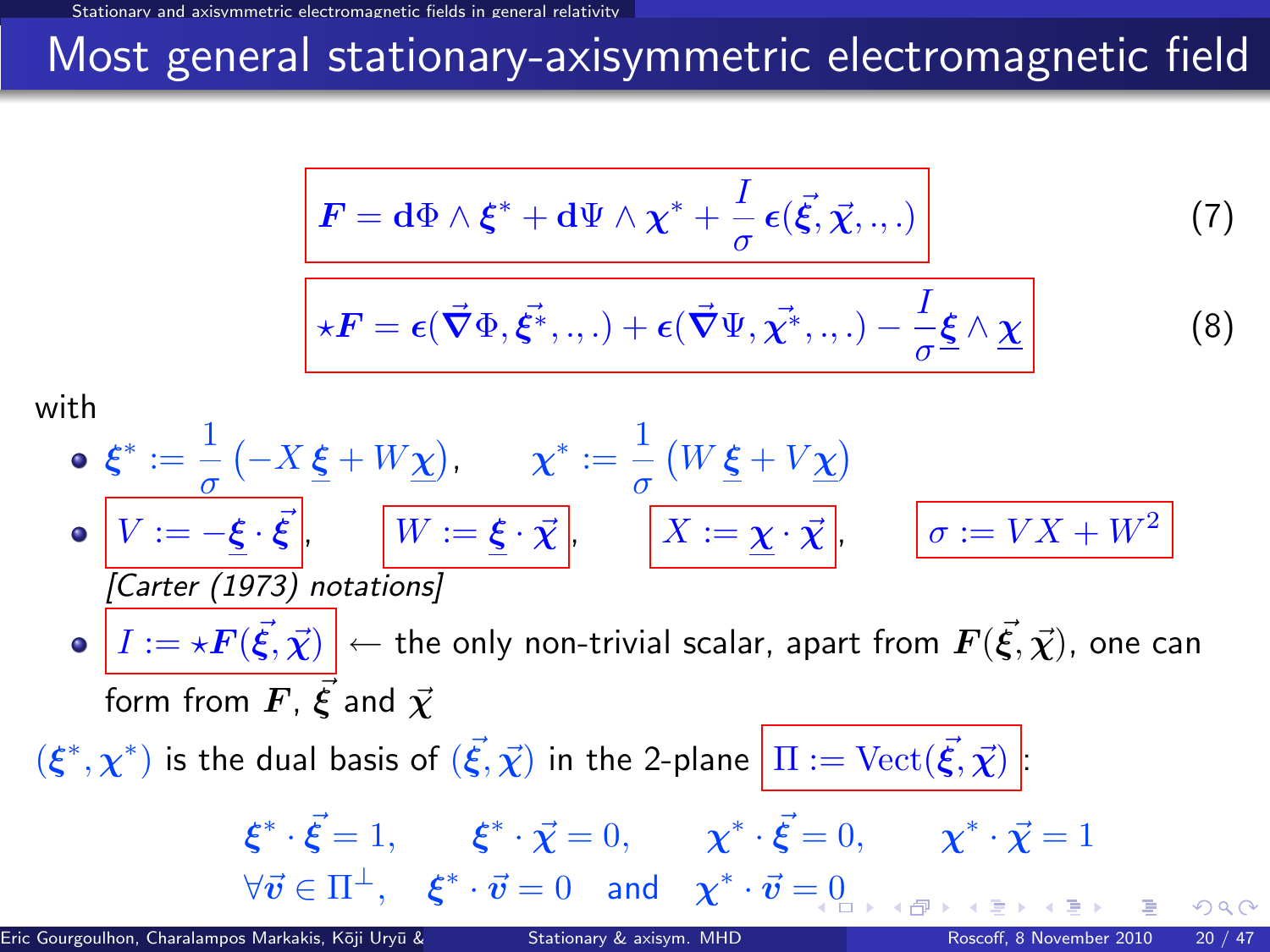Stationarie fields in general relativit

#### Most general stationary-axisymmetric electromagnetic field The proof

Consider the 2-form  $\boldsymbol{H}:=\boldsymbol{F}-\mathbf{d}\Phi\wedge\boldsymbol{\xi}^*-\mathbf{d}\Psi\wedge\boldsymbol{\chi}^*$ It satisfies

$$
\boldsymbol{H}(\vec{\xi},.) = \underbrace{\boldsymbol{F}(\vec{\xi},.)}_{-\mathbf{d}\Phi} - (\underbrace{\vec{\xi} \cdot \mathbf{d}\Phi}_{0})\boldsymbol{\xi}^* + (\underbrace{\boldsymbol{\xi}^* \cdot \vec{\xi}}_{1})\mathbf{d}\Phi - (\underbrace{\vec{\xi} \cdot \mathbf{d}\Psi}_{0})\boldsymbol{\chi}^* + (\underbrace{\boldsymbol{\chi}^* \cdot \vec{\xi}}_{0})\mathbf{d}\Psi = 0
$$

Similarly  $H(\vec{\chi},.)=0$ . Hence  $H|_{\Pi}=0$ 

On  $\Pi^\perp$ ,  $\left. H \right|_{\Pi^\perp}$  is a 2-form. Another 2-form on  $\Pi^\perp$  is  $\left. \epsilon (\vec{\xi},\vec{\chi},.,.) \right|_{\Pi^\perp}$ Since  $\dim \Pi^\perp = 2$  and  $\left. \epsilon(\vec{\xi},\vec{\chi}, ., .) \right|_{\Pi^\perp} \neq 0, \, \exists$  a scalar field  $I$  such that  $\left. H \right|_{\Pi^{\pm}} = \frac{I}{\sigma}$  $\left. \frac{1}{\sigma}\right\vert \epsilon(\vec{\xi},\vec{\chi},.,.)\Big|_{\Pi^{\perp}}$  . Because both  $H$  and  $\epsilon(\vec{\xi},\vec{\chi},.,.)$  vanish on  $\Pi$ , we can extend the equality to all space:

<span id="page-26-0"></span>
$$
\boldsymbol{H}=\frac{I}{\sigma}\boldsymbol{\epsilon}(\vec{\boldsymbol{\xi}},\vec{\boldsymbol{\chi}},.,.)
$$

Thus F has the form [\(7\)](#page-25-1). Taking the Hodge dual gives the form [\(8\)](#page-25-2) for  $\star$ F, on which we readily check [t](#page-25-0)[h](#page-16-0)at  $I = \star \boldsymbol{F}(\vec{\xi},\vec{\chi})$  $I = \star \boldsymbol{F}(\vec{\xi},\vec{\chi})$  $I = \star \boldsymbol{F}(\vec{\xi},\vec{\chi})$ , thereby c[om](#page-25-0)[ple](#page-27-0)t[in](#page-26-0)[g](#page-27-0) [t](#page-15-2)he [p](#page-30-0)[ro](#page-15-2)[o](#page-16-0)[f](#page-29-0)[.](#page-30-0)  $\Omega$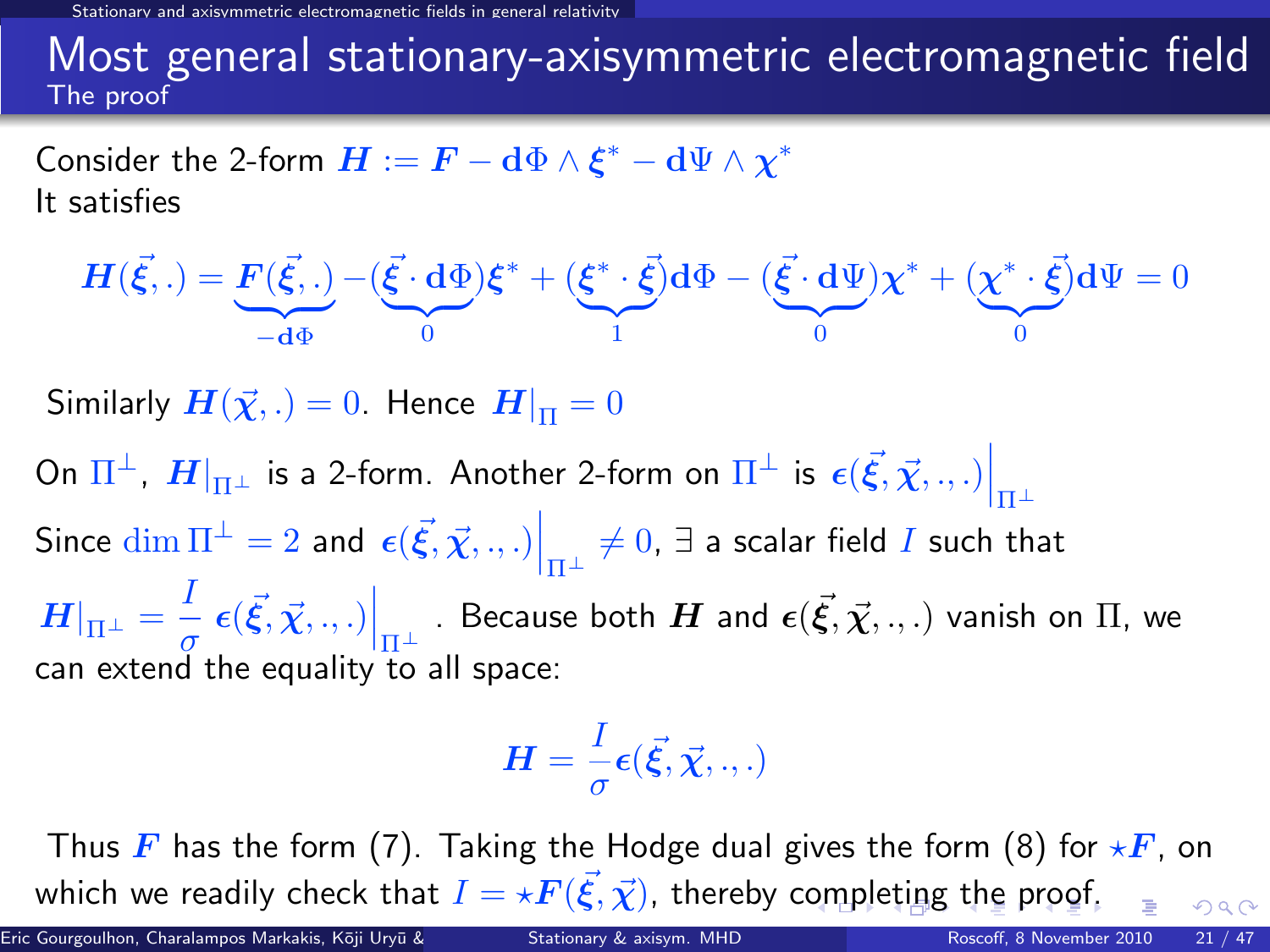### Example: Kerr-Newman electromagnetic field

Using Boyer-Lindquist coordinates  $(t, r, \theta, \varphi)$ , the electromagnetic field of the Kerr-Newman solution (charged rotating black hole) is

$$
\mathbf{F} = \frac{\mu_0 Q}{4\pi (r^2 + a^2 \cos^2 \theta)^2} \left\{ \left[ (r^2 - a^2 \cos^2 \theta) \mathbf{d}r - a^2 r \sin 2\theta \mathbf{d}\theta \right] \wedge \mathbf{d}t + \left[ a(a^2 \cos^2 \theta - r^2) \sin^2 \theta \mathbf{d}r + ar(r^2 + a^2) \sin 2\theta \mathbf{d}\theta \right] \wedge \mathbf{d}\varphi \right\}
$$

Q: total electric charge,  $a := J/M$ : reduced angular momentum

For Kerr-Newman,  $\xi^* = \mathrm{d}t$  and  $\chi^* = \mathrm{d}\varphi$ ; comparison with [\(7\)](#page-25-1) leads to

<span id="page-27-0"></span>
$$
\Phi = -\frac{\mu_0 Q}{4\pi} \frac{r}{r^2 + a^2 \cos^2 \theta}, \quad \Psi = \frac{\mu_0 Q}{4\pi} \frac{ar \sin^2 \theta}{r^2 + a^2 \cos^2 \theta}, \quad \boxed{I = 0}
$$

Non-rotating limit  $(a = 0)$ : Reissner-Nordström solution:  $\Phi = -\frac{\mu_0}{4}$  $4\pi$  $\overline{Q}$  $\frac{q}{r}$ ,  $\Psi = 0$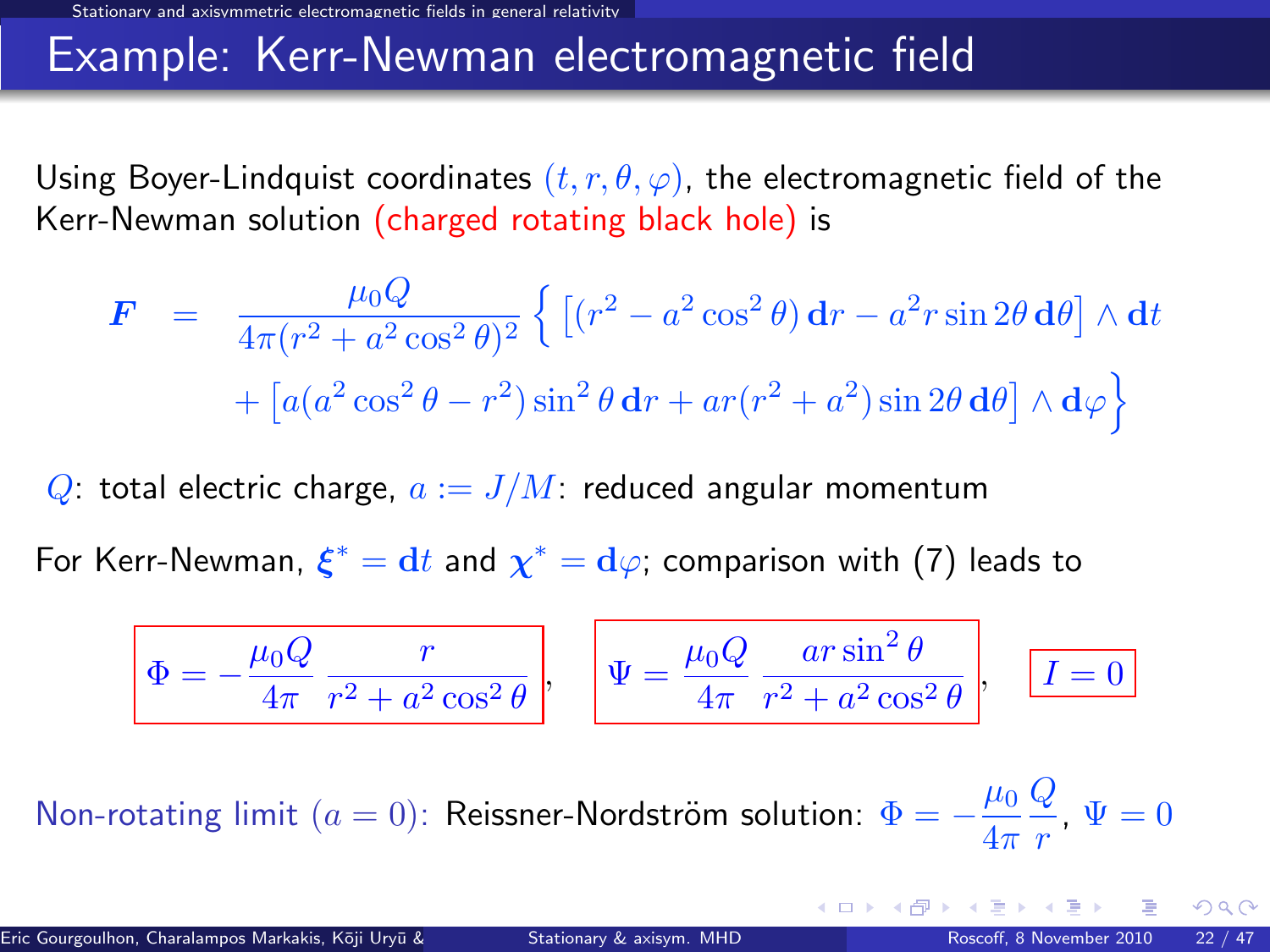### Maxwell equations

#### First Maxwell equation:  $dF = 0$

It is automatically satisfied by the form [\(7\)](#page-25-1) of  $\bm{F}$ 

Second Maxwell equation:  $d \star F = \mu_0 \star j$ 

It gives the electric 4-current:

<span id="page-28-1"></span><span id="page-28-0"></span>
$$
\mu_0 \vec{j} = a \vec{\xi} + b \vec{\chi} - \frac{1}{\sigma} \vec{\epsilon}(\vec{\xi}, \vec{\chi}, \vec{\nabla} I, .)
$$
\n(9)

with

$$
\begin{aligned}\n\bullet \ a &:= \nabla_{\mu} \left( \frac{X}{\sigma} \nabla^{\mu} \Phi - \frac{W}{\sigma} \nabla^{\mu} \Psi \right) + \frac{I}{\sigma^2} \left[ -X \mathscr{C}_{\xi} + W \mathscr{C}_{\chi} \right] \\
\bullet \ b &:= -\nabla_{\mu} \left( \frac{W}{\sigma} \nabla^{\mu} \Phi + \frac{V}{\sigma} \nabla^{\mu} \Psi \right) + \frac{I}{\sigma^2} \left[ W \mathscr{C}_{\xi} + V \mathscr{C}_{\chi} \right] \\
\bullet \ \mathscr{C}_{\xi} &:= \star \left( \underline{\xi} \wedge \underline{\chi} \wedge \underline{\mathbf{d}} \underline{\xi} \right) = \epsilon^{\mu \nu \rho \sigma} \xi_{\mu} \chi_{\nu} \nabla_{\rho} \xi_{\sigma} \text{ (1st twist scalar)} \\
\bullet \ \mathscr{C}_{\chi} &:= \star \left( \underline{\xi} \wedge \underline{\chi} \wedge \underline{\mathbf{d}} \underline{\chi} \right) = \epsilon^{\mu \nu \rho \sigma} \xi_{\mu} \chi_{\nu} \nabla_{\rho} \chi_{\sigma} \text{ (2nd twist scalar)} \\
\text{Remark: } \vec{j} \text{ has no meridional component (i.e. } \vec{j} \in \Pi \text{), } \Leftrightarrow \text{ for } \vec{j} \text{ is } \vec{k} \text{ is } \vec{k} \text{ is } \vec{k} \text{ is } \vec{k} \text{ is } \vec{k} \text{ is } \vec{k} \text{ is } \vec{k} \text{ is } \vec{k} \text{ is } \vec{k} \text{ is } \vec{k} \text{ is } \vec{k} \text{ is } \vec{k} \text{ is } \vec{k} \text{ is } \vec{k} \text{ is } \vec{k} \text{ is } \vec{k} \text{ is } \vec{k} \text{ is } \vec{k} \text{ is } \vec{k} \text{ is } \vec{k} \text{ is } \vec{k} \text{ is } \vec{k} \text{ is } \vec{k} \text{ is } \vec{k} \text{ is } \vec{k} \text{ is } \vec{k} \text{ is } \vec{k} \text{ is } \vec{k} \text{ is } \vec{k} \text{ is } \vec{k} \text{ is } \vec{k} \text{ is } \vec{k} \text{ is } \vec{k} \text{ is
$$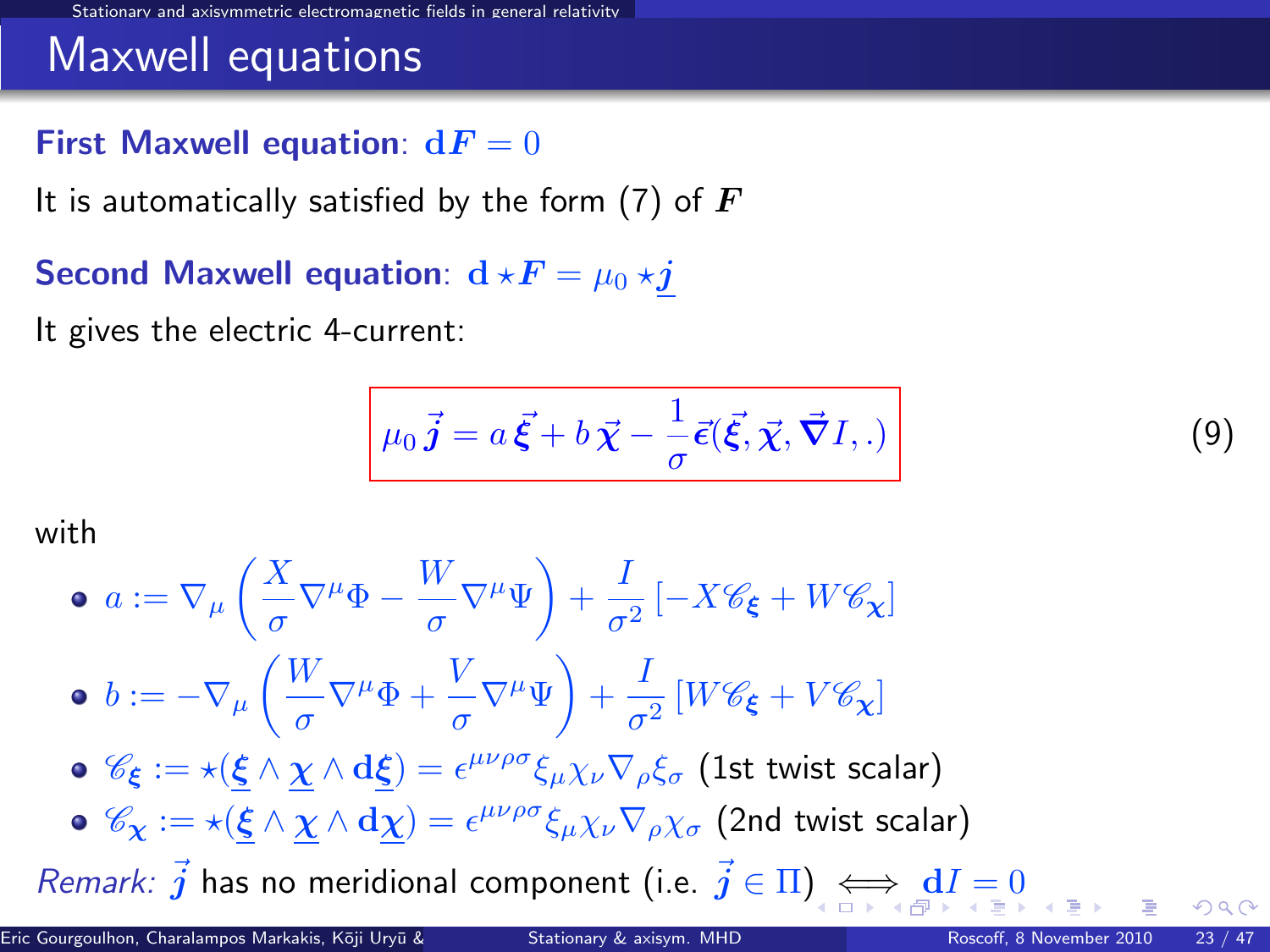### Simplification for circular spacetimes

Spacetime  $(\mathscr{M},\bm{g})$  is circular  $\quad\Longleftrightarrow\quad$  the planes  $\Pi^\perp$  are integrable in 2-surfaces  $\iff$   $\mathscr{C}_{\epsilon} = \mathscr{C}_{\mathbf{v}} = 0$ 

Generalized Papapetrou theorem [\[Papapetrou 1966\]](#page-0-1) [Kundt & Trümper 1966] [\[Carter 1969\]](#page-0-1) : a stationary and axisymmetric spacetime ruled by the Einstein equation is circular iff the total energy-momentum tensor  $T$  obeys to

> $\xi^\mu T_\mu^{~[\alpha}\xi^\beta\chi^{\gamma]} ~=~ 0$  $\chi^\mu T_\mu{}^{[\alpha} \xi^\beta \chi^{\gamma]} \quad = \quad 0$

Examples:

- circular spacetimes: Kerr-Newman, rotating star, magnetized rotating star with either purely poloidal magnetic field or purely toroidal magnetic field
- non-circular spacetimes: rotating star with meridional flow, magnetized rotating star with mixed magnetic field

In what follows, we do not assume that  $(\mathcal{M}, g)$  is circular

<span id="page-29-0"></span>イロト イ部 トイモ トイモン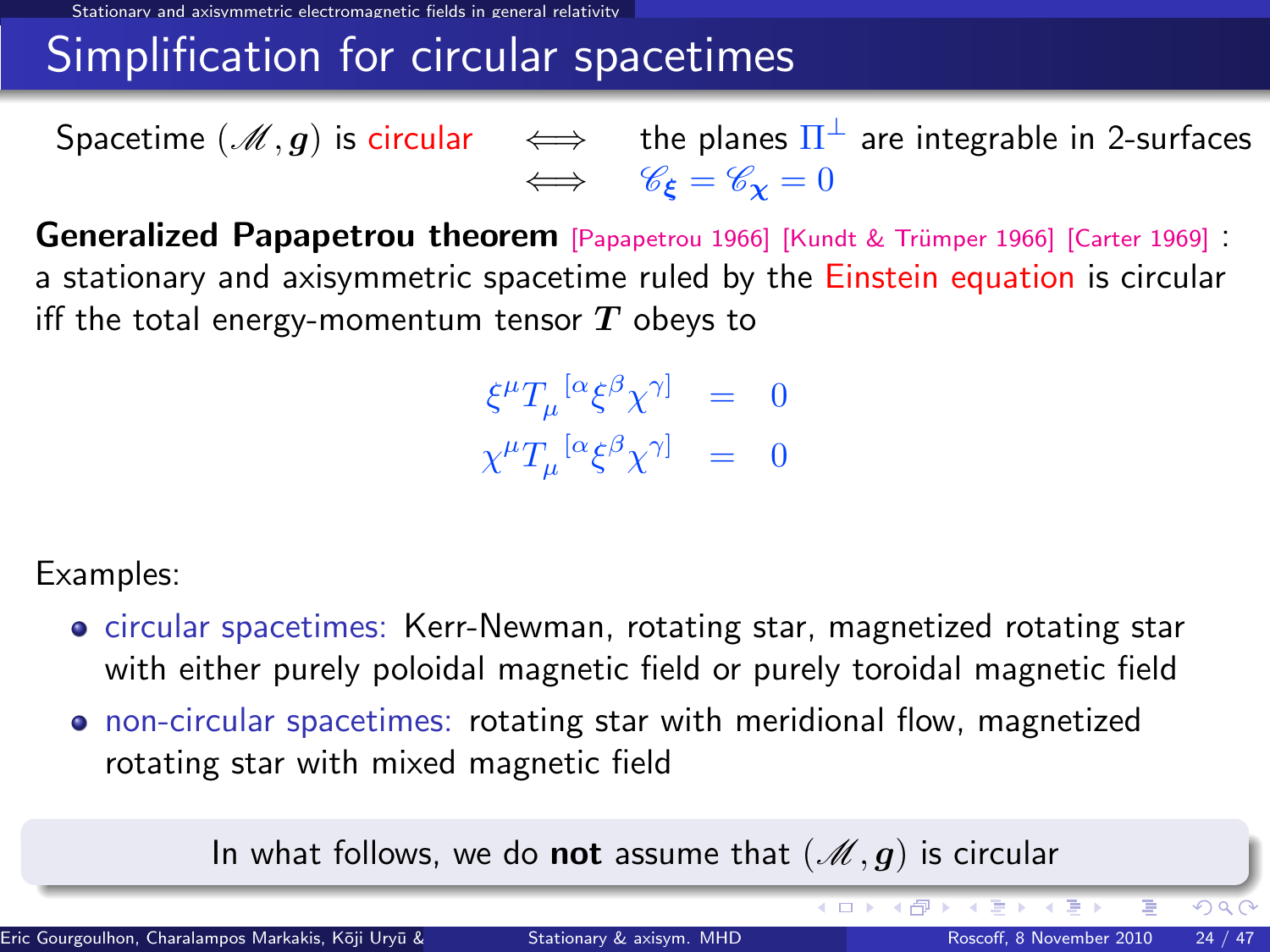### **Outline**

#### **[Introduction](#page-2-0)**

- [Relativistic MHD with exterior calculus](#page-7-0)
- <sup>3</sup> [Stationary and axisymmetric electromagnetic fields in general relativity](#page-16-0)
- 4 [Stationary and axisymmetric MHD](#page-30-0)
- <sup>5</sup> [Some subcases of the master transfield equation](#page-52-0)

#### **[Conclusion](#page-59-0)**

<span id="page-30-0"></span> $\Omega$ 

**←ロ ▶ ← イ 同 →**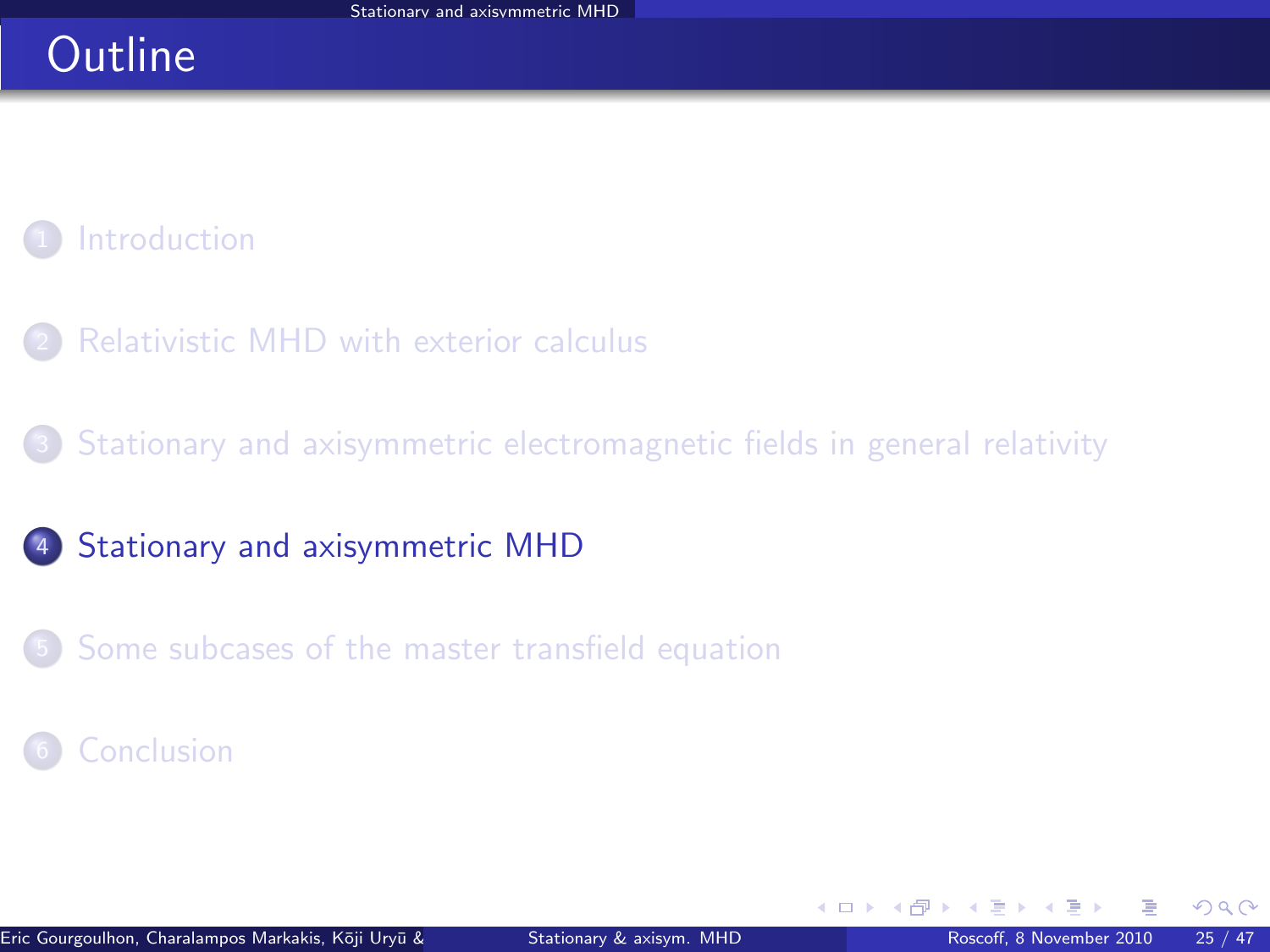### Perfect conductor hypothesis  $(1/2)$

$$
\boxed{\boldsymbol{F}\cdot\vec{\boldsymbol{u}}=0}
$$

with the fluid 4-velocity decomposed as

<span id="page-31-1"></span>
$$
\vec{u} = \lambda(\vec{\xi} + \Omega \vec{\chi}) + \vec{w}, \qquad \vec{w} \in \Pi^{\perp}
$$
 (10)

<span id="page-31-2"></span><span id="page-31-0"></span>**∢ ロ ▶ 《 何** 

 $\Omega$  is the rotational angular velocity and  $\vec{w}$  is the meridional velocity

$$
\underline{\boldsymbol{u}}\cdot\vec{\boldsymbol{u}}=-1\iff\lambda=\sqrt{\frac{1+\underline{\boldsymbol{w}}\cdot\vec{\boldsymbol{w}}}{V-2\Omega W-\Omega^2X}}
$$

 $\Omega$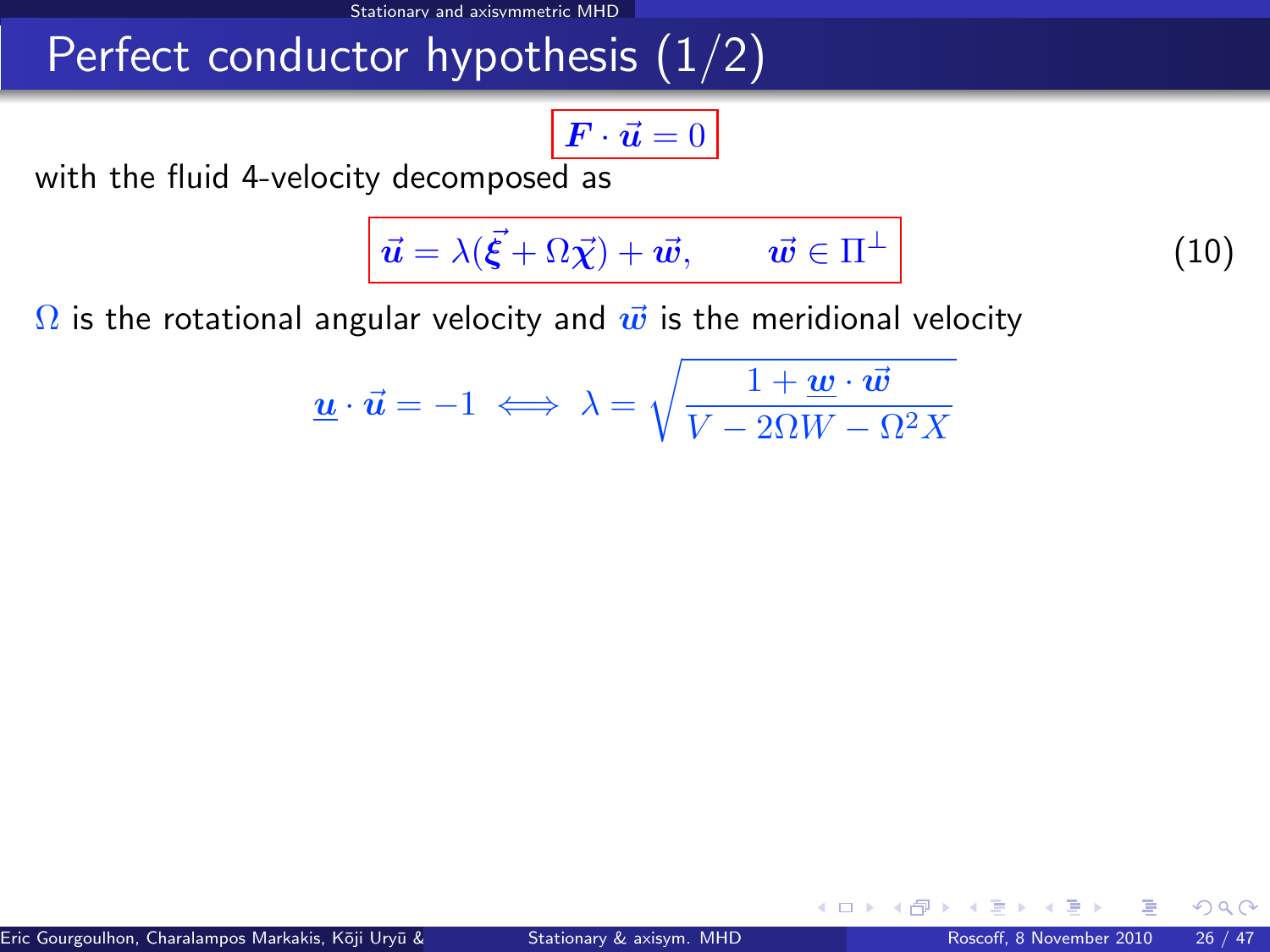## Perfect conductor hypothesis (1/2)

$$
\boxed{\boldsymbol{F}\cdot\vec{\boldsymbol{u}}=0}
$$

with the fluid 4-velocity decomposed as

$$
\vec{u} = \lambda(\vec{\xi} + \Omega \vec{\chi}) + \vec{w}, \qquad \vec{w} \in \Pi^{\perp}
$$
 (10)

 $\Omega$  is the rotational angular velocity and  $\vec{w}$  is the meridional velocity

$$
\underline{\boldsymbol{u}} \cdot \vec{\boldsymbol{u}} = -1 \iff \lambda = \sqrt{\frac{1 + \underline{\boldsymbol{w}} \cdot \vec{\boldsymbol{w}}}{V - 2\Omega W - \Omega^2 X}}
$$

We have

$$
\mathcal{L}_{\vec{u}}\,\Phi=0\quad\text{and}\quad\boxed{\mathcal{L}_{\vec{u}}\,\Psi=0},\tag{11}
$$

i.e. the scalar potentials  $\Phi$  and  $\Psi$  are constant along the fluid lines.

*Proof:*  $\mathcal{L}_{\vec{u}}\,\Phi=\vec{u}\cdot\mathrm{d}\Phi=-F(\vec{\xi},\vec{u})=0$  *by the perfect conductor property.* 

Corollary: since we had already  $\mathcal{L}_{\vec{\kappa}}\Phi = \mathcal{L}_{\vec{\chi}}\Phi = 0$  and  $\mathcal{L}_{\vec{\kappa}}\Psi = \mathcal{L}_{\vec{\chi}}\Psi = 0$ , it follows from [\(11\)](#page-31-0) that

$$
\boxed{\vec{\boldsymbol{w}}\cdot\mathbf{d}\Phi=0} \quad \text{and} \quad \boxed{\vec{\boldsymbol{w}}\cdot\mathbf{d}\Psi=0} \tag{12}
$$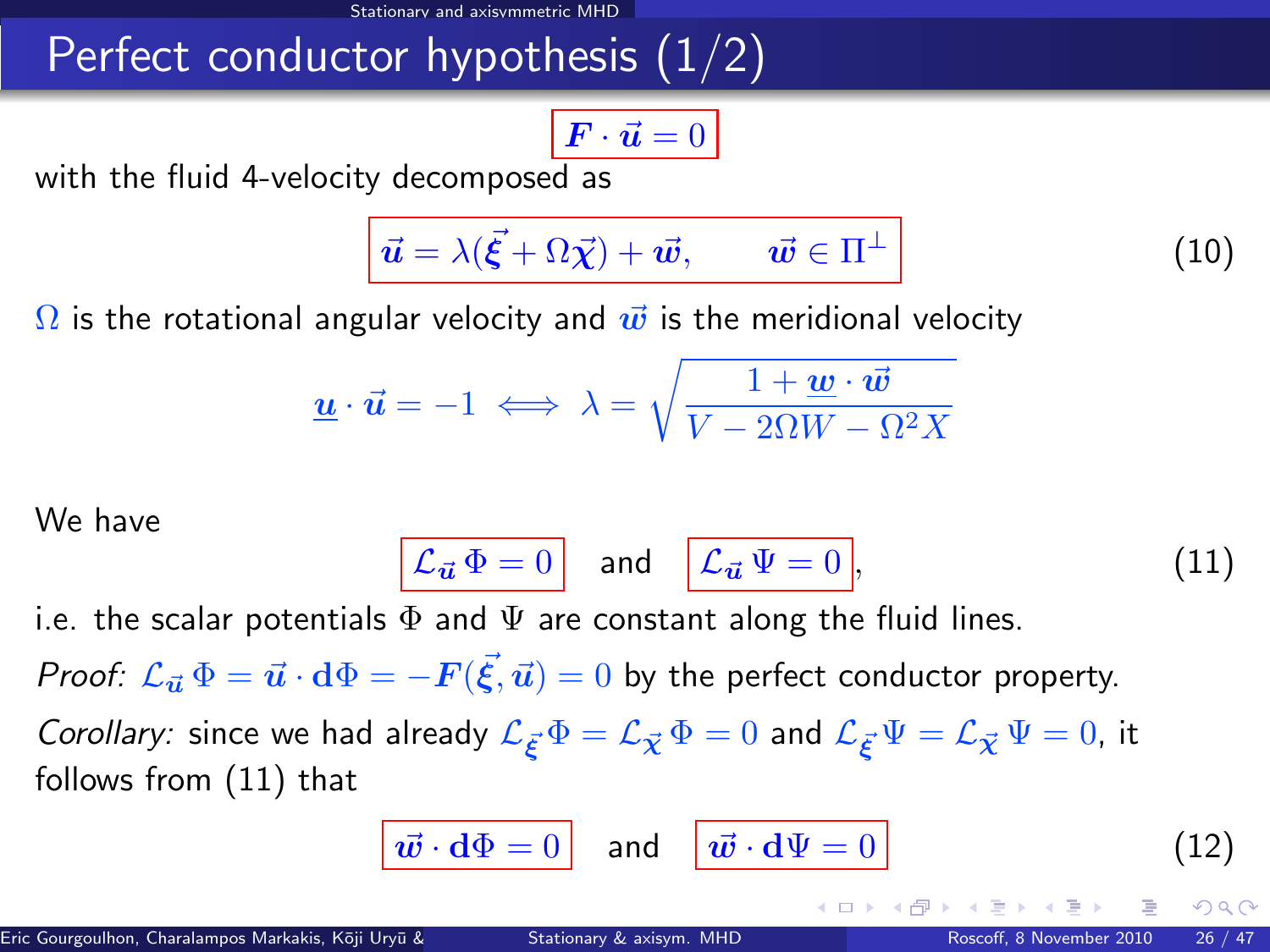# Perfect conductor hypothesis (2/2)

Expressing the condition  $\vec{F} \cdot \vec{u} = 0$  with the general form [\(7\)](#page-25-1) of a stationary-axisymmetric electromagnetic field yields

$$
(\underbrace{\xi^* \cdot \vec{u}}_{\lambda}) d\Phi - (\underbrace{d\Phi \cdot \vec{u}}_{0}) \xi^* + (\underbrace{\chi^* \cdot \vec{u}}_{\lambda \Omega}) d\Psi - (\underbrace{d\Psi \cdot \vec{u}}_{0}) \chi^* + \frac{I}{\sigma} \underbrace{\epsilon(\vec{\xi}, \vec{\chi}, \cdot, \vec{u})}_{-\epsilon(\vec{\xi}, \vec{\chi}, \vec{w}, \cdot)} = 0
$$

Hence

$$
\mathbf{d}\Phi = -\Omega \mathbf{d}\Psi + \frac{I}{\sigma\lambda} \boldsymbol{\epsilon}(\vec{\xi}, \vec{\chi}, \vec{w}, .)
$$
 (13)

<span id="page-33-0"></span>**4 ロ ト 4 何 ト 4** 

 $299$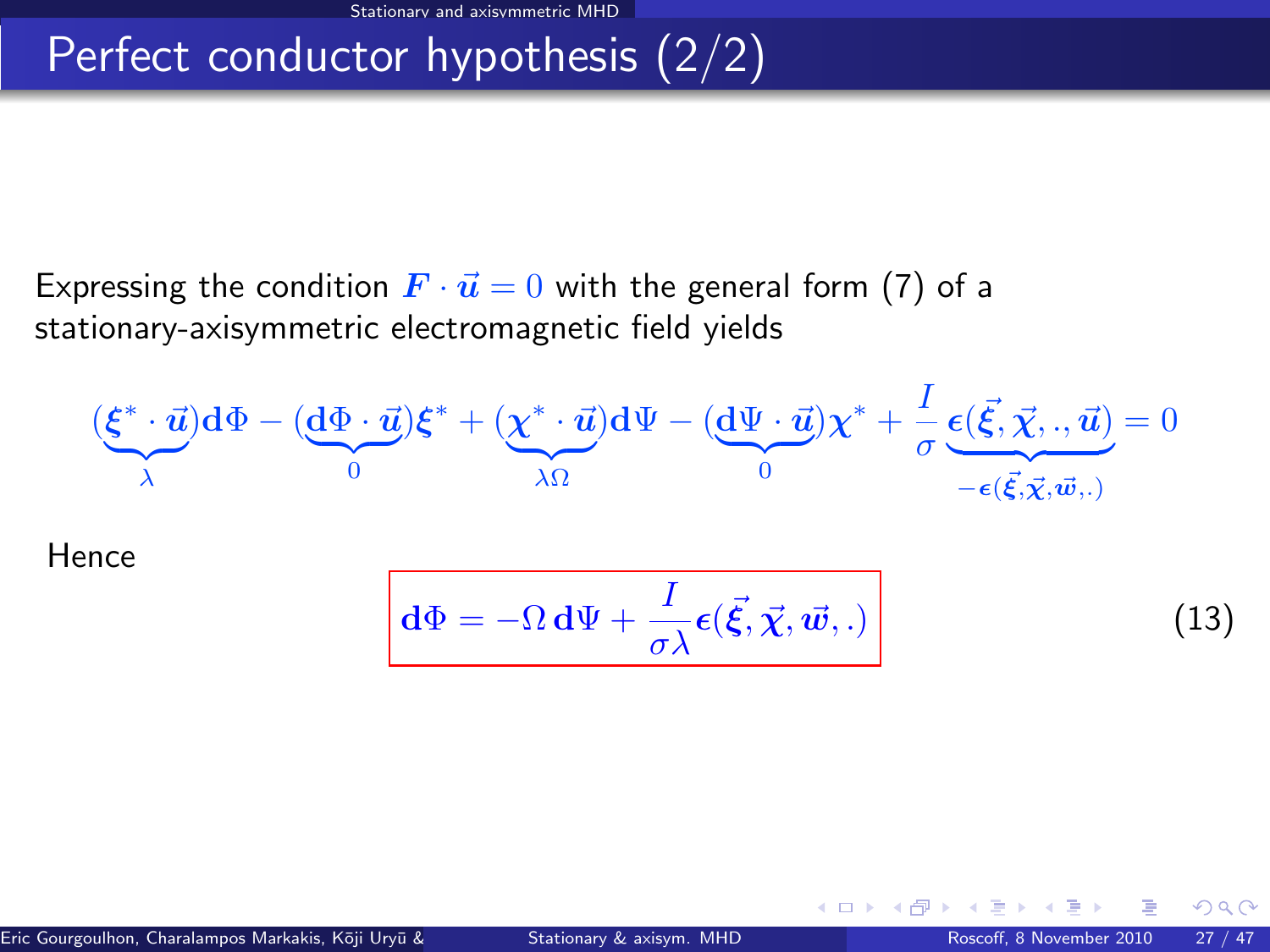Stationary and axisymmetric MHD

### Conservation of baryon number and stream function

<span id="page-34-0"></span>Baryon number conservation :

$$
\boxed{\boldsymbol{\nabla}\cdot(n\vec{\boldsymbol{u}})=0} \iff \boxed{\mathbf{d}(n\star\underline{\boldsymbol{w}})=0}
$$

 $\Omega$ 

<span id="page-34-1"></span>← □ ▶ → dP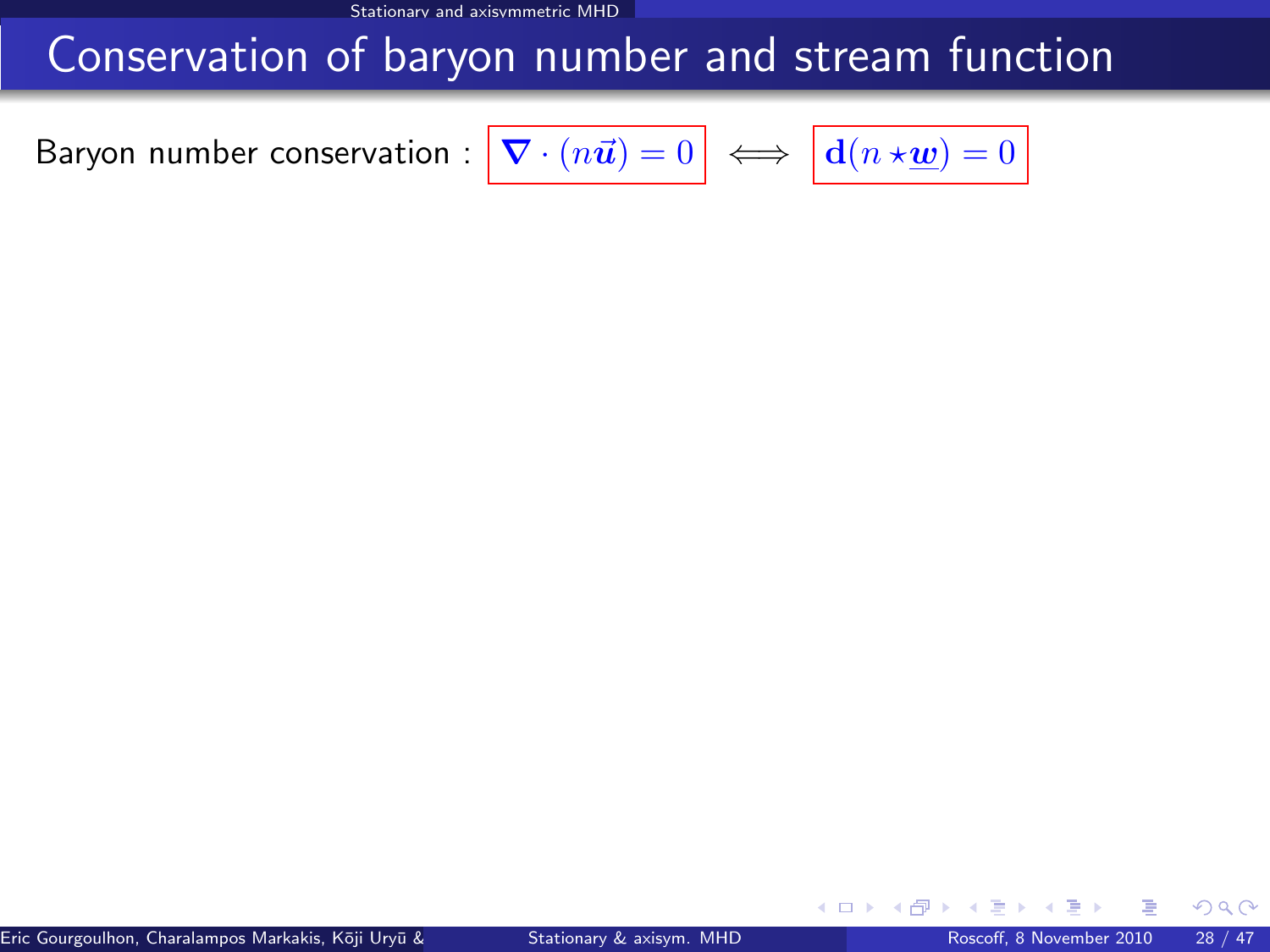Stationary and axisymmetric MHD

### Conservation of baryon number and stream function

Baryon number conservation :  $\nabla$ 

$$
\mathbf{I} \cdot (n\vec{u}) = 0 \iff \boxed{\mathbf{d}(n \star \underline{w}) = 0}
$$

 $\rightarrow$ Poincaré Lemma:  $\exists$  a 2-form  $H$  such that  $n \star w = dH$ 

Considering the scalar field  $f:=\bm{H}(\vec{\bm{\xi}},\vec{\bm{\chi}})$ , we get

$$
\boxed{\mathbf{d}f = n\,\boldsymbol{\epsilon}(\vec{\xi}, \vec{\chi}, \vec{w}, .)} \iff \left| \vec{w} = -\frac{1}{\sigma n} \,\vec{\epsilon}(\vec{\xi}, \vec{\chi}, \vec{\nabla}f, .) \right| \tag{14}
$$

4 **D** F

 $f$  is called the (Stokes) stream function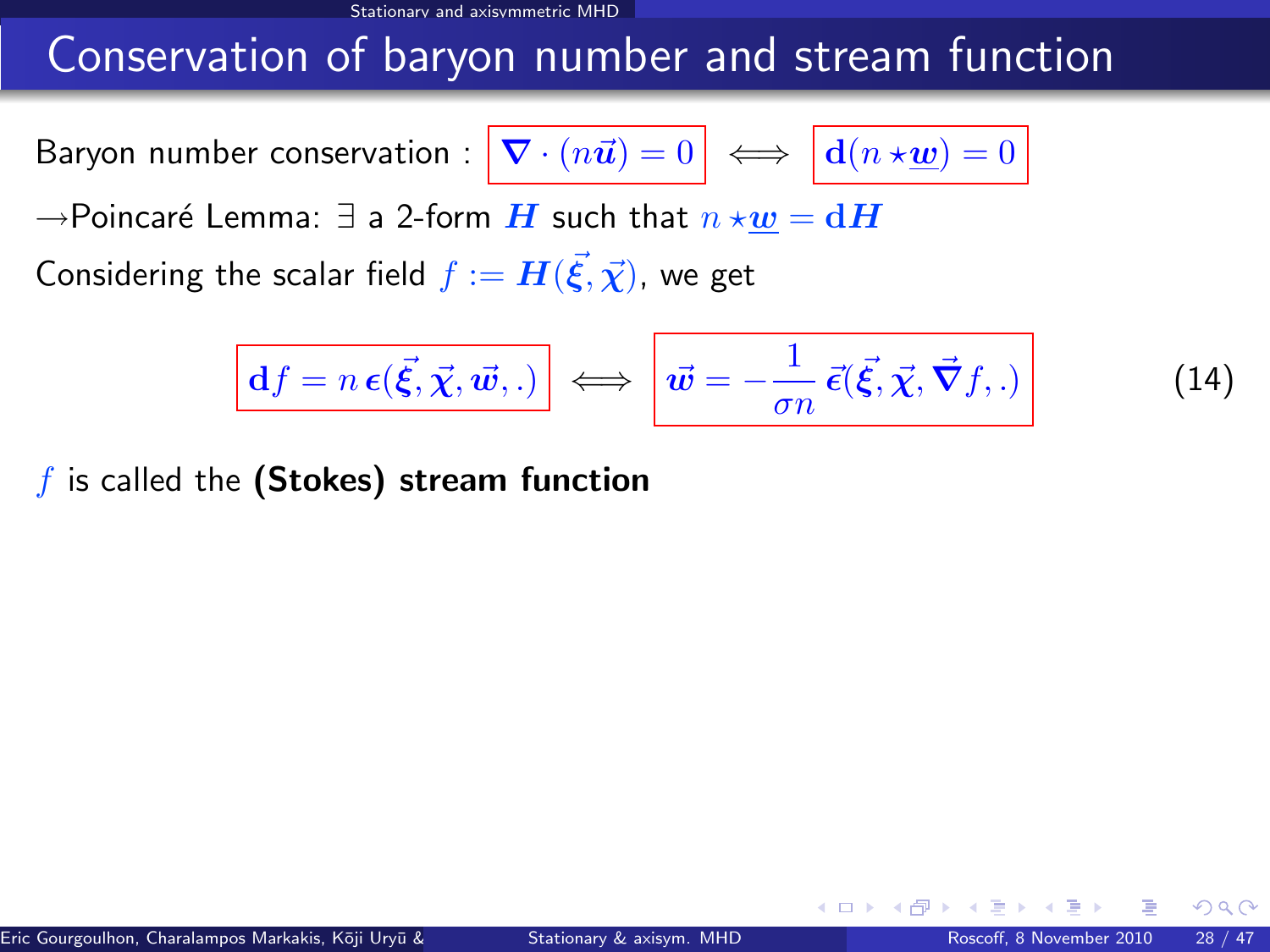### Conservation of baryon number and stream function

Baryon number conservation :  $\nabla$ 

$$
\mathbf{I} \cdot (n\vec{u}) = 0 \iff \boxed{\mathbf{d}(n \star \underline{w}) = 0}
$$

 $\rightarrow$ Poincaré Lemma:  $\exists$  a 2-form  $\boldsymbol{H}$  such that  $n \star \boldsymbol{w} = \mathbf{d}\boldsymbol{H}$ 

Considering the scalar field  $f:=\bm{H}(\vec{\bm{\xi}},\vec{\bm{\chi}})$ , we get

$$
\boxed{\mathbf{d}f = n\,\boldsymbol{\epsilon}(\vec{\xi}, \vec{\chi}, \vec{\boldsymbol{w}},.)} \iff \boxed{\vec{\boldsymbol{w}} = -\frac{1}{\sigma n}\,\vec{\epsilon}(\vec{\xi}, \vec{\chi}, \vec{\nabla}f,.)}
$$
(14)

 $f$  is called the (Stokes) stream function

It follows from [\(14\)](#page-34-0) that

- $\vec{\mathcal{E}} \cdot d f = 0$  and  $\vec{\chi} \cdot d f = 0 \Longrightarrow f$  obeys to the spacetime symmetries
- $\vec{u} \cdot df = 0 \Longrightarrow f$  is constant along any fluid line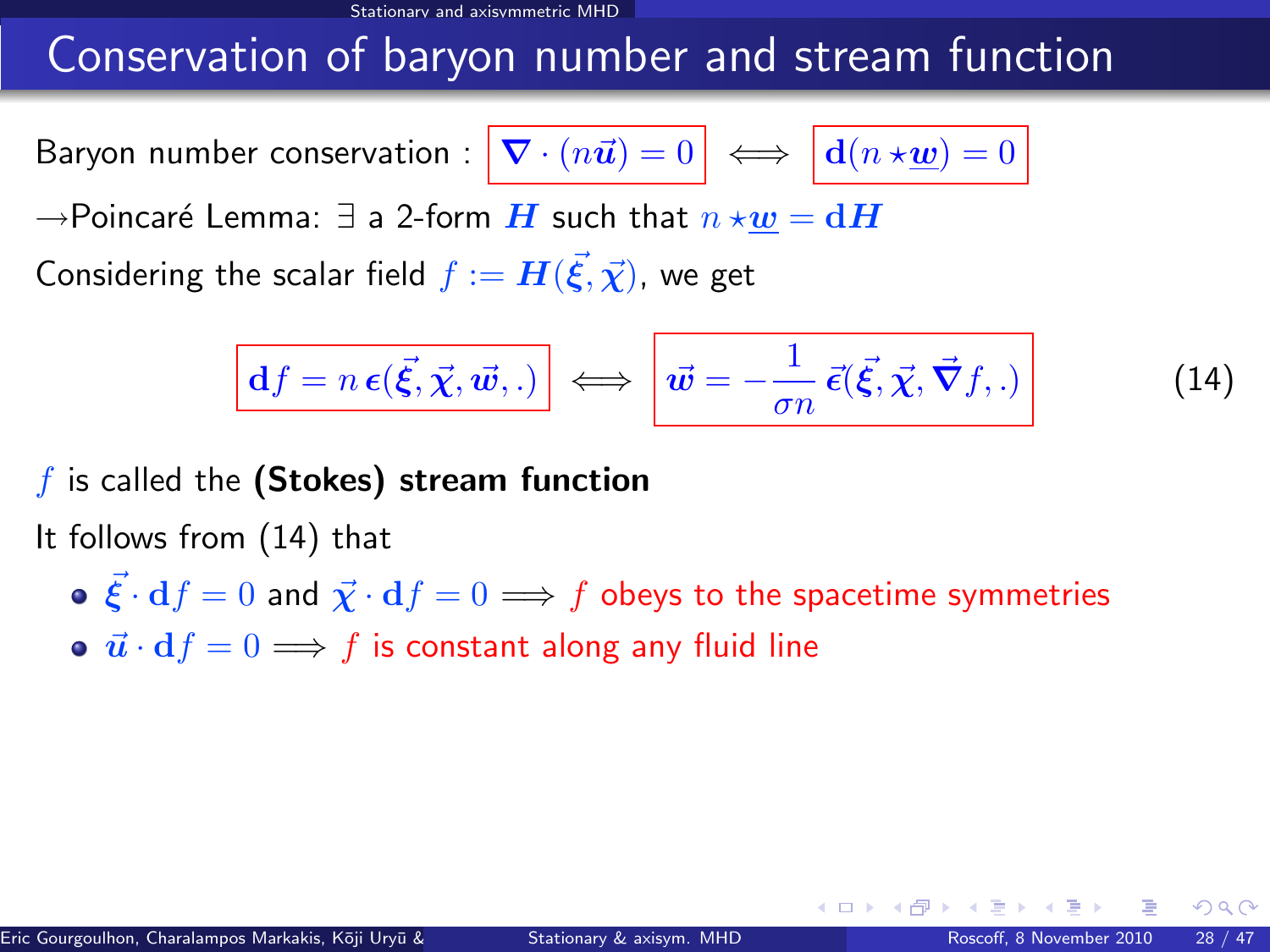## Conservation of baryon number and stream function

Baryon number conservation :  $\nabla$ 

$$
\mathbf{C} \cdot (n\vec{u}) = 0 \iff \boxed{\mathbf{d}(n \star \underline{\boldsymbol{w}})} = 0
$$

 $\rightarrow$ Poincaré Lemma:  $\exists$  a 2-form  $\boldsymbol{H}$  such that  $n \star \boldsymbol{w} = \mathbf{d}\boldsymbol{H}$ 

Considering the scalar field  $f:=\bm{H}(\vec{\bm{\xi}},\vec{\bm{\chi}})$ , we get

$$
\boxed{\mathbf{d}f = n\,\boldsymbol{\epsilon}(\vec{\xi}, \vec{\chi}, \vec{w}, .)} \iff \boxed{\vec{w} = -\frac{1}{\sigma n}\,\vec{\epsilon}(\vec{\xi}, \vec{\chi}, \vec{\nabla}f, .)}
$$
(14)

 $f$  is called the (Stokes) stream function

It follows from [\(14\)](#page-34-0) that

•  $\vec{\mathcal{E}} \cdot d f = 0$  and  $\vec{\chi} \cdot d f = 0 \Longrightarrow f$  obeys to the spacetime symmetries

•  $\vec{u} \cdot df = 0 \Longrightarrow f$  is constant along any fluid line

The perfect conductivity relation [\(13\)](#page-33-0) is writable as

$$
\mathbf{d}\Phi = -\Omega \,\mathbf{d}\Psi + \frac{I}{\sigma n\lambda} \,\mathbf{d}f\tag{15}
$$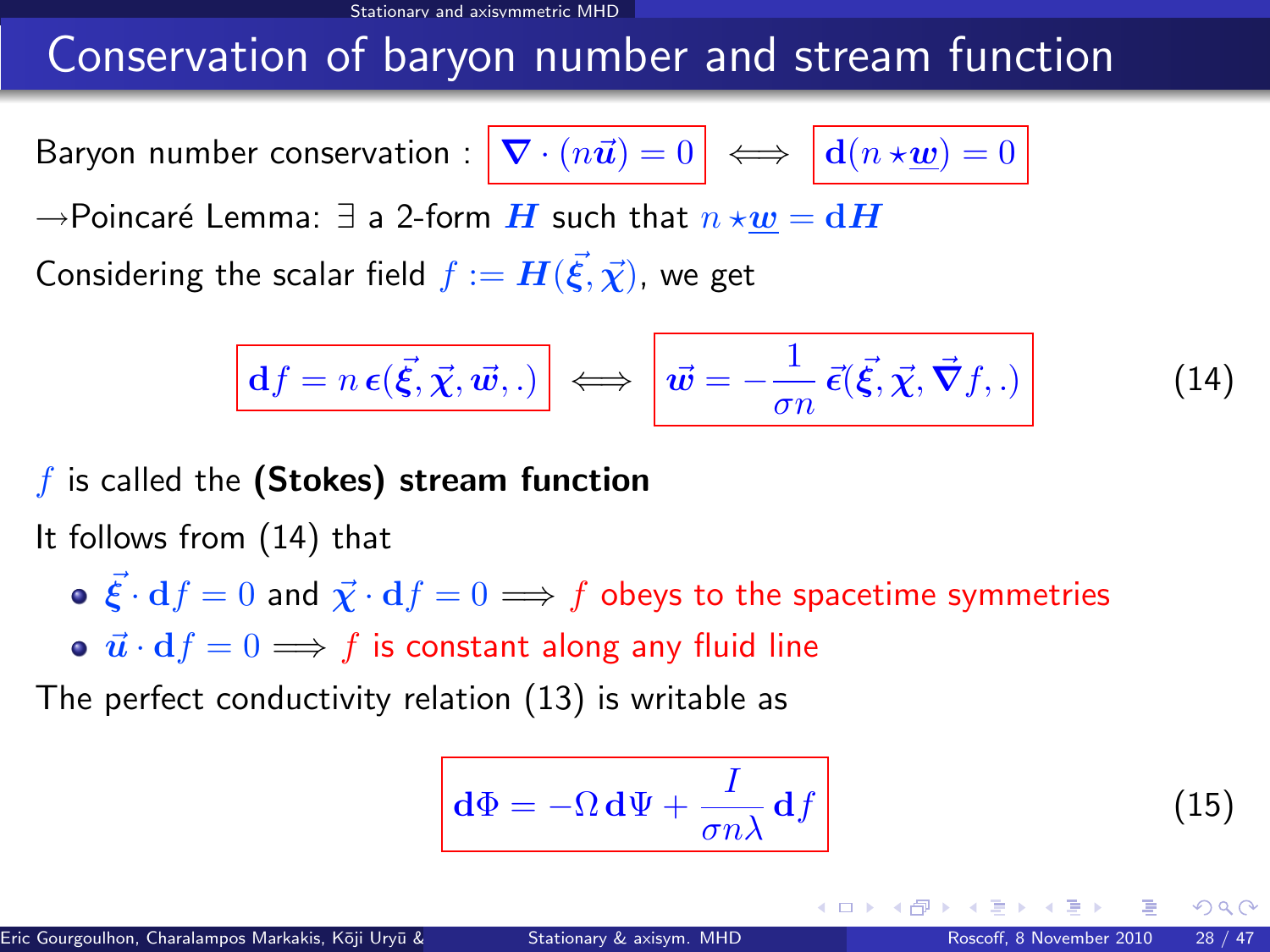### Integrating the MHD-Euler equation

With the writing [\(10\)](#page-31-1) of  $\vec{u}$ , [\(7\)](#page-25-1) of  $\vec{F}$  and [\(9\)](#page-28-1) of  $\vec{j}$ , the MHD-Euler equation

<span id="page-38-0"></span>
$$
\vec{u} \cdot d(h\underline{u}) - TdS = \frac{1}{n} \mathbf{F} \cdot \vec{j}
$$

can be shown to be equivalent to the system

$$
\vec{w} \cdot d(h\underline{u} \cdot \vec{\xi}) - \frac{1}{\mu_0 \sigma n} \epsilon(\vec{\xi}, \vec{\chi}, \vec{\nabla} I, \vec{\nabla} \Phi) = 0
$$
(16)  

$$
\vec{w} \cdot d(h\underline{u} \cdot \vec{\chi}) - \frac{1}{\mu_0 \sigma n} \epsilon(\vec{\xi}, \vec{\chi}, \vec{\nabla} I, \vec{\nabla} \Psi) = 0
$$
(17)  

$$
\lambda d(h\underline{u} \cdot \vec{\xi}) + \lambda \Omega d(h\underline{u} \cdot \vec{\chi}) - \frac{1}{n} \left[ q + \frac{\lambda h}{\sigma} (\mathscr{C}_{\xi} + \Omega \mathscr{C}_{\chi}) \right] df - \frac{I}{\mu_0 \sigma n} dI
$$
  

$$
+ \frac{\xi^* \cdot \vec{j}}{n} d\Phi + \frac{\chi^* \cdot \vec{j}}{n} d\Psi + T dS = 0.
$$
(18)

$$
\text{with } q := -\nabla_{\mu} \left( \frac{h}{\sigma n} \nabla^{\mu} f \right)
$$

 $\Omega$ 

<span id="page-38-2"></span><span id="page-38-1"></span>**∢ ロ ▶ 《 何**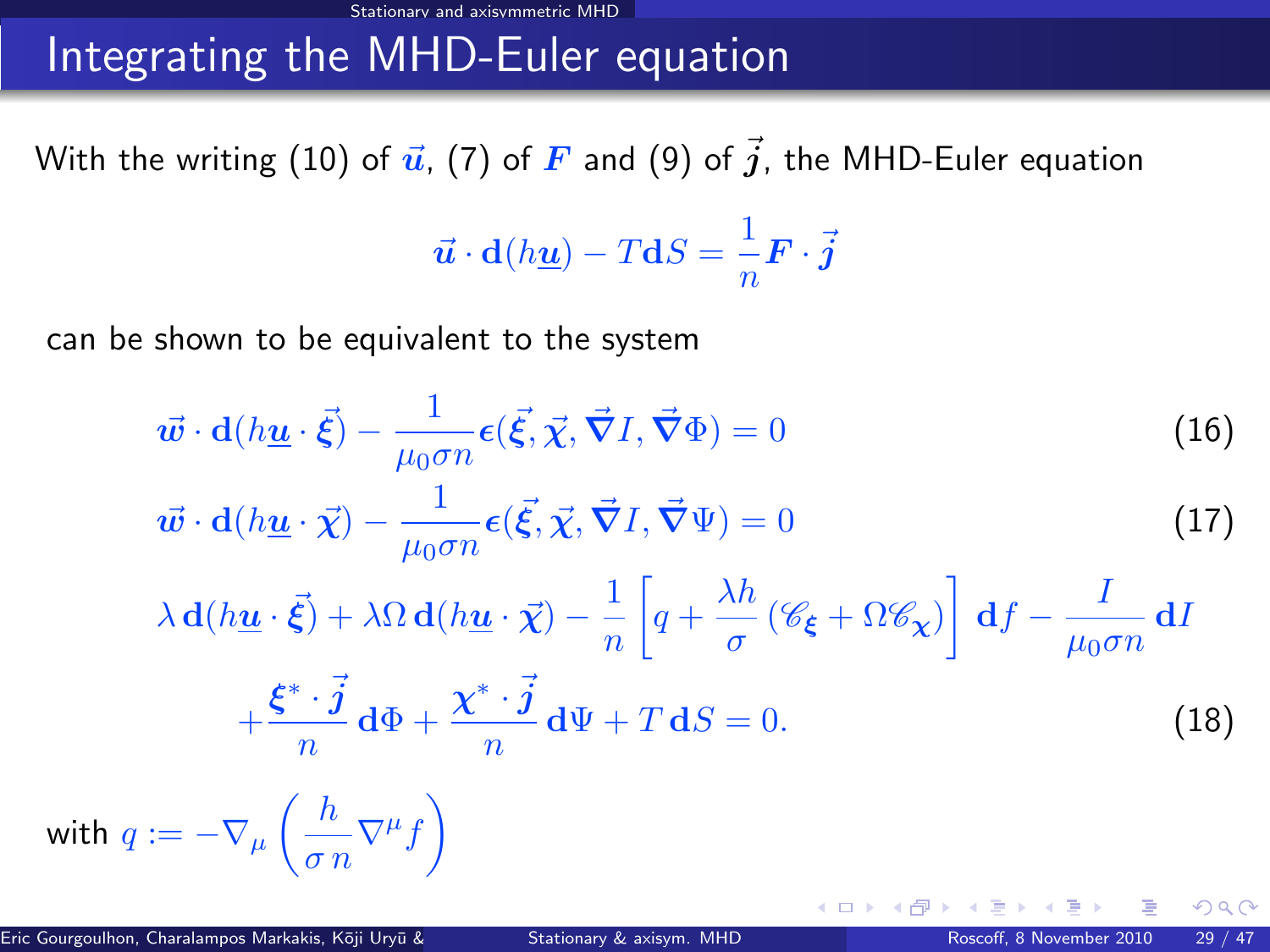As a consequence of the perfect conductivity properties [\(12\)](#page-31-2) and the baryon number conservation relation [\(14\)](#page-34-0), one has

 $\bm{\epsilon}(\vec{\xi}, \vec{\chi}, \vec{\nabla}f, \vec{\nabla}\Phi) = 0 \quad \text{ and } \quad \bm{\epsilon}(\vec{\xi}, \vec{\chi}, \vec{\nabla}f, \vec{\nabla}\Psi) = 0$ Along with Eq. [\(15\)](#page-34-1) above, i.e.

$$
\mathbf{d}\Phi = -\Omega \,\mathbf{d}\Psi + \frac{I}{\sigma n\lambda} \,\mathbf{d}f
$$

this implies that

The gradient 1-forms  $d\Phi$ ,  $d\Psi$  and  $df$  are colinear to each other

 $\Omega$ 

**←ロ ▶ ← イ 同 →**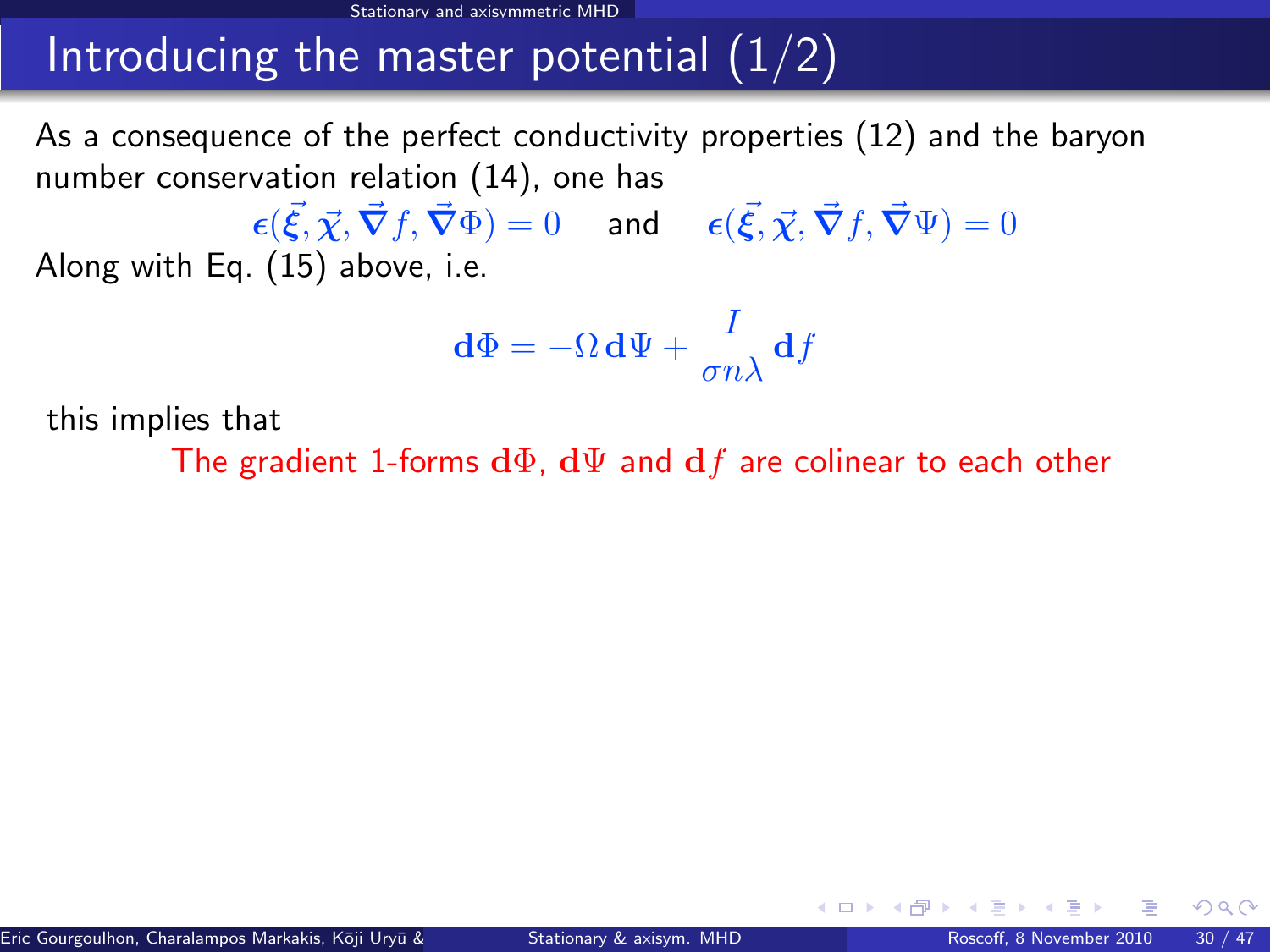As a consequence of the perfect conductivity properties [\(12\)](#page-31-2) and the baryon number conservation relation [\(14\)](#page-34-0), one has

 $\bm{\epsilon}(\vec{\xi}, \vec{\chi}, \vec{\nabla}f, \vec{\nabla}\Phi) = 0 \quad \text{ and } \quad \bm{\epsilon}(\vec{\xi}, \vec{\chi}, \vec{\nabla}f, \vec{\nabla}\Psi) = 0$ Along with Eq. [\(15\)](#page-34-1) above, i.e.

$$
\mathbf{d}\Phi = -\Omega \,\mathbf{d}\Psi + \frac{I}{\sigma n\lambda} \,\mathbf{d}f
$$

this implies that

The gradient 1-forms  $d\Phi$ ,  $d\Psi$  and  $df$  are colinear to each other

Standard approach in GRMHD: privilege  $\Psi$  and write  $d\Phi = -\omega \, d\Psi$ ,  $d f = a \, d\Psi$ 

 $\Omega$ 

**←ロ ▶ ← イ 同 →**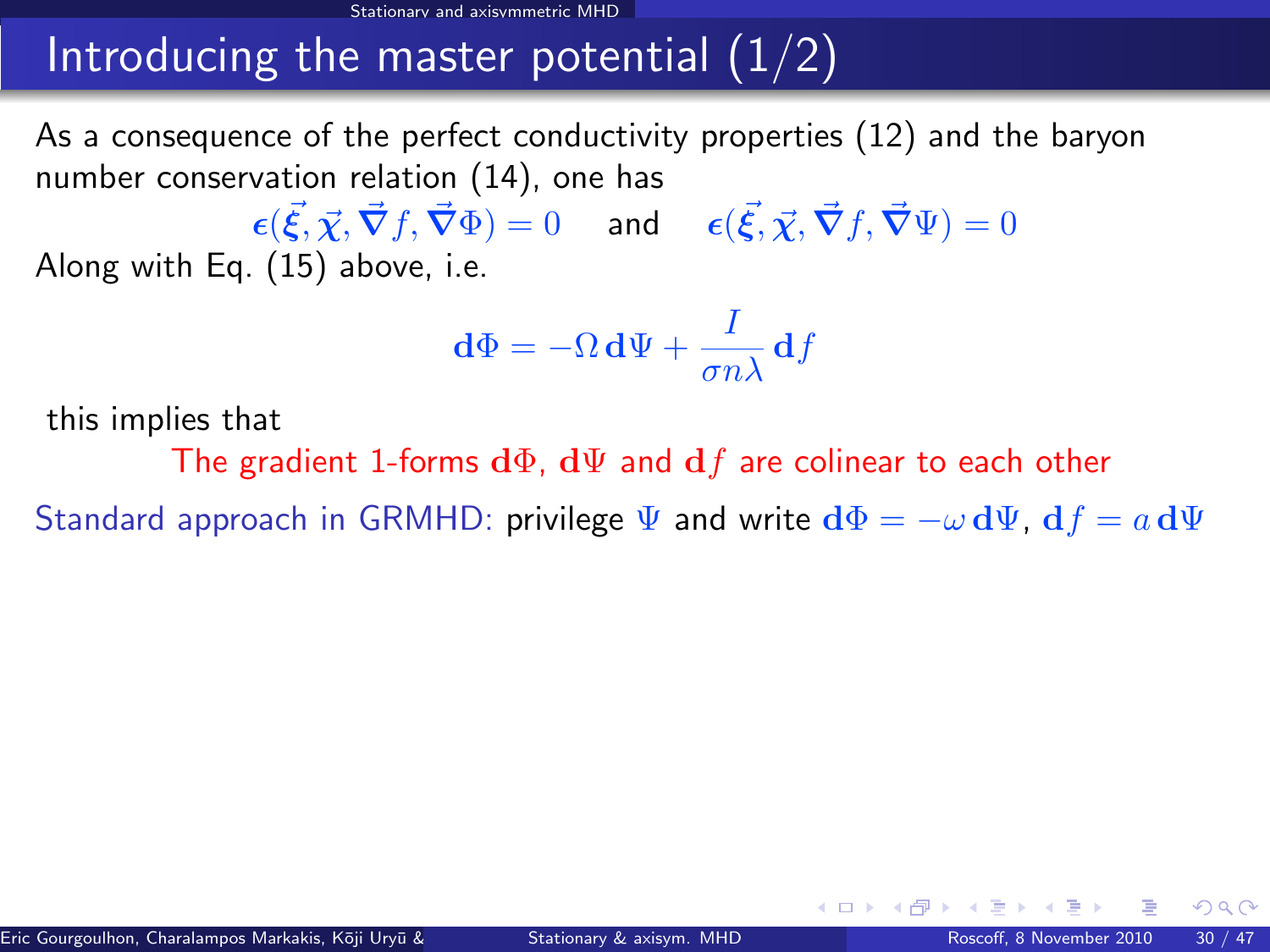As a consequence of the perfect conductivity properties [\(12\)](#page-31-2) and the baryon number conservation relation [\(14\)](#page-34-0), one has

 $\bm{\epsilon}(\vec{\xi}, \vec{\chi}, \vec{\nabla}f, \vec{\nabla}\Phi) = 0 \quad \text{ and } \quad \bm{\epsilon}(\vec{\xi}, \vec{\chi}, \vec{\nabla}f, \vec{\nabla}\Psi) = 0$ Along with Eq. [\(15\)](#page-34-1) above, i.e.

$$
\mathbf{d}\Phi = -\Omega \,\mathbf{d}\Psi + \frac{I}{\sigma n\lambda} \,\mathbf{d}f
$$

this implies that

The gradient 1-forms  $d\Phi$ ,  $d\Psi$  and  $df$  are colinear to each other

Standard approach in GRMHD: privilege  $\Psi$  and write  $d\Phi = -\omega \, d\Psi$ ,  $d f = a \, d\Psi$ Drawback: This is degenerate if  $d\Psi = 0$ 

 $\Omega$ 

**4 ロ ト 4 何 ト 4**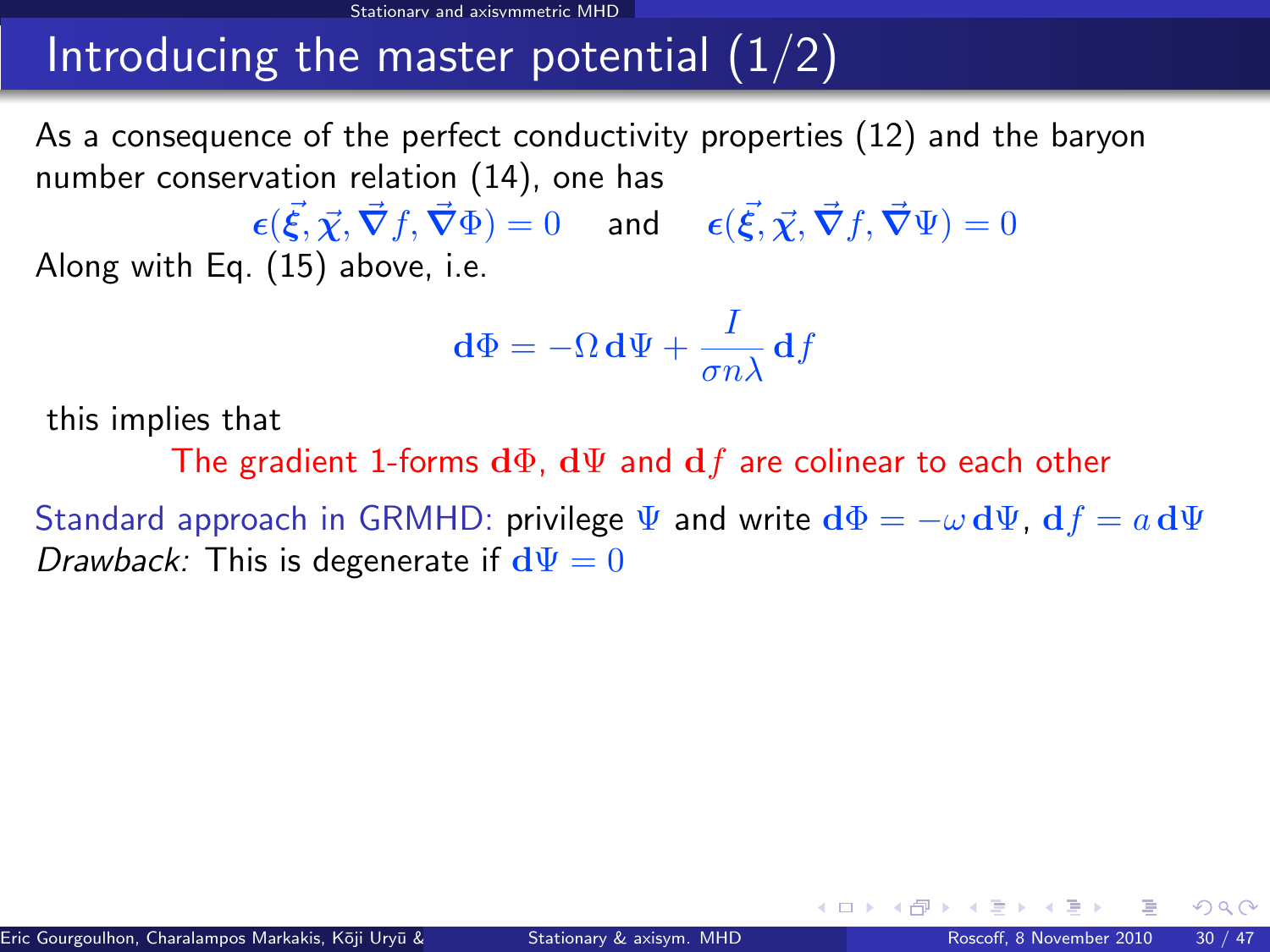As a consequence of the perfect conductivity properties [\(12\)](#page-31-2) and the baryon number conservation relation [\(14\)](#page-34-0), one has

 $\bm{\epsilon}(\vec{\xi}, \vec{\chi}, \vec{\nabla}f, \vec{\nabla}\Phi) = 0 \quad \text{ and } \quad \bm{\epsilon}(\vec{\xi}, \vec{\chi}, \vec{\nabla}f, \vec{\nabla}\Psi) = 0$ Along with Eq. [\(15\)](#page-34-1) above, i.e.

$$
\mathbf{d}\Phi = -\Omega \,\mathbf{d}\Psi + \frac{I}{\sigma n\lambda} \,\mathbf{d}f
$$

this implies that

The gradient 1-forms  $d\Phi$ ,  $d\Psi$  and  $df$  are colinear to each other

Standard approach in GRMHD: privilege  $\Psi$  and write  $d\Phi = -\omega \, d\Psi$ ,  $d f = a \, d\Psi$ Drawback: This is degenerate if  $d\Psi = 0$ 

Here: we follow the approach of Tkalich (1959) and Soloviev (1967) for Newtonian MHD, i.e. we introduce a fourth potential  $\Upsilon$  such that

 $\bigcirc$   $\Upsilon$  obeys to both spacetime symmetries

$$
\textcolor{blue}{\bullet}\ \textbf{d} \Upsilon \neq 0
$$

**3**  $\exists$  three scalar fields  $\alpha$ ,  $\beta$  and  $\gamma$  such that

$$
d\Phi = \alpha d\Upsilon
$$
,  $d\Psi = \beta d\Upsilon$ ,  $df = \gamma d\Upsilon$ 

**←ロト ← 何 →** 

 $\Omega$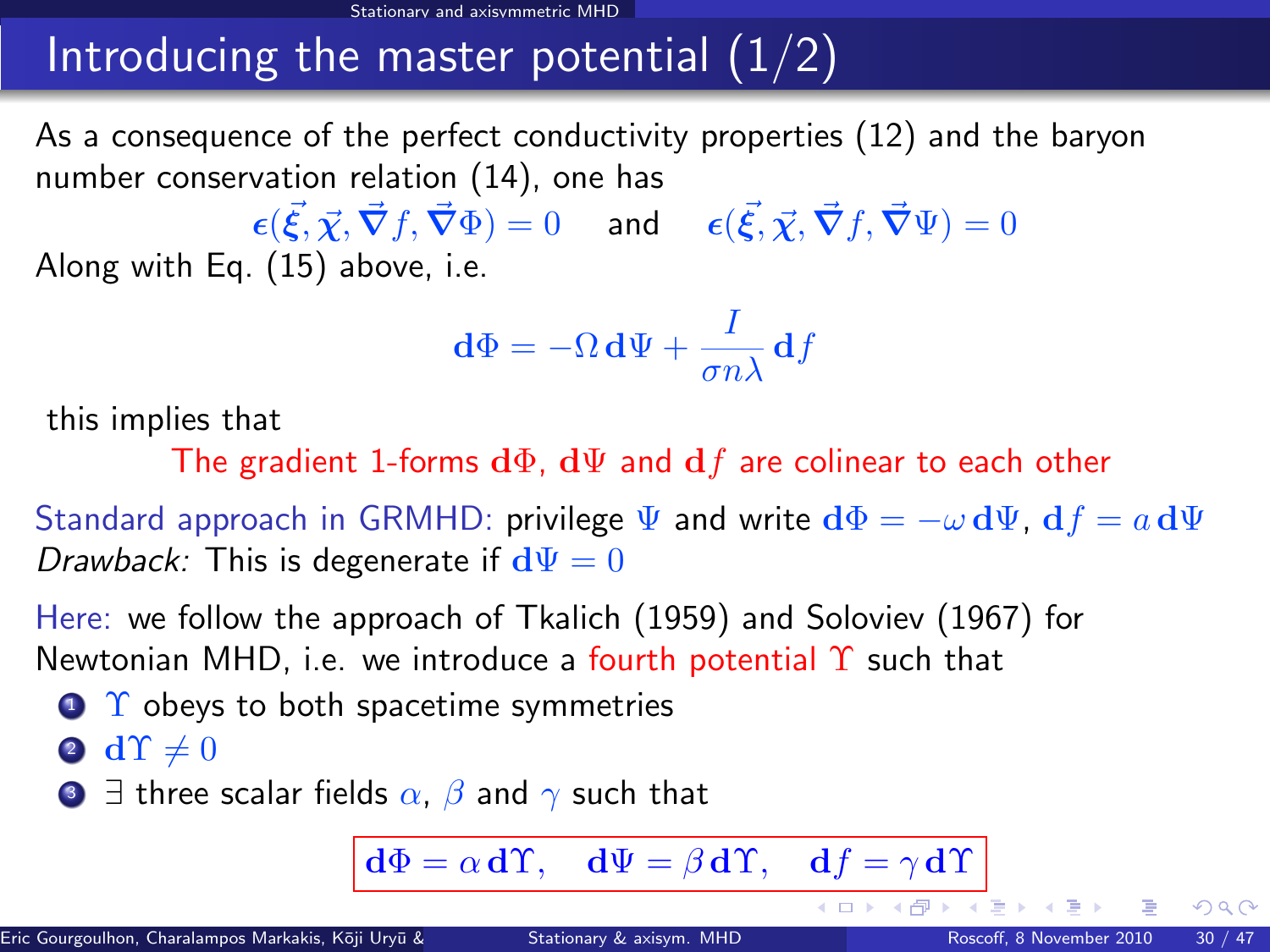$$
d\Phi = \alpha d\Upsilon
$$
,  $d\Psi = \beta d\Upsilon$ ,  $df = \gamma d\Upsilon$ 

• All potentials can be considered as functions of  $\Upsilon$ :

$$
\Phi = \Phi(\Upsilon), \quad \Psi = \Psi(\Upsilon), \quad f = f(\Upsilon),
$$
  

$$
\alpha = \Phi'(\Upsilon), \quad \beta = \Psi'(\Upsilon), \quad \gamma = f'(\Upsilon)
$$

Proof:  $\mathbf{d}\mathbf{d}\Phi = 0 = \mathbf{d}\alpha \wedge \mathbf{d}\Upsilon \Longrightarrow \alpha = \alpha(\Upsilon) \Longrightarrow \Phi = \Phi(\Upsilon)$  with  $\alpha = \Phi'$ 

- $\bullet$   $\Upsilon$  is conserved along the fluid lines (since f is)
- $\bullet$  the perfect conductor property [\(13\)](#page-33-0) leads to the relation

$$
\alpha+\Omega\beta=\frac{\gamma I}{\sigma n\lambda}
$$

 $\Omega$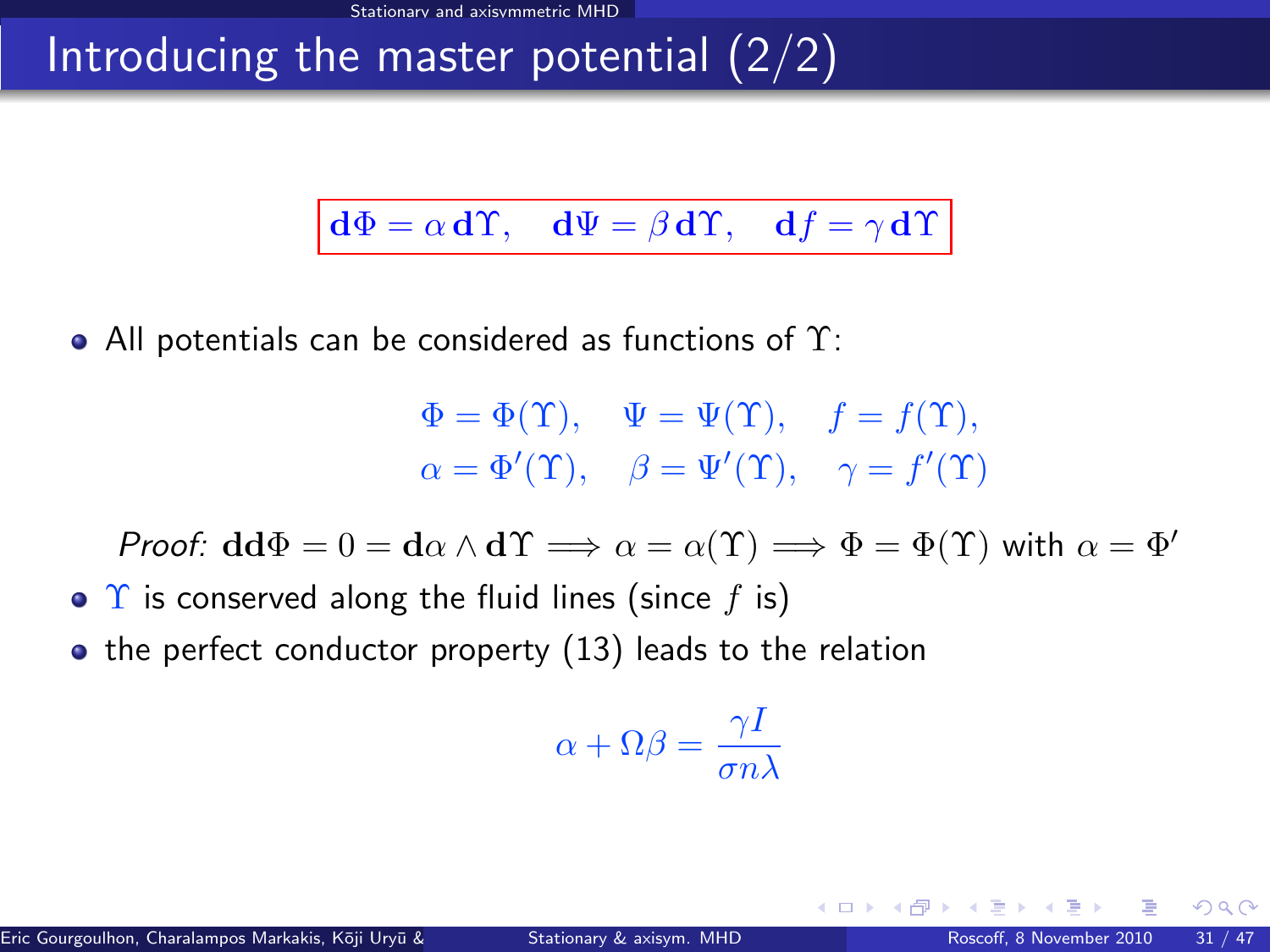# Integrating the first two equations of the MHD-Euler system

Expressing  $\vec{w}$  in terms of  $df$  via [\(14\)](#page-34-0) and using  $df = \gamma d\Upsilon$  as well as  $d\Phi = \alpha d\Upsilon$ enables us to write the first equation of the MHD-Euler system [Eq. [\(16\)](#page-38-0)] in the equivalent form

$$
\epsilon\left(\vec{\xi},\ \vec{\chi},\ \vec{\nabla}\Upsilon,\ -\gamma\vec{\nabla}(h\underline{\mathbf{u}}\cdot\vec{\xi})+\frac{\alpha}{\mu_0}\vec{\nabla}I\right)=0
$$

 $\Longrightarrow - \gamma h \underline{\boldsymbol{u}} \cdot \vec{\boldsymbol{\xi}} + \alpha I/\mu_0$  must be a function of  $\Upsilon$ ,  $\Sigma(\Upsilon)$  say:

$$
\Sigma(\Upsilon) = -\gamma h \underline{\mathbf{u}} \cdot \vec{\xi} + \frac{\alpha I}{\mu_0} = \gamma \lambda h (V - W\Omega) + \frac{\alpha I}{\mu_0}
$$

 $\Omega$ 

**←ロ ▶ ← イ 同 →**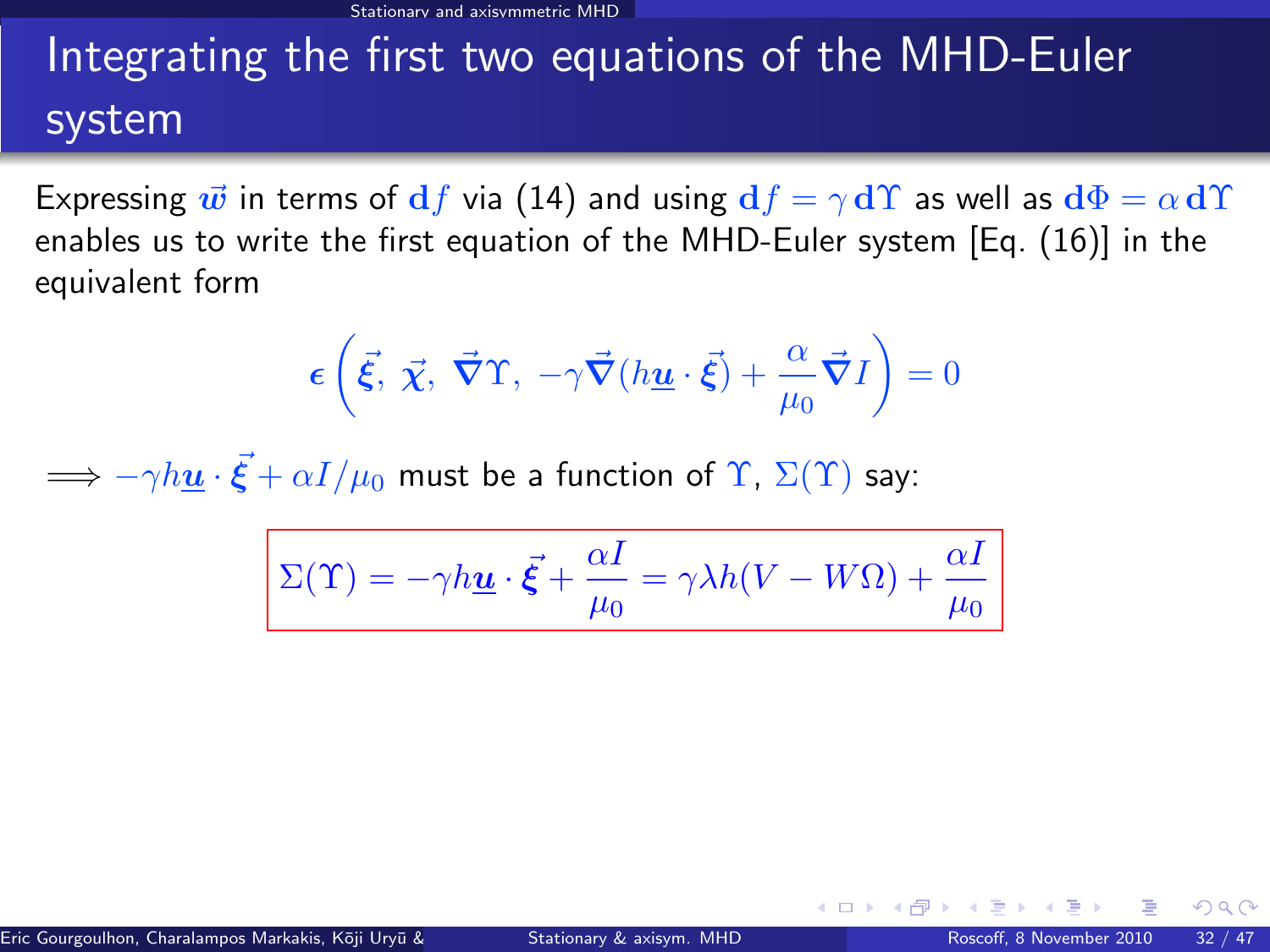# Integrating the first two equations of the MHD-Euler system

Expressing  $\vec{w}$  in terms of  $df$  via [\(14\)](#page-34-0) and using  $df = \gamma d\Upsilon$  as well as  $d\Phi = \alpha d\Upsilon$ enables us to write the first equation of the MHD-Euler system [Eq. [\(16\)](#page-38-0)] in the equivalent form

$$
\epsilon\left(\vec{\xi},\ \vec{\chi},\ \vec{\nabla}\Upsilon,\ -\gamma\vec{\nabla}(h\underline{\mathbf{u}}\cdot\vec{\xi})+\frac{\alpha}{\mu_0}\vec{\nabla}I\right)=0
$$

 $\Longrightarrow - \gamma h \underline{\boldsymbol{u}} \cdot \vec{\boldsymbol{\xi}} + \alpha I/\mu_0$  must be a function of  $\Upsilon$ ,  $\Sigma(\Upsilon)$  say:

$$
\Sigma(\Upsilon)=-\gamma h\underline{\boldsymbol{u}}\cdot\vec{\boldsymbol{\xi}}+\frac{\alpha I}{\mu_0}=\gamma\lambda h(V-W\Omega)+\frac{\alpha I}{\mu_0}
$$

Similarly, the second equation of the MHD-Euler system [Eq. [\(17\)](#page-38-1)] is equivalent to the existence of a function  $\Lambda(\Upsilon)$  such that

$$
\Lambda(\Upsilon) = \gamma h \underline{u} \cdot \vec{\chi} - \frac{\beta I}{\mu_0} = \gamma \lambda h(W + X\Omega) - \frac{\beta I}{\mu_0}
$$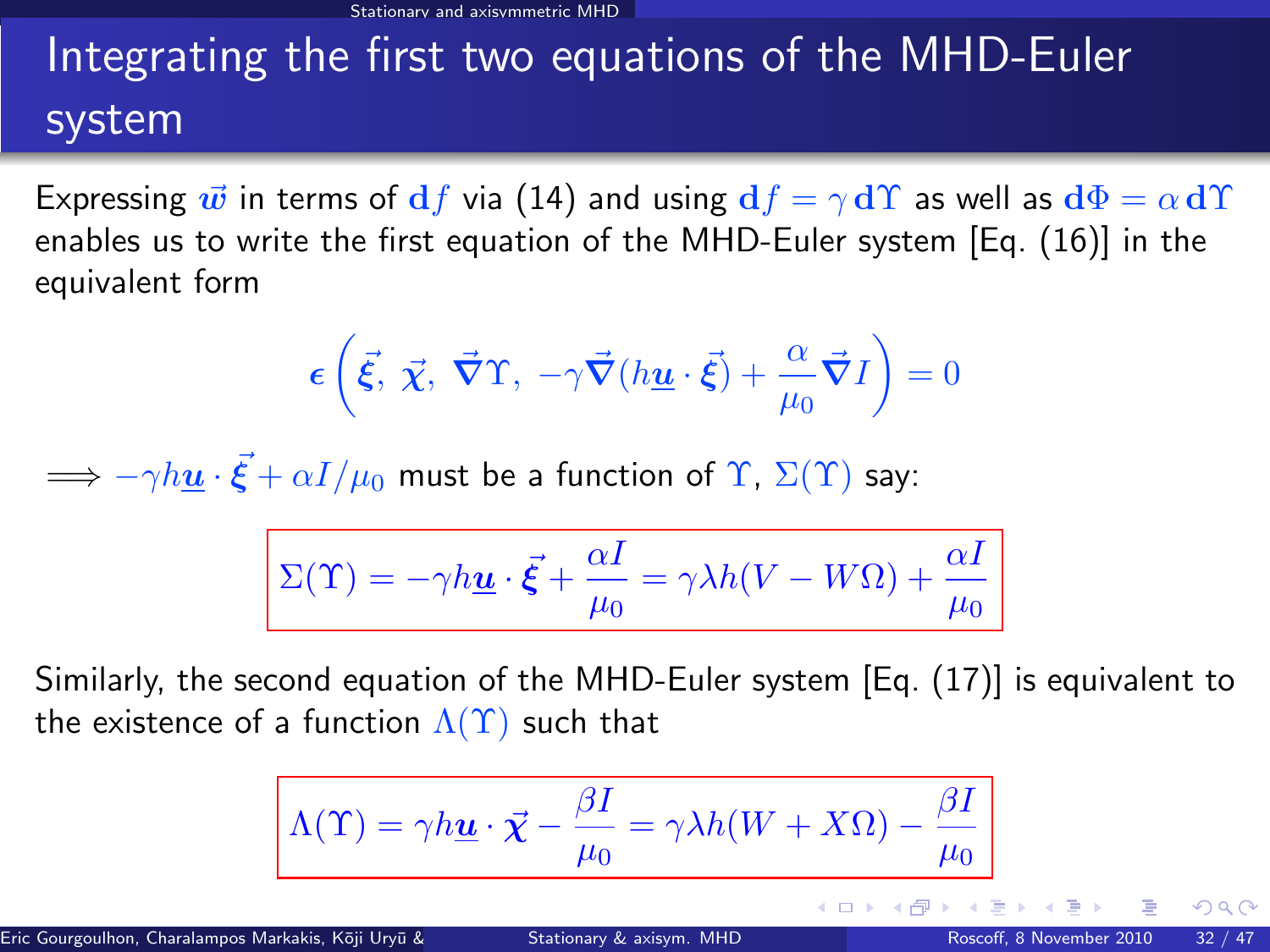### Interpretation as Bernoulli-like theorems

- If the fluid motion is purely rotational,  $\vec{\bm{u}} = \lambda (\vec{\bm{\xi}} + \Omega \vec{\bm{\chi}})$  and any scalar quantity obeying to the two spacetime symmetries is conserved along the fluid lines
- **If the fluid flow has some meridional component,**  $\vec{w} \neq 0 \iff \mathbf{d}f \neq 0$ **: we** may choose  $\|\Upsilon = f\|$ ; then  $\gamma = 1$  and

$$
\Sigma = \lambda h(V-W\Omega) + \frac{\alpha I}{\mu_0}
$$

$$
\Lambda = \lambda h(W + X\Omega) - \frac{\beta I}{\mu_0}
$$

∢ □ ▶ ∢r<sup>□</sup> ▶

We recover the two streamline-constants of motion found by Bekenstein & Oron (1978) in a slightly more complicated form:

$$
\Sigma = -\left(h + \frac{|b|^2}{\mu_0 n}\right) \underline{\boldsymbol{u}} \cdot \vec{\boldsymbol{\xi}} - \frac{\beta}{\mu_0} \left[\underline{\boldsymbol{u}} \cdot \left(\vec{\boldsymbol{\xi}} - \frac{\alpha}{\beta} \vec{\boldsymbol{\chi}}\right)\right] (\underline{\boldsymbol{b}} \cdot \vec{\boldsymbol{\xi}})
$$

$$
\Lambda = \left(h + \frac{|b|^2}{\mu_0 n}\right) \underline{\boldsymbol{u}} \cdot \vec{\boldsymbol{\chi}} + \frac{\beta}{\mu_0} \left[\underline{\boldsymbol{u}} \cdot \left(\vec{\boldsymbol{\xi}} - \frac{\alpha}{\beta} \vec{\boldsymbol{\chi}}\right)\right] (\underline{\boldsymbol{b}} \cdot \vec{\boldsymbol{\chi}})
$$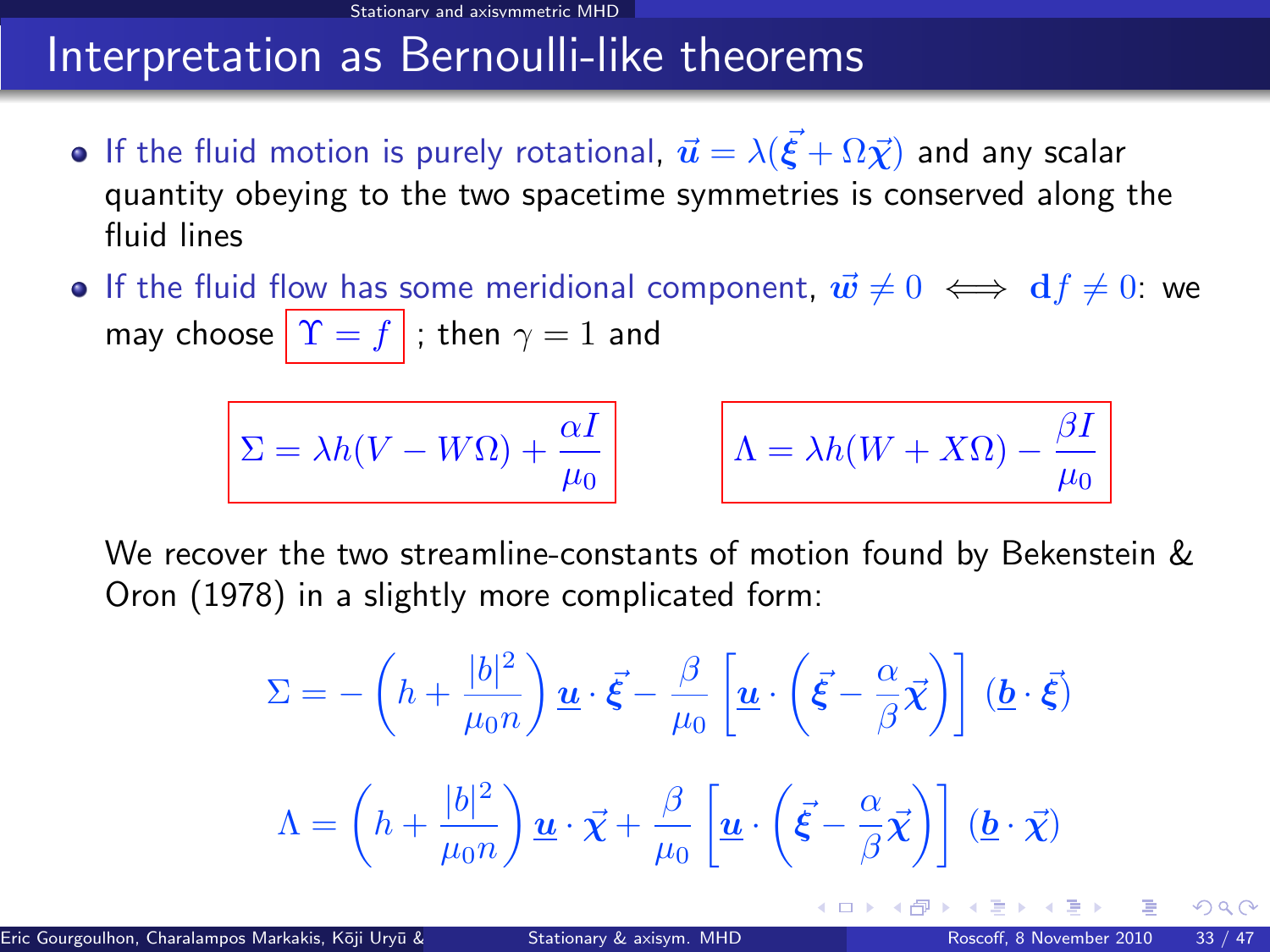### Non-relativistic limit

At the Newtonian limit and in standard isotropic spherical coordinates  $(t, r, \theta, \varphi)$ ,

$$
\begin{cases}\nV = 1 + 2\Phi_{\text{grav}}, & W = 0 \\
X = (1 - 2\Phi_{\text{grav}})r^2 \sin^2 \theta \\
\sigma = r^2 \sin^2 \theta,\n\end{cases}
$$

where  $\Phi_{\text{grav}}$  is the Newtonian gravitational potential  $(|\Phi_{\text{grav}}| \ll 1)$ Moreover, introducing the mass density  $\rho := m_b n$  ( $m_b$  mean baryon mass) and specific enthalpy  $H := \frac{\varepsilon_{\text{int}} + p}{\varepsilon_{\text{int}} + p}$  $\frac{p^+ + p^-}{\rho}$  , we get  $h = m_{\rm b}(1 + H)$  with  $H \ll 1$ 

Then

$$
\frac{\sum_{m_b} -1 = H + \Phi_{\text{grav}} + \frac{v^2}{2} + \frac{\alpha I}{\mu_0 m_b} \text{ (when } I = 0 \text{, classical Bernoulli theorem)}
$$
\n
$$
\boxed{\frac{\Lambda}{m_b} = \Omega r^2 \sin^2 \theta - \frac{\beta I}{\mu_0 m_b}}
$$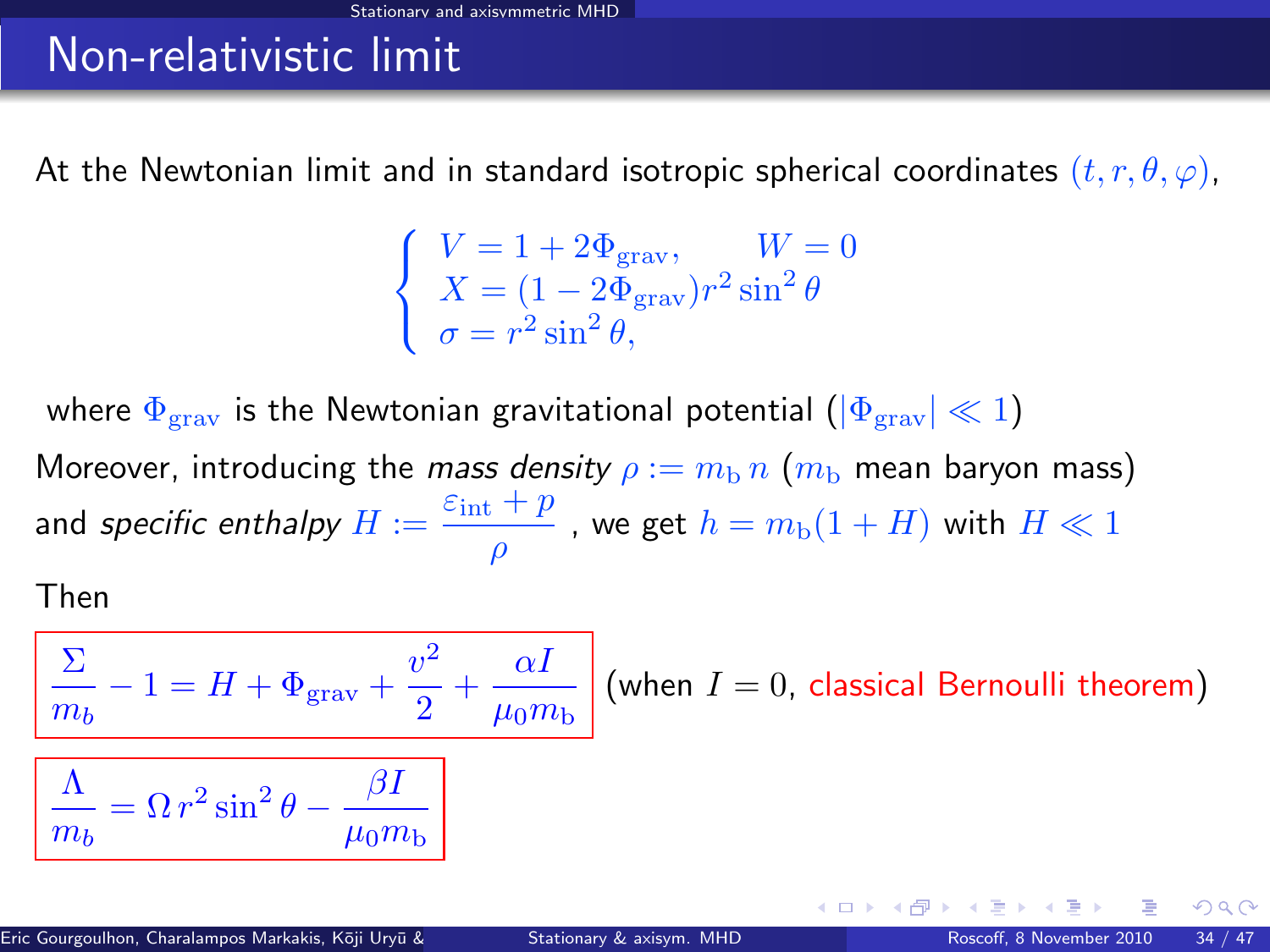### Entropy as a function of the master potential

Equation [\(2\)](#page-15-3) (resulting from  $\nabla \cdot \mathbf{T} = 0$ ) implies successively  $\vec{\boldsymbol{u}}\cdot \mathbf{d}S=0 \Longrightarrow \vec{\boldsymbol{w}}\cdot \mathbf{d}S=0 \Longrightarrow \epsilon(\vec{\boldsymbol{\xi}},\vec{\boldsymbol{\chi}},\vec{\boldsymbol{\nabla}}f,\vec{\boldsymbol{\nabla}}S)=0$ 

If  $df \neq 0$ , this implies  $S = S(f)$ , i.e.

<span id="page-48-0"></span>
$$
S = S(\Upsilon) \tag{19}
$$

**∢ ロ ▶ 《 何** 

If  $df = 0$  (purely rotational flow), we assume that [\(19\)](#page-48-0) still holds

 $\Omega$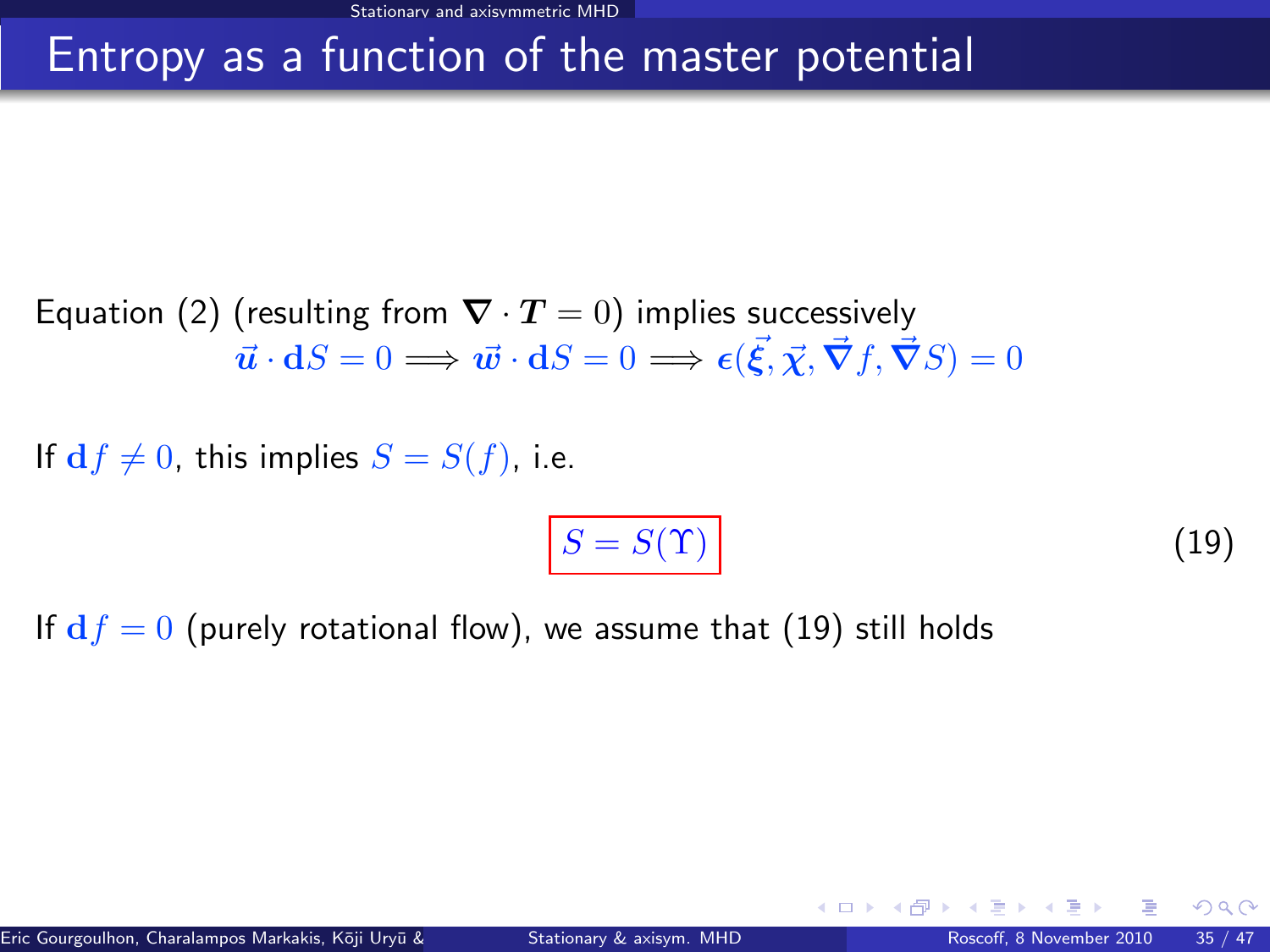### The master transfield equation

Thanks to the existence of  $\Sigma(\Upsilon)$ ,  $\Lambda(\Upsilon)$  and  $S(\Upsilon)$ , the remaining part of the MHD-Euler equation [Eq. [\(18\)](#page-38-2)] can be rewritten as  $\boxed{\mathscr{A} d\Upsilon = 0}$ . Since  $d\Upsilon \neq 0$ , it is equivalent to  $\mathscr{A} = 0$ . Expliciting  $\mathscr{A}$ , we get the master transfield equation:

<span id="page-49-0"></span>
$$
A \Delta^* \Upsilon + \frac{n}{h} \left[ \gamma^2 \mathbf{d} \left( \frac{h}{n} \right) - \frac{1}{\mu_0} \left( \beta^2 \mathbf{d} V + 2 \alpha \beta \mathbf{d} W - \alpha^2 \mathbf{d} X \right) \right] \cdot \vec{\nabla} \Upsilon
$$
  
+ 
$$
\left\{ \gamma \gamma' - \frac{n}{\mu_0 h} \left[ V \beta \beta' + W (\alpha' \beta + \alpha \beta') - X \alpha \alpha' \right] \right\} \mathbf{d} \Upsilon \cdot \vec{\nabla} \Upsilon
$$
  
+ 
$$
\frac{\sigma n^2}{h} \left\{ \frac{\lambda}{\gamma} \left[ \Omega \Lambda' - \Sigma' + \frac{I}{\mu_0} (\alpha' + \Omega \beta') + \gamma' \lambda h (V - 2W \Omega - X \Omega^2) \right] + TS' \right\}
$$
  
- 
$$
-\gamma \lambda n \left( \mathscr{C}_{\xi} + \Omega \mathscr{C}_{\chi} \right) + \frac{In}{\mu_0 \sigma h} \left[ (W \beta - X \alpha) \mathscr{C}_{\xi} + (W \alpha + V \beta) \mathscr{C}_{\chi} \right] = 0
$$
  
th 
$$
A := \gamma^2 - \frac{n}{\mu_0 h} (V \beta^2 + 2W \alpha \beta - X \alpha^2) \text{ and } \Delta^* \Upsilon := \sigma \nabla_{\mu} \left( \frac{1}{\sigma} \nabla^{\mu} \Upsilon \right)
$$
 (20)

Eq. (20) is called *transfield* for it expresses the component along 
$$
d\Upsilon
$$
 of the MHD-Euler equation and  $d\Upsilon$  is *transverse* to the magnetic field in the fluid frame  $\vec{b}$ , in the sense that  $\vec{b} \cdot d\Upsilon = 0$ 

wi<sup>-</sup>

<span id="page-49-1"></span> $\Omega$ 

**← ロ ▶ → イ 同 →**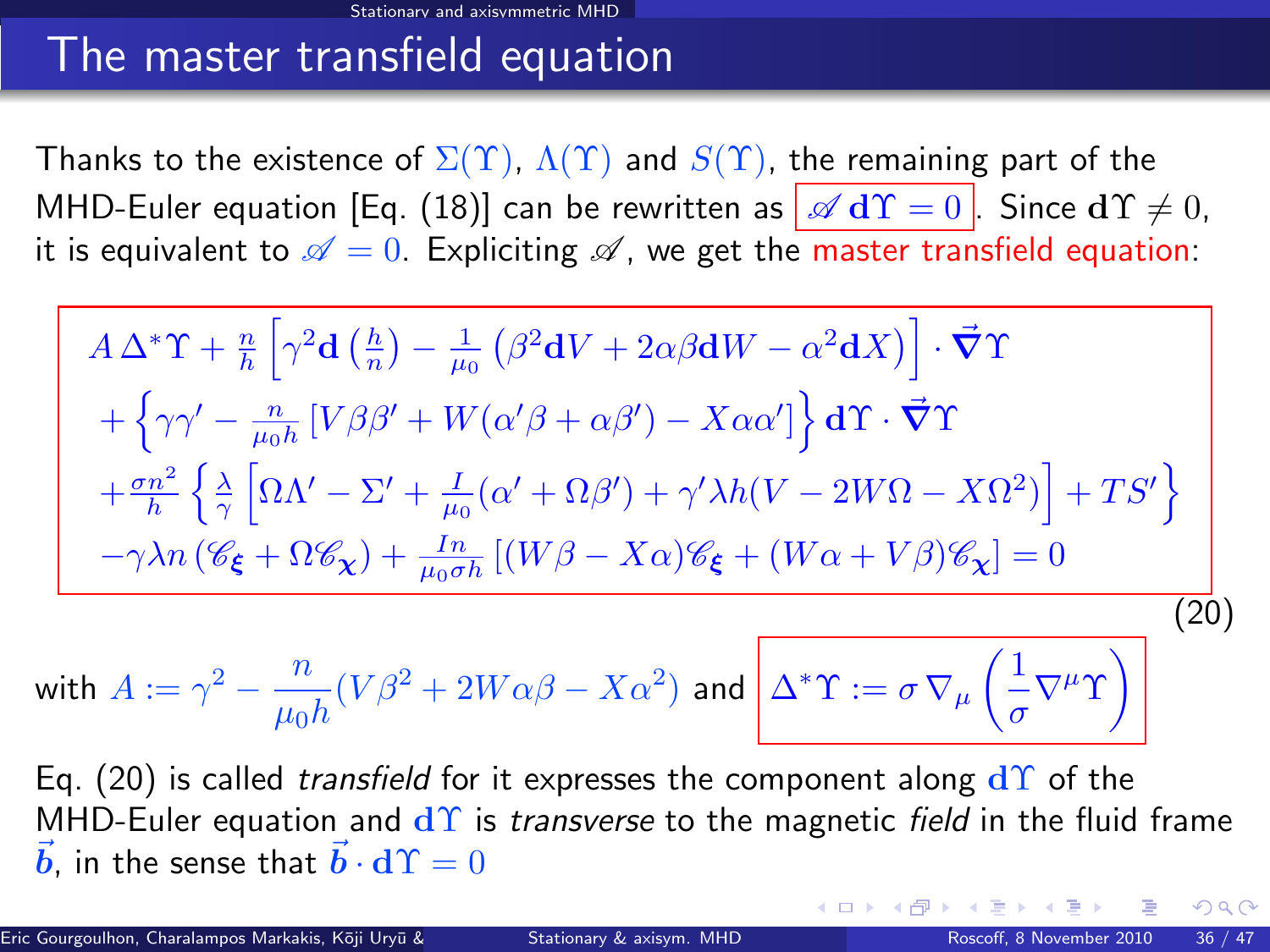### Poloidal wind equation

The master transfield eq. has to be supplemented by the poloidal wind equation, arising from the 4-velocity normalization  $\underline{u} \cdot \overrightarrow{u} = -1$ , with  $\lambda$  and  $\Omega$  expressed in terms of  $\alpha$ ,  $\beta$ ,  $\gamma$ ,  $\Sigma$ ,  $\Lambda$  and  $h$  :

<span id="page-50-1"></span>
$$
h^{2}\left(\sigma + \frac{\gamma^{2}}{n^{2}}\mathbf{d}\Upsilon\cdot\vec{\nabla}\Upsilon\right) - \frac{1}{\gamma^{2}}\left(X\Sigma^{2} + 2W\Sigma\Lambda - V\Lambda^{2}\right) + \frac{n}{\mu_{0}h} \frac{A + \gamma^{2}}{A^{2}\gamma^{2}}\left[\left(X\alpha - W\beta\right)\Sigma + \left(V\beta + W\alpha\right)\Lambda\right]^{2} = 0
$$

(21)

<span id="page-50-0"></span> $\Omega$ 

**←ロ ▶ ← イ 同 →**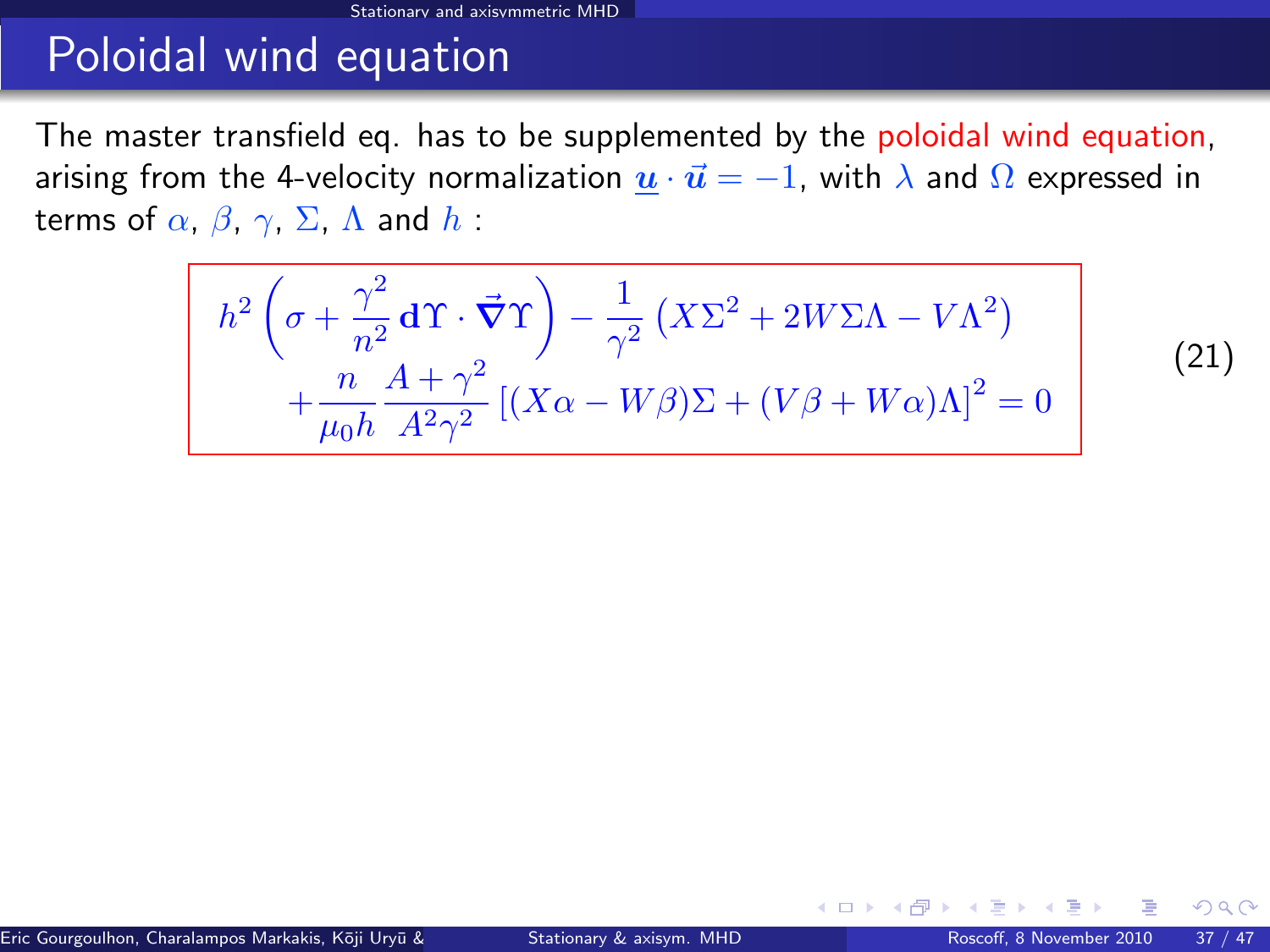### Poloidal wind equation

The master transfield eq. has to be supplemented by the poloidal wind equation, arising from the 4-velocity normalization  $u \cdot \vec{u} = -1$ , with  $\lambda$  and  $\Omega$  expressed in terms of  $\alpha$ ,  $\beta$ ,  $\gamma$ ,  $\Sigma$ ,  $\Lambda$  and  $h$ :

$$
h^{2}\left(\sigma + \frac{\gamma^{2}}{n^{2}}\mathbf{d}\Upsilon\cdot\vec{\nabla}\Upsilon\right) - \frac{1}{\gamma^{2}}\left(X\Sigma^{2} + 2W\Sigma\Lambda - V\Lambda^{2}\right) + \frac{n}{\mu_{0}h} \frac{A + \gamma^{2}}{A^{2}\gamma^{2}}\left[\left(X\alpha - W\beta\right)\Sigma + \left(V\beta + W\alpha\right)\Lambda\right]^{2} = 0
$$
\n(21)

Notice that I,  $\lambda$  and  $\Omega$  in Eq. [\(20\)](#page-49-0) can be expressed in terms of  $\alpha$ ,  $\beta$ ,  $\gamma$ ,  $\Sigma$ ,  $\Lambda$ ,  $n$ and  $h$ . Then

Given

- the metric (represented by V, X, W,  $\sigma$  and  $\nabla$ ),
- the EOS  $h = h(n, S)$ ,
- the six functions  $\alpha(\Upsilon)$ ,  $\beta(\Upsilon)$ ,  $\gamma(\Upsilon)$ ,  $\Sigma(\Upsilon)$ ,  $\Lambda(\Upsilon)$  and  $S(\Upsilon)$ ,
- Eqs. [\(20\)](#page-49-0)-[\(21\)](#page-50-1) constitute a system of 2 PDEs for the 2 unknowns  $(\Upsilon, n)$

<span id="page-51-0"></span>Solving it provides a complete solution of the [M](#page-50-0)[H](#page-52-0)[D](#page-49-1)[-](#page-50-0)[E](#page-51-0)[ul](#page-52-0)[er](#page-29-0)[e](#page-51-0)[q](#page-52-0)[ua](#page-29-0)[t](#page-30-0)[i](#page-51-0)[o](#page-52-0)[n](#page-0-0)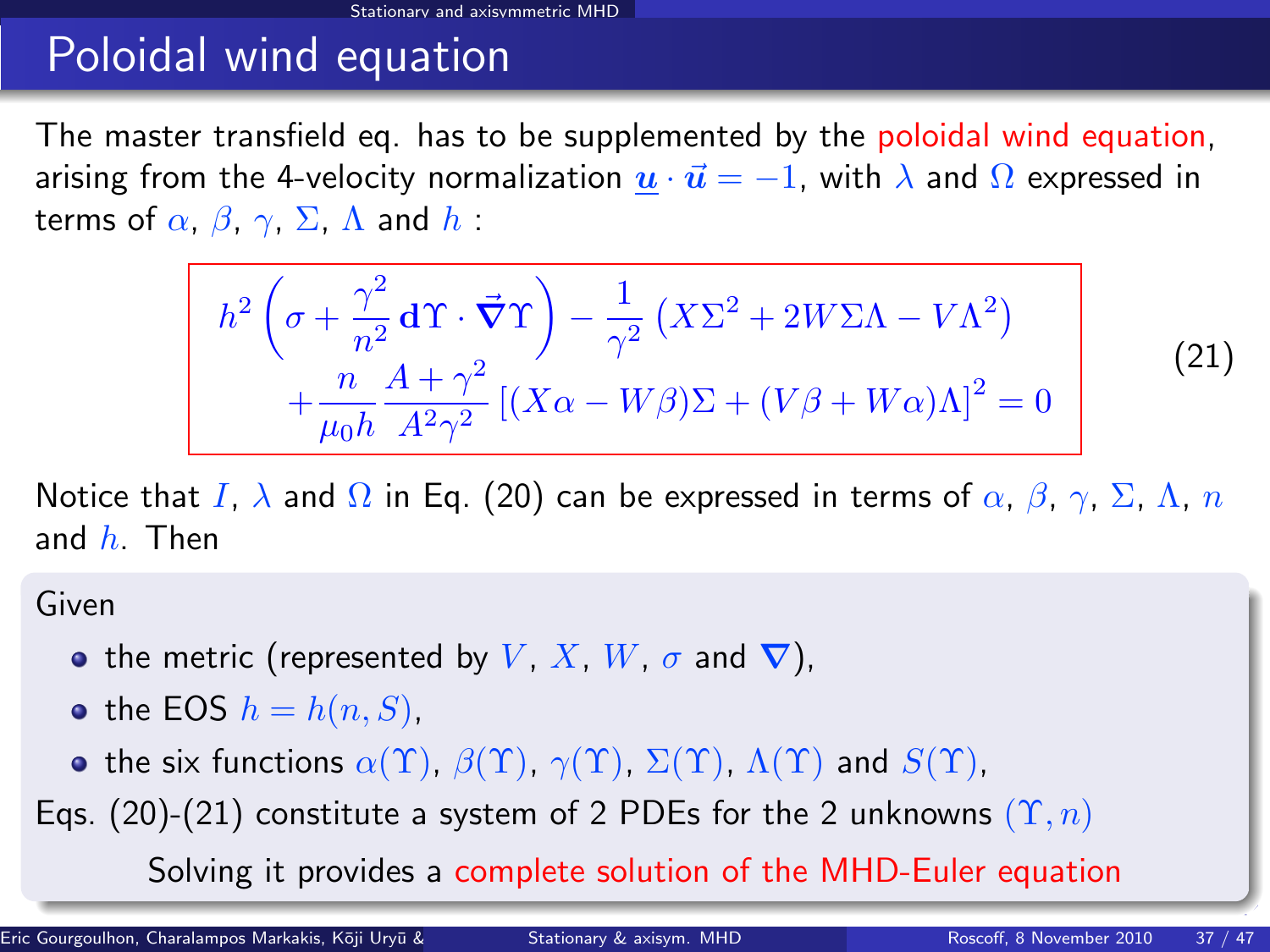### **Outline**

#### **[Introduction](#page-2-0)**

- [Relativistic MHD with exterior calculus](#page-7-0)
- <sup>3</sup> [Stationary and axisymmetric electromagnetic fields in general relativity](#page-16-0)
- <sup>4</sup> [Stationary and axisymmetric MHD](#page-30-0)
- <sup>5</sup> [Some subcases of the master transfield equation](#page-52-0)

#### **[Conclusion](#page-59-0)**

**←ロ ▶ ← イ 同 →** 

<span id="page-52-0"></span> $QQ$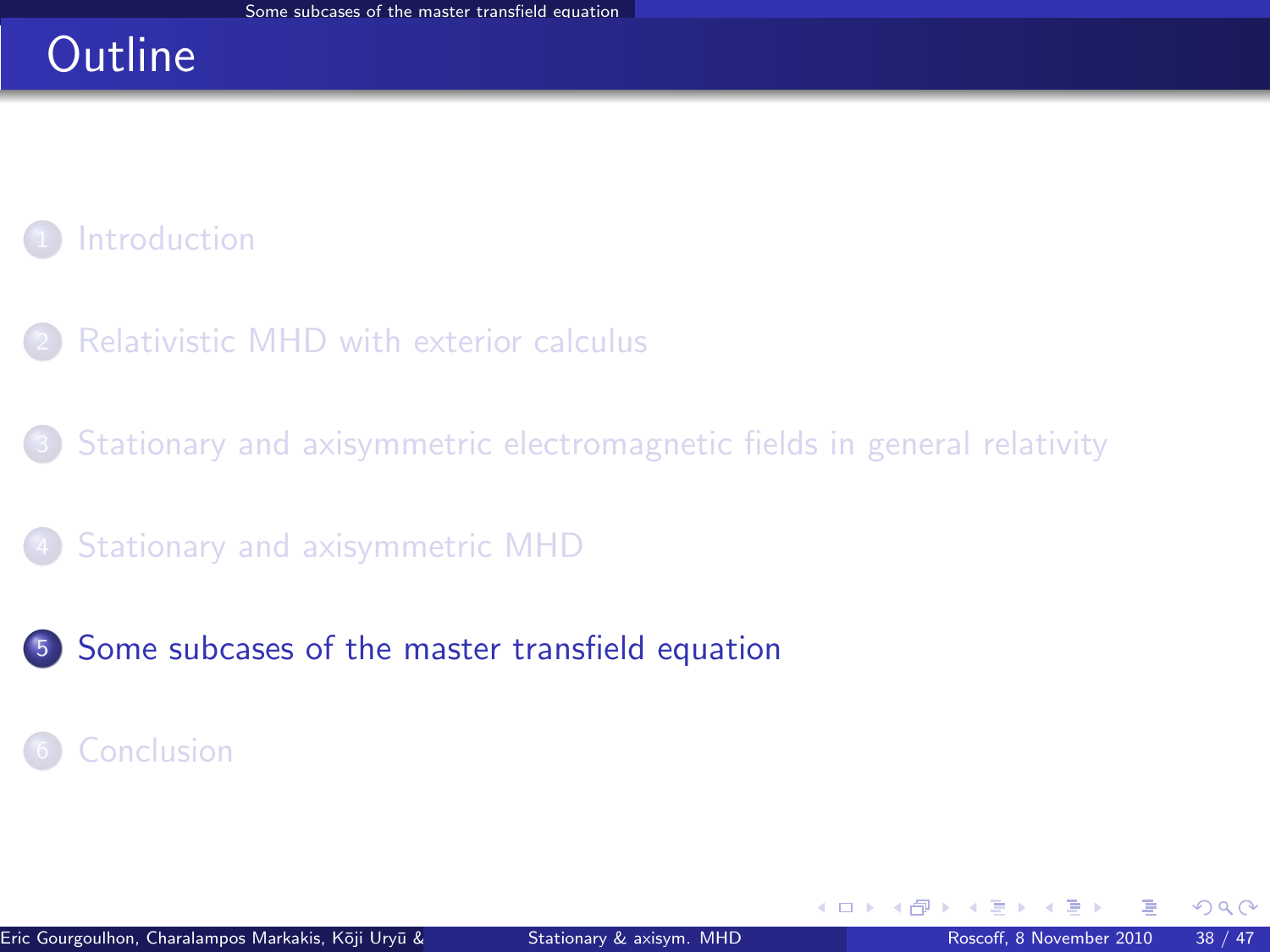### Subcase 1 : Newtonian limit

Expression of  $\Sigma$  and  $\Lambda$ :

$$
\Sigma = \gamma m_{\text{b}} \left( 1 + H + \Phi_{\text{grav}} + \frac{v^2}{2} \right) + \frac{\alpha I}{\mu_0}
$$

$$
\Lambda = \gamma m_{\text{b}} r^2 \sin^2 \theta \Omega - \frac{\beta I}{\mu_0}
$$

Master transfield equation:

$$
A\Delta^* \Upsilon - \frac{\gamma^2}{n} dn \cdot \vec{\nabla} \Upsilon + \left(\gamma \gamma' - \frac{n}{\mu_0 m_b} \beta \beta'\right) d\Upsilon \cdot \vec{\nabla} \Upsilon
$$

$$
+ r^2 \sin^2 \theta \frac{n^2}{m_b} \left\{ \frac{1}{\gamma} \left[ \Omega \Lambda' - \Sigma' + \frac{I}{\mu_0} (\alpha' + \Omega \beta') + \gamma' m_b \right] + TS' \right\} = 0
$$

with 
$$
\Delta^* \Upsilon = \partial_r^2 \Upsilon + \frac{\sin \theta}{r^2} \partial_\theta \left( \frac{1}{\sin \theta} \partial_\theta \Upsilon \right)
$$

We recover the equation obtained by Soloviev (1967)

Eric Gourgoulhon, Charalampos Markakis, Kōji Uryū & Yoshiharu Eric himaru Eric Hoscoff, 8 November 2010 39 / 47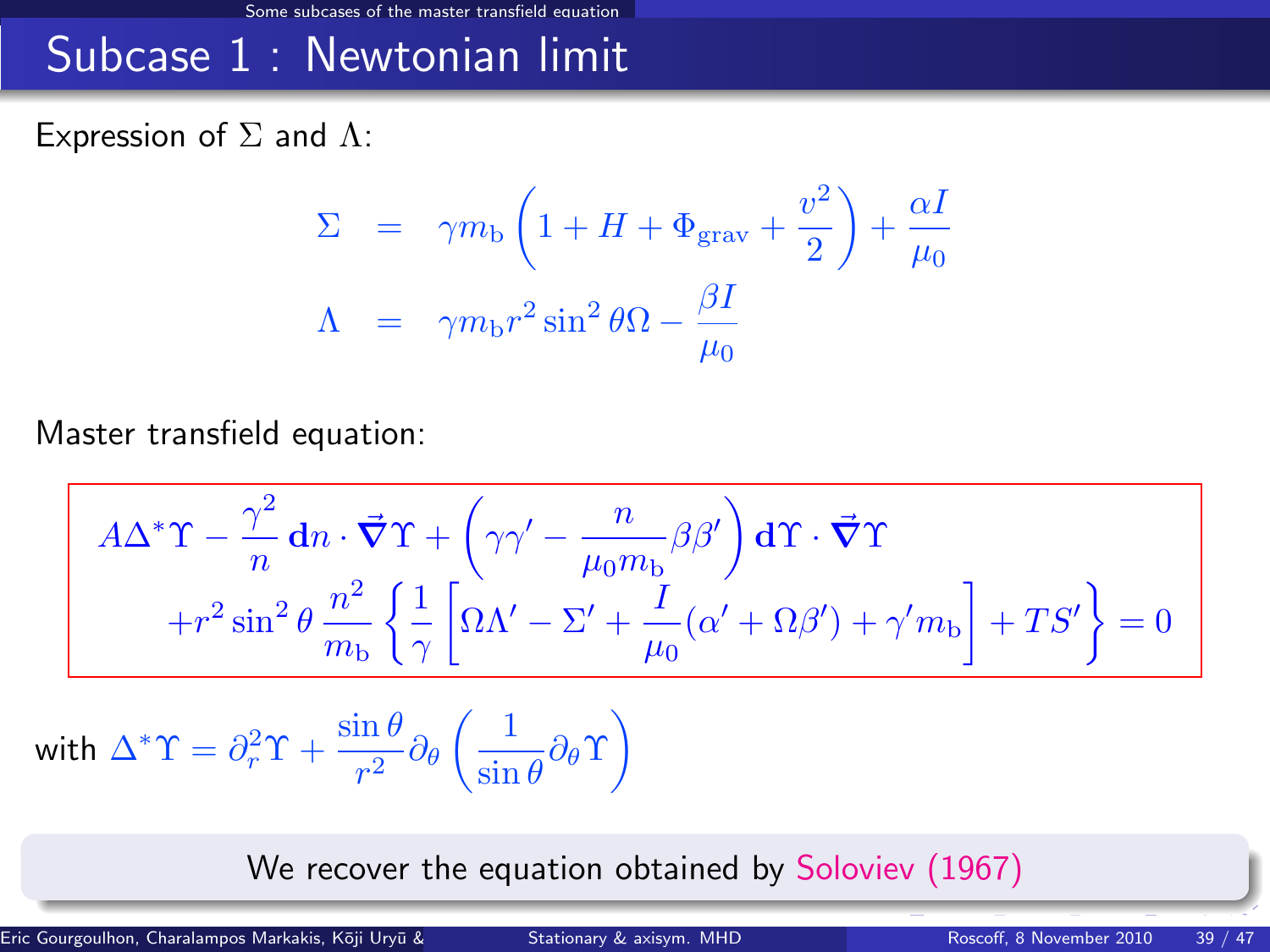### Subcase 2 : relativistic Grad-Shafranov equation

Assume  $d\Psi \neq 0$  and choose  $\Upsilon = \Psi$  (i.e.  $\beta = 1$ ). The master transfield equation reduces then to

$$
\begin{split} &\left(1-\frac{V-2W\omega-X\omega^{2}}{M^{2}}\right)\Delta^{*}\Psi+\left[\tfrac{n}{h}\mathbf{d}\left(\tfrac{h}{n}\right)-\tfrac{1}{M^{2}}\left(\mathbf{d}V-2\omega\mathbf{d}W-\omega^{2}\mathbf{d}X\right)\right]\cdot\vec{\nabla}\Psi\\ &+\left[\tfrac{\omega'}{M^{2}}\big(W+X\omega\big)-\tfrac{C'}{C}\right]\,\mathbf{d}\Psi\cdot\vec{\nabla}\Psi\\ &+\tfrac{\mu_{0}\sigma n}{M^{2}}\left\{\lambda\left[\Omega L'-E'+\tfrac{I}{\mu_{0}}\left(C'(\Omega-\omega)-C\omega'\right)\right]+TS'\right\}\\ &-\lambda nC\left(\mathscr{C}_{\pmb{\xi}}+\Omega\,\mathscr{C}_{\pmb{\chi}}\right)+\tfrac{I}{\sigma M^{2}}\left[(W+X\omega)\mathscr{C}_{\pmb{\xi}}+(V-W\omega)\mathscr{C}_{\pmb{\chi}}\right]=0 \end{split}
$$

where  $C:=\gamma^{-1},\ \omega:=-\alpha,\ E:=\Sigma/\gamma$  and  $L:=\Lambda/\gamma$ 

This is the relativistic Grad-Shafranov equation, in the most general form (i.e. including meridional flow and for non-circular spacetimes)

**←ロ ▶ ← イ 同 →**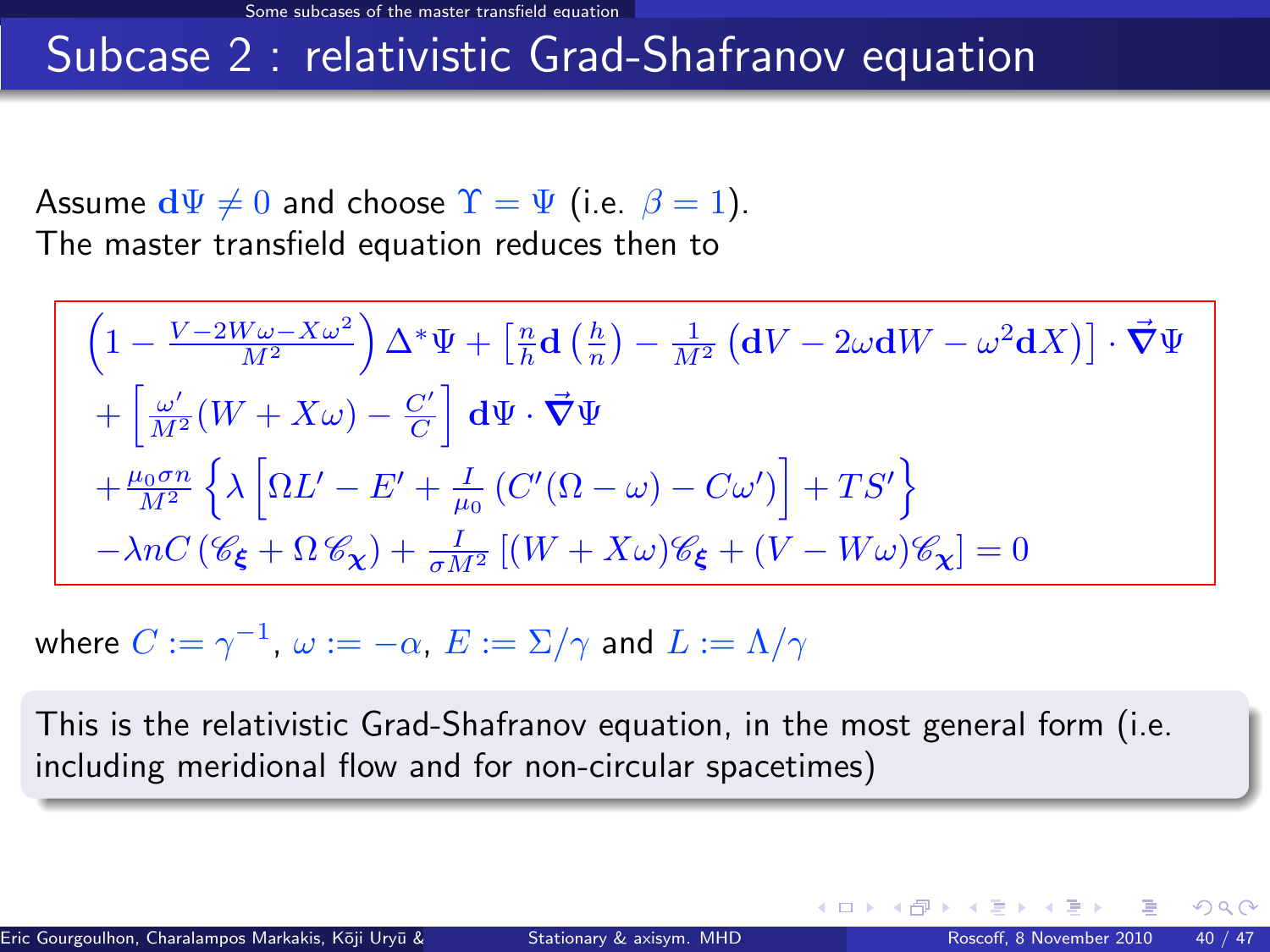### Subcase 2 : relativistic Grad-Shafranov equation

History of the relativistic Grad-Shafranov equation:

- Camenzind (1987) : Minkowski spacetime
- Lovelace, Mehanian, Mobarry & Sulkanen (1986) : weak gravitational fields
- Lovelace & Mobarry (1986) : Schwarzschild spacetime
- Nitta, Takahashi & Tomimatsu (1991) : Kerr spacetime (pressureless matter)
- **Beskin & Pariev (1993): Kerr spacetime**
- Ioka & Sasaki (2003) : non-circular spacetimes

Remark: Grad-Shafranov equation not fully explicited by loka & Sasaki (2003) + use of additional structure  $((2+1)+1$  formalism)

 $\Omega$ 

**4 ロ ト 4 何 ト 4**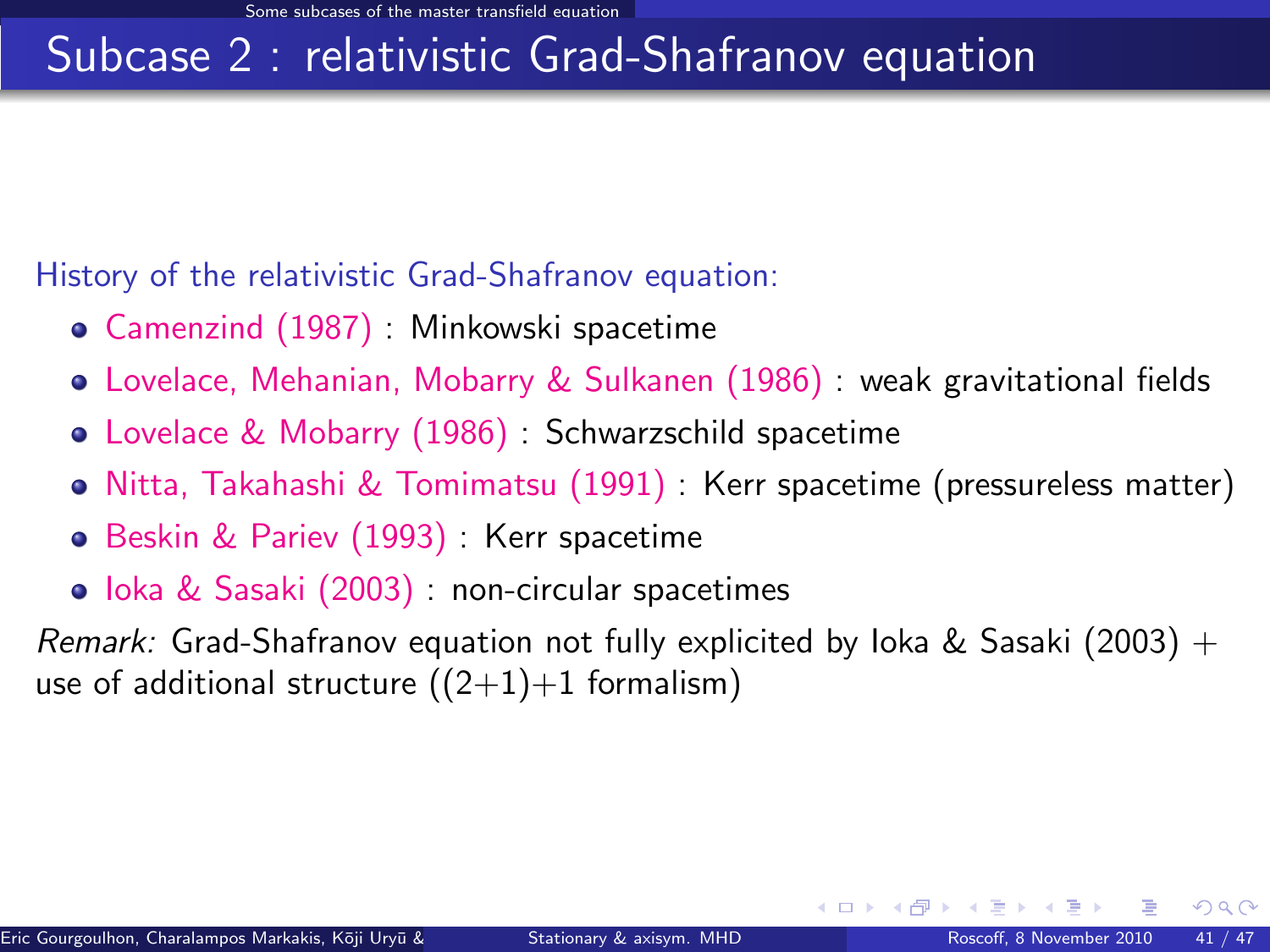### Subcase 3 : pure hydrodynamical flow

No electromagnetic field

$$
\mathbf{d}\Phi = 0 \; (\iff \alpha = 0), \, \mathbf{d}\Psi = 0 \; (\iff \beta = 0) \text{ and } I = 0
$$

 $\implies \Sigma = \gamma E$  with  $E := \lambda h(V - W\Omega)$  and  $\Lambda = \gamma L$  with  $L := \lambda h(W + X\Omega)$ 

Master transfield  $+$  poloidal wind equations:

$$
\gamma^2 \Delta^* \Upsilon + \gamma^2 \frac{n}{h} \mathbf{d} \left( \frac{h}{n} \right) \cdot \vec{\nabla} \Upsilon + \gamma \gamma' \mathbf{d} \Upsilon \cdot \vec{\nabla} \Upsilon
$$

$$
+ \frac{\sigma n^2}{h} \left[ \lambda (\Omega L' - E') + TS' \right] - \gamma \lambda n \left( \mathcal{C}_{\xi} + \Omega \mathcal{C}_{\chi} \right) = 0
$$

$$
\frac{\gamma^2 h^2}{n^2} \mathbf{d} \Upsilon \cdot \vec{\nabla} \Upsilon + \sigma h^2 - XE^2 - 2WEL + VL^2 = 0
$$

<span id="page-56-0"></span>つへへ

**K ロ ト K 何 ト**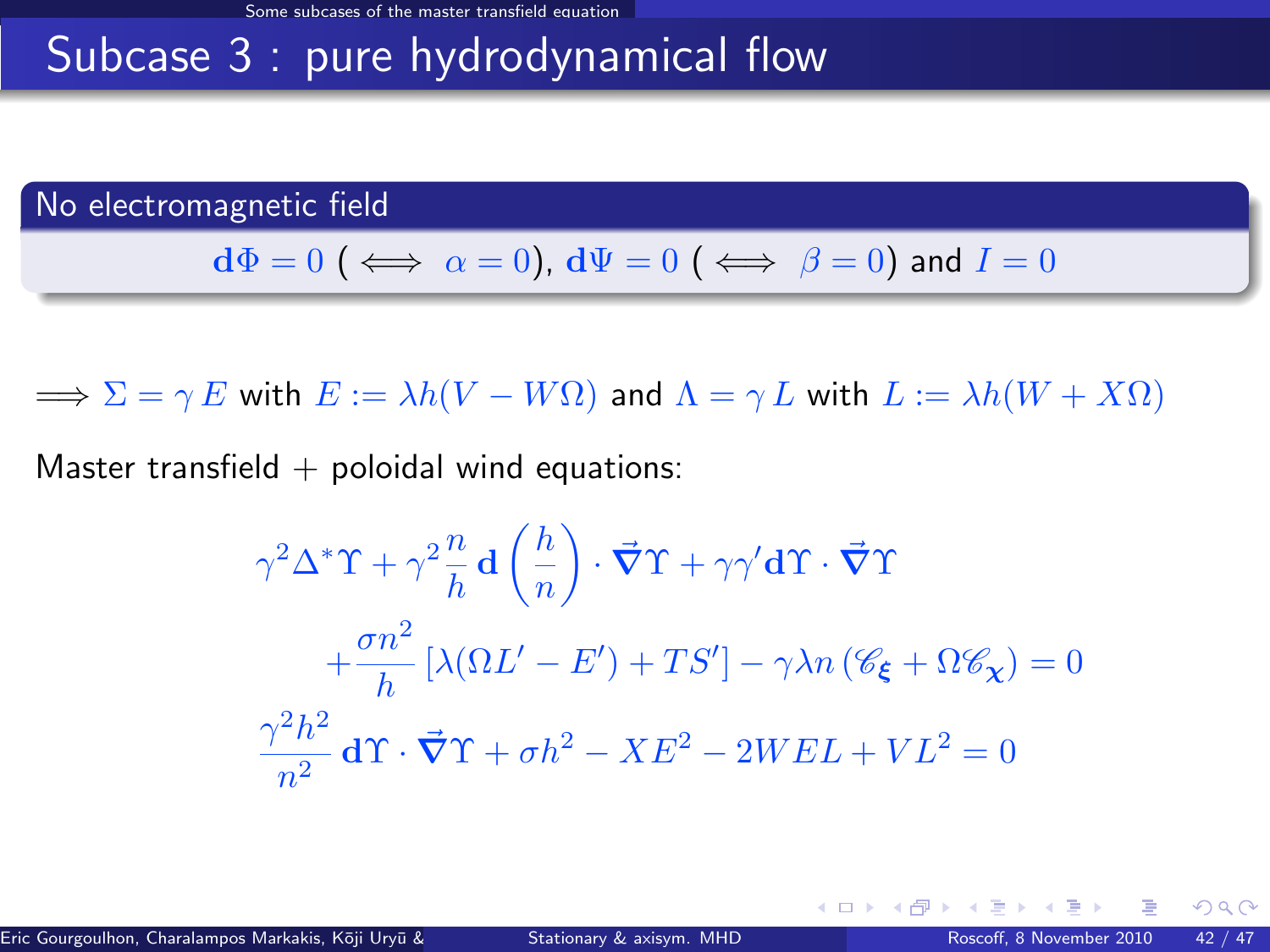Some subcases of the master transfield equation

#### Subcase 3 : pure hydrodynamical flow Case of purely rotational motion :  $\gamma = 0$

The master transfield equation reduces to

$$
\Omega L'-E'+\frac{T}{\lambda}S'=0
$$

A wide class of solutions is found by assuming

$$
\Omega = \Omega(\Upsilon) \text{ and } \frac{T}{\lambda} = \bar{T}(\Upsilon) \text{ with } \bar{T}' = -\bar{T}\frac{\lambda L}{h}\Omega'
$$

For  $\Omega = \text{const}$ , this leads to the well-known first integral of motion [T = 0: Boyer (1965)]

<span id="page-57-0"></span>
$$
\frac{\mu}{\lambda} = \frac{h - TS}{\lambda} = \text{const}
$$

For  $\Omega \neq \text{const}$ , we obtain instead

$$
\ln\left(\frac{\mu}{\lambda}\right)+\int_0^\Omega \mathcal{F}(\tilde{\Omega})\,d\tilde{\Omega}=\mathrm{const}
$$

wi[th](#page-58-0)  $\mathcal{F}(\Omega) = \dfrac{W+X\Omega}{V-2W\Omega-X\Omega^2}$  $\mathcal{F}(\Omega) = \dfrac{W+X\Omega}{V-2W\Omega-X\Omega^2}$  $\mathcal{F}(\Omega) = \dfrac{W+X\Omega}{V-2W\Omega-X\Omega^2}$  $\mathcal{F}(\Omega) = \dfrac{W+X\Omega}{V-2W\Omega-X\Omega^2}$  $\mathcal{F}(\Omega) = \dfrac{W+X\Omega}{V-2W\Omega-X\Omega^2}$  $\mathcal{F}(\Omega) = \dfrac{W+X\Omega}{V-2W\Omega-X\Omega^2}$  $\mathcal{F}(\Omega) = \dfrac{W+X\Omega}{V-2W\Omega-X\Omega^2}$  $\mathcal{F}(\Omega) = \dfrac{W+X\Omega}{V-2W\Omega-X\Omega^2}$  $\mathcal{F}(\Omega) = \dfrac{W+X\Omega}{V-2W\Omega-X\Omega^2}$  (relativistic Poincaré-Wa[vr](#page-56-0)[e](#page-57-0) the[o](#page-52-0)rem[\)](#page-52-0)  $\Omega$ 

Eric Gourgoulhon, Charalampos Markakis, Kōji Uryū & Yoshiharu Etationary & axisym. MHD Roscoff, 8 November 2010 43 / 47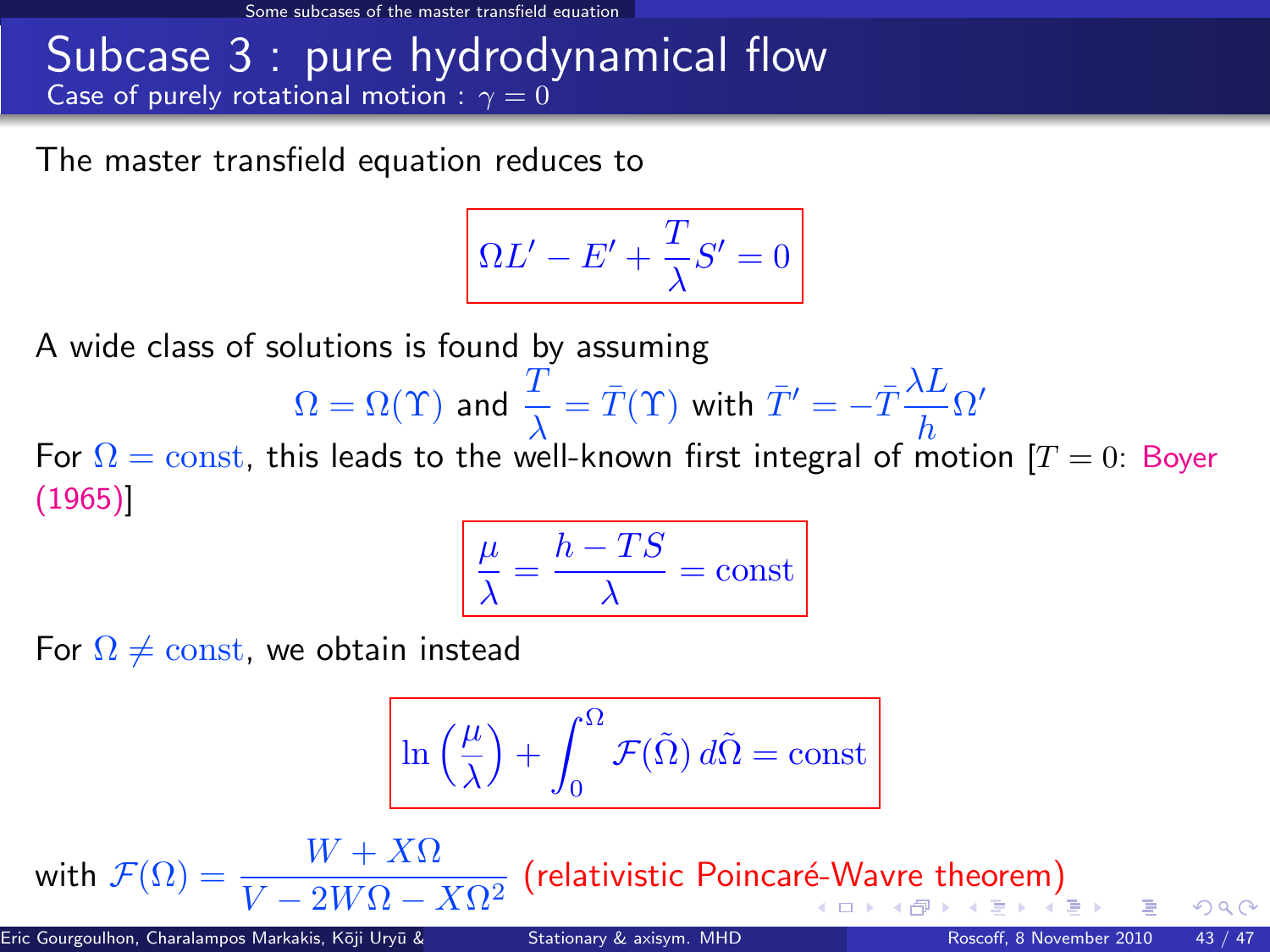#### Subcase 3 : pure hydrodynamical flow Case of flow with meriodional component :  $\gamma \neq 0$

Then  $df \neq 0$  and a natural choice for  $\Upsilon$  is  $|\Upsilon = f|$ 

The master transfield  $+$  poloidal wind equations reduces to

<span id="page-58-1"></span>
$$
\Delta^* f + \frac{n}{h} \mathbf{d} \left( \frac{h}{n} \right) \cdot \vec{\nabla} f + \frac{\sigma n^2}{h} \left[ \lambda (\Omega L' - E') + TS' \right] - \lambda n \left( \mathcal{C}_{\xi} + \Omega \mathcal{C}_{\chi} \right) = 0
$$
\n
$$
\frac{h^2}{n^2} \mathbf{d} f \cdot \vec{\nabla} f + \sigma h^2 - X E^2 - 2 W E L + V L^2 = 0
$$
\n(23)

with  $\Omega = \frac{VL - WE}{XE + WL}$ Given the three functions  $E(f)$ ,  $L(f)$  and  $S(f)$  and the EOS  $h = h(S, n)$ ,  $T = T(S, n)$ , [\(22\)](#page-58-1)-[\(23\)](#page-58-2) forms a system of coupled PDE for  $(f, n)$ 

At the Newtonian limit, [\(22\)](#page-58-1) is the Stokes equation

<span id="page-58-2"></span><span id="page-58-0"></span>**K ロ ▶ K 何 ▶ K 手**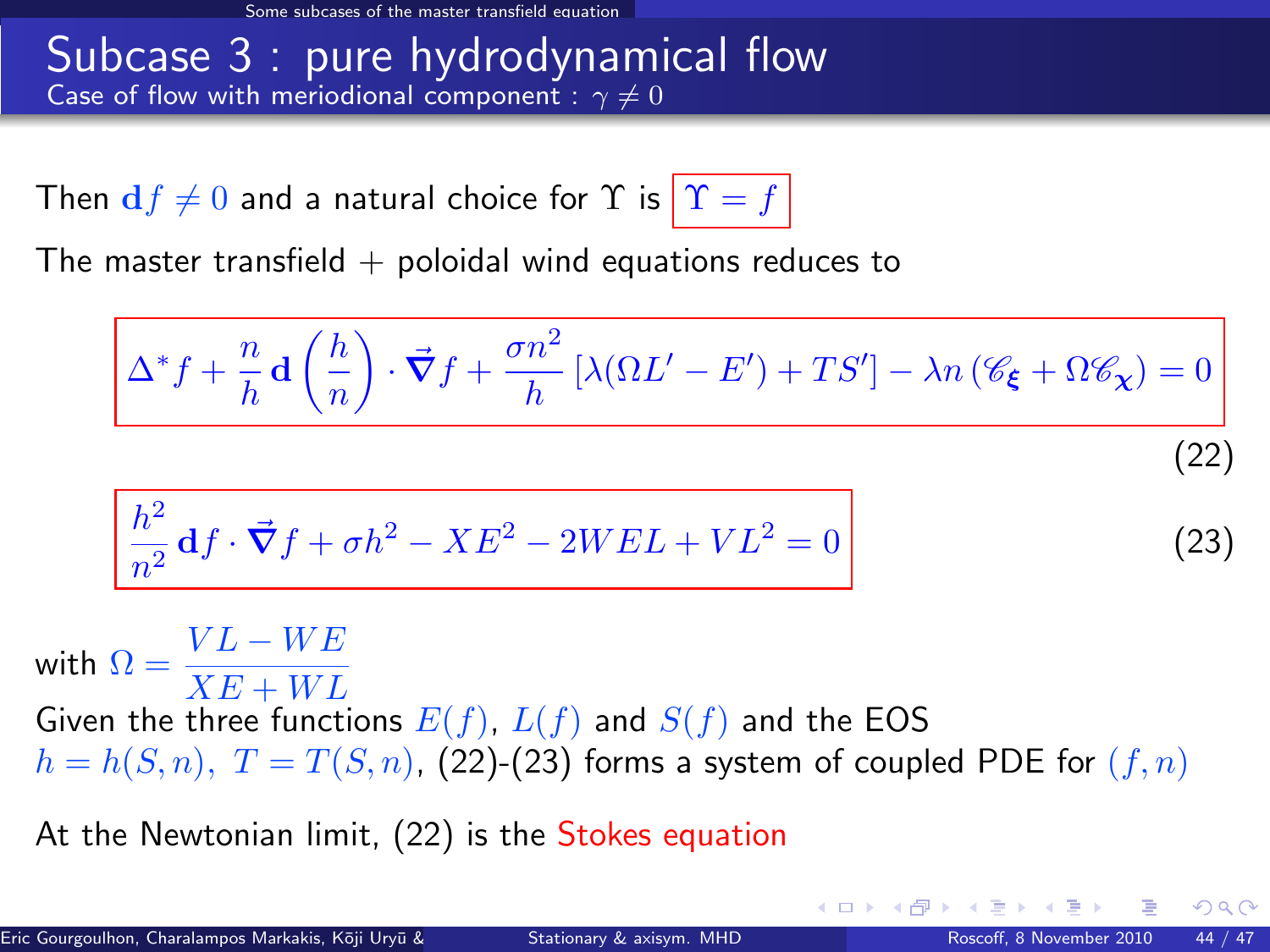### Outline

#### **[Introduction](#page-2-0)**

- [Relativistic MHD with exterior calculus](#page-7-0)
- <sup>3</sup> [Stationary and axisymmetric electromagnetic fields in general relativity](#page-16-0)
- <sup>4</sup> [Stationary and axisymmetric MHD](#page-30-0)
- <sup>5</sup> [Some subcases of the master transfield equation](#page-52-0)



<span id="page-59-0"></span> $\Omega$ 

**←ロ ▶ ← イ 同 →**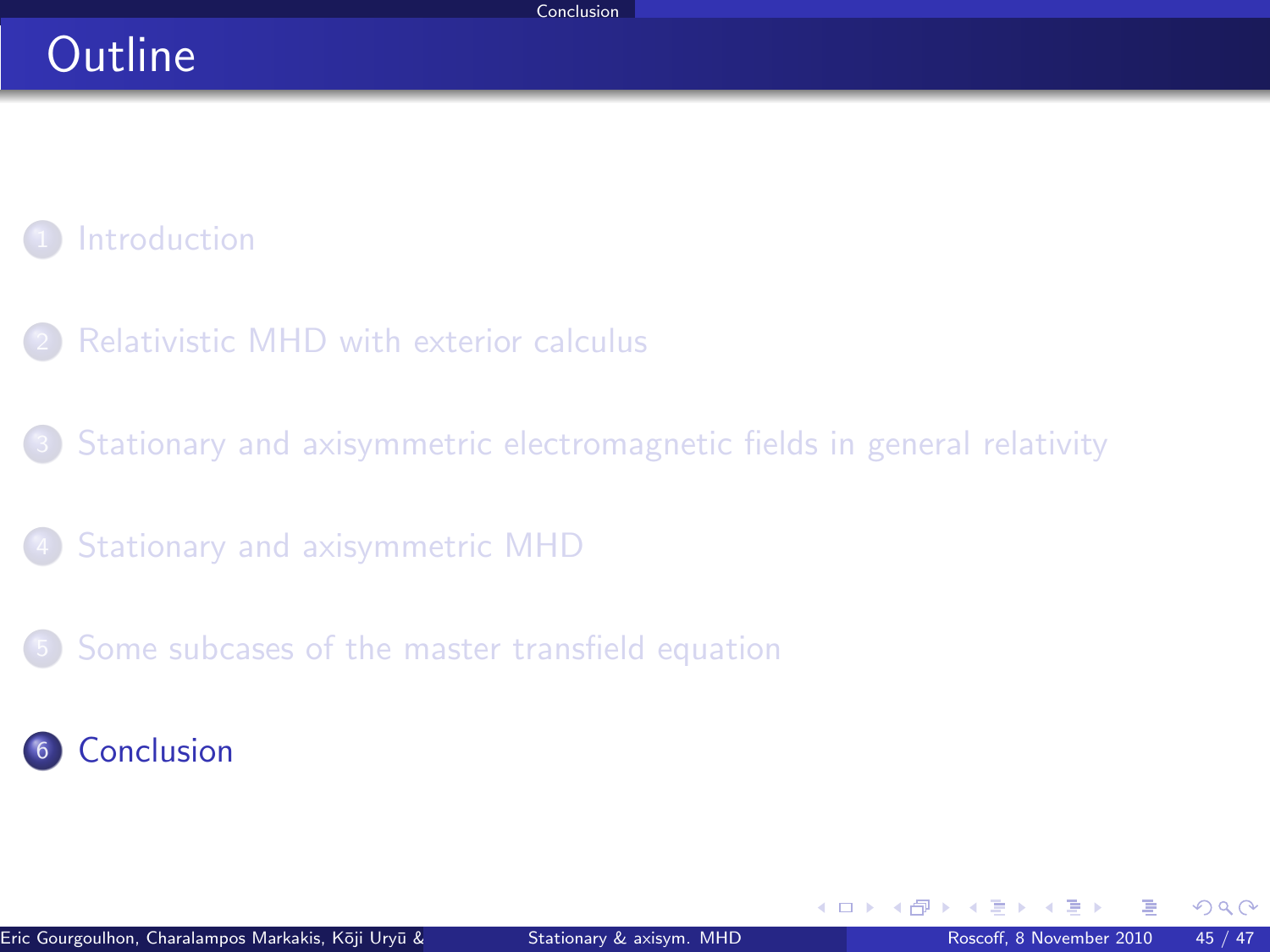- Ideal GRMHD is well amenable to a treatment based on exterior calculus.
- This simplifies calculations with respect to the traditional tensor calculus, notably via the massive use of Cartan's identity.
- For stationary and axisymmetric GRMHD, we have developed a systematic treatment based on such an approach. This provides some insight on previously introduced quantities and leads to the formulation of very general laws, recovering previous ones as subcases and obtaining new ones in some specific limits.

 $\Omega$ 

**K ロ ト K 何 ト**